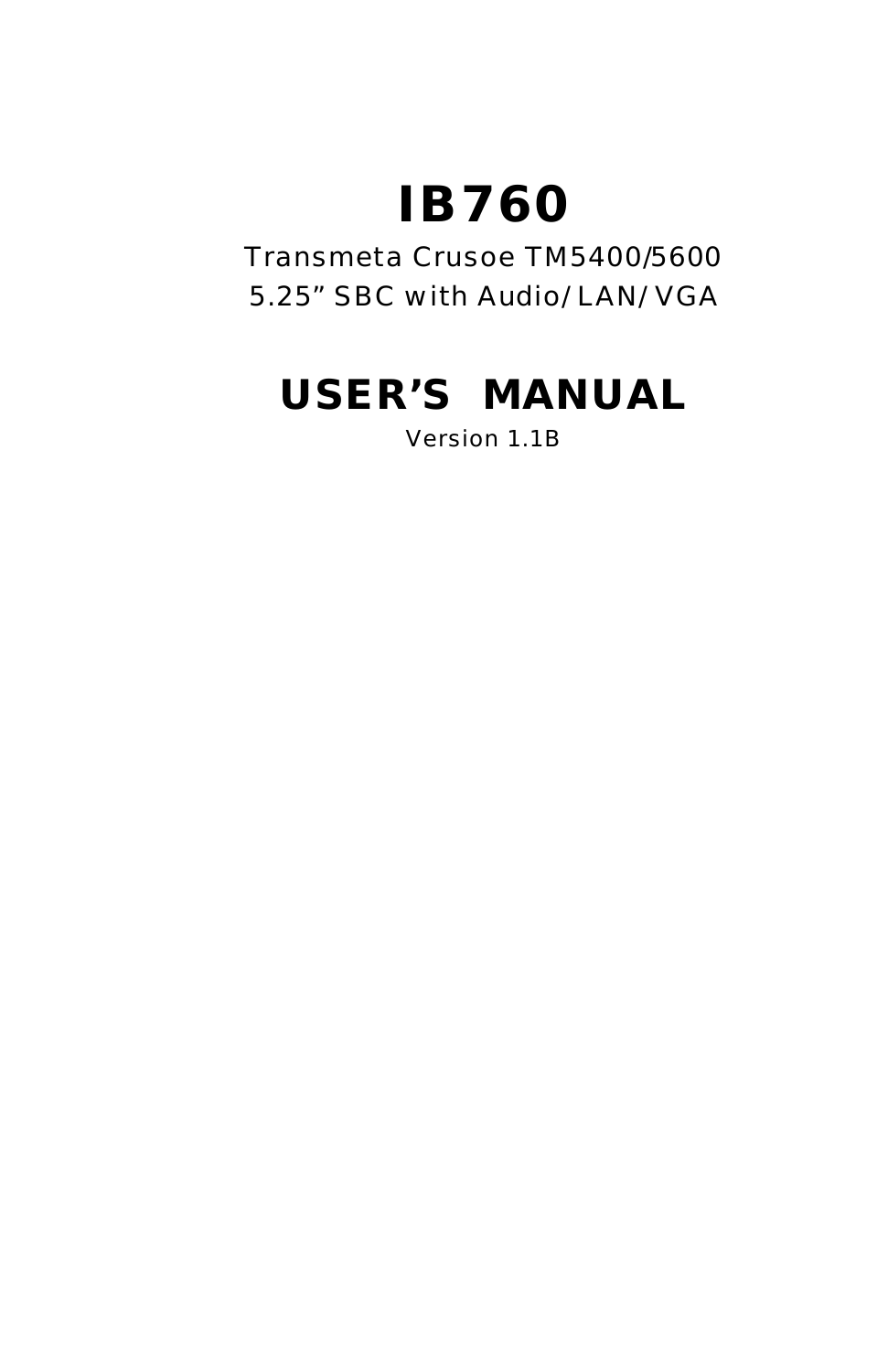## **Acknowledgments**

Award is a registered trademark of Award Software International, Inc.

PS/2 are trademarks of International Business Machines Corporation.

Crusoe and LongRun are registered trademarks of Transmeta Corporation.

Microsoft Windows is a registered trademark of Microsoft Corporation.

Winbond is a registered trademark of Winbond Electronics Corporation.

All other product names or trademarks are properties of their respective owners.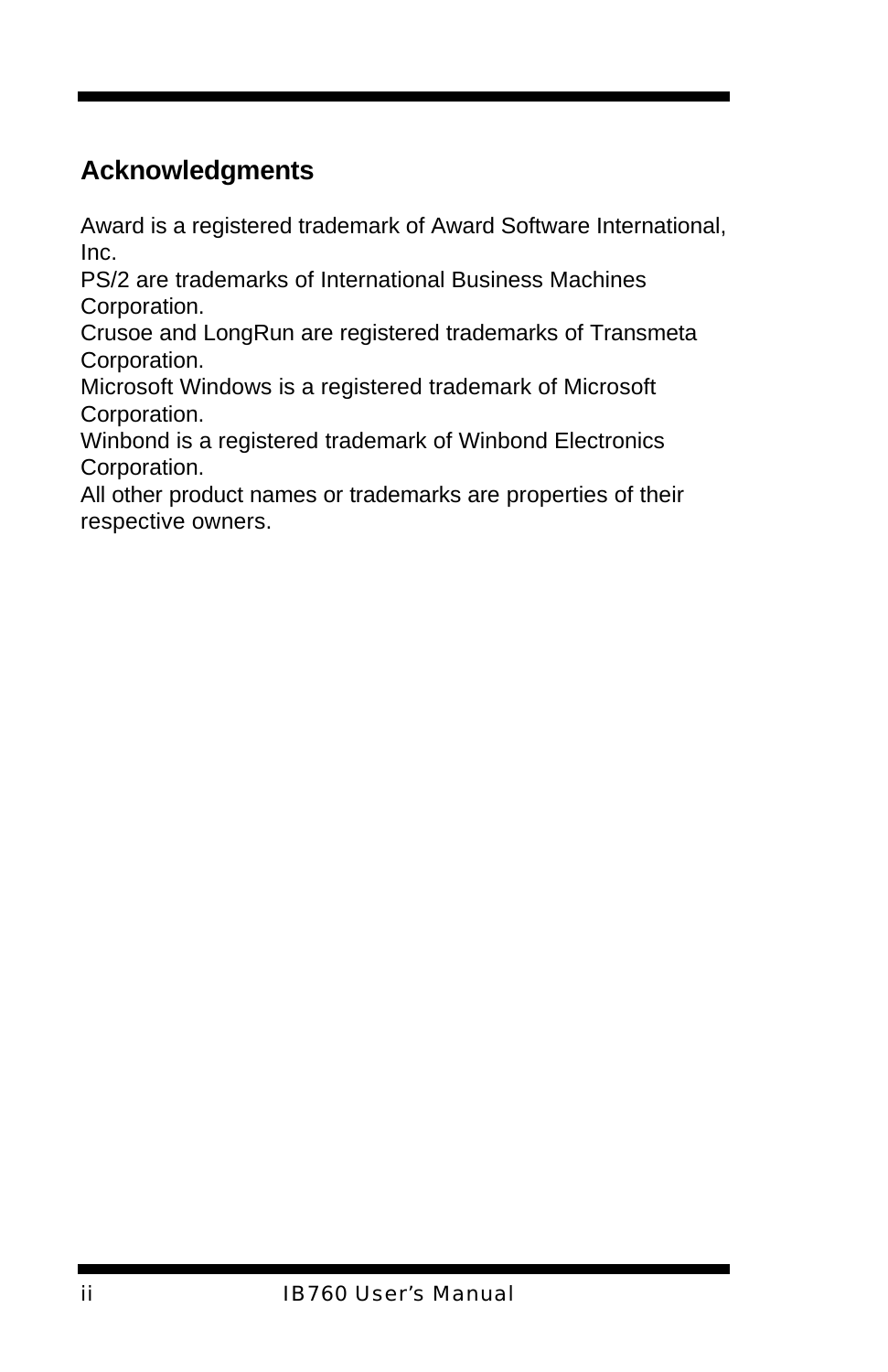# **Table of Contents**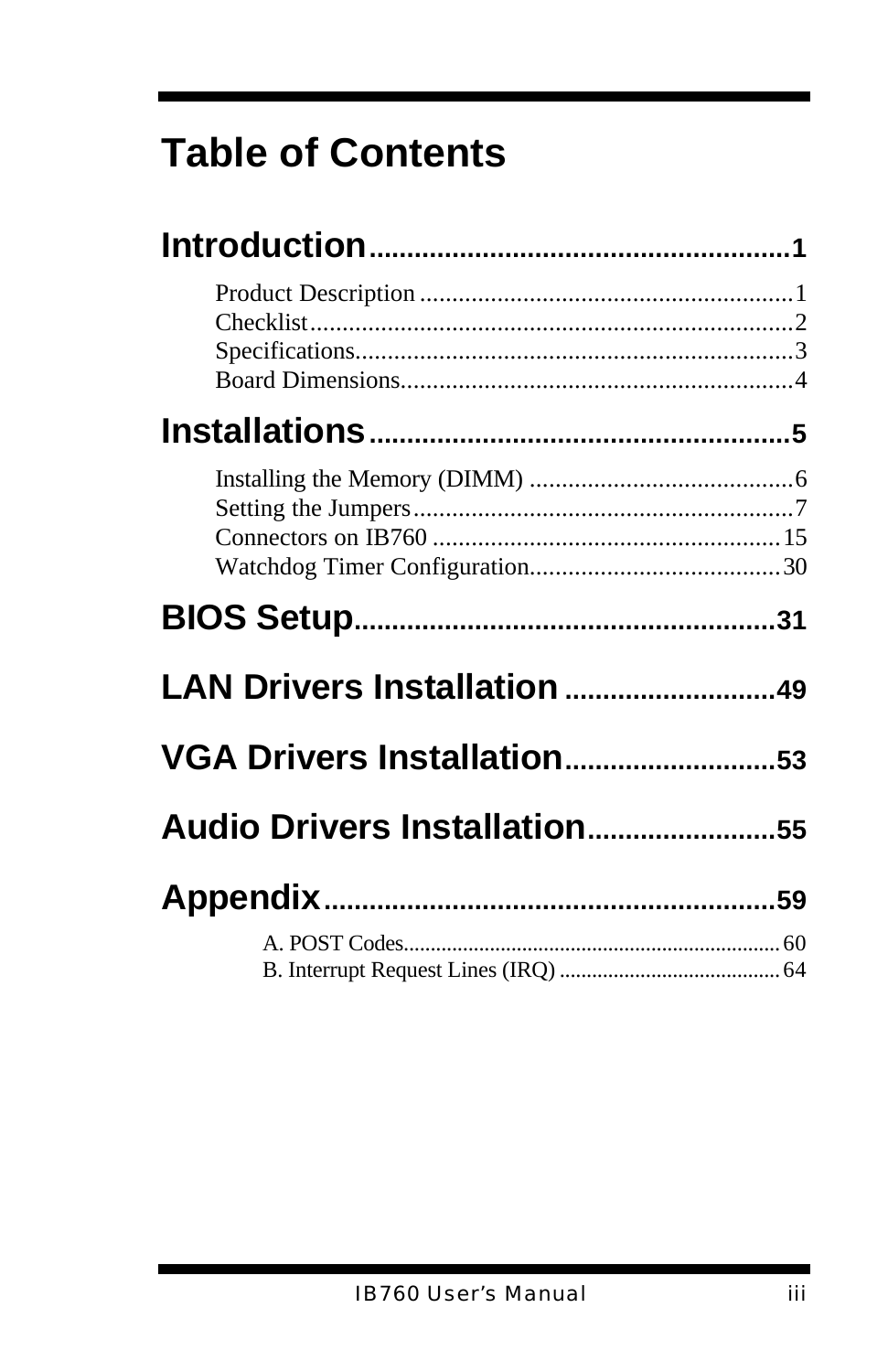This page is intentionally left blank.

۰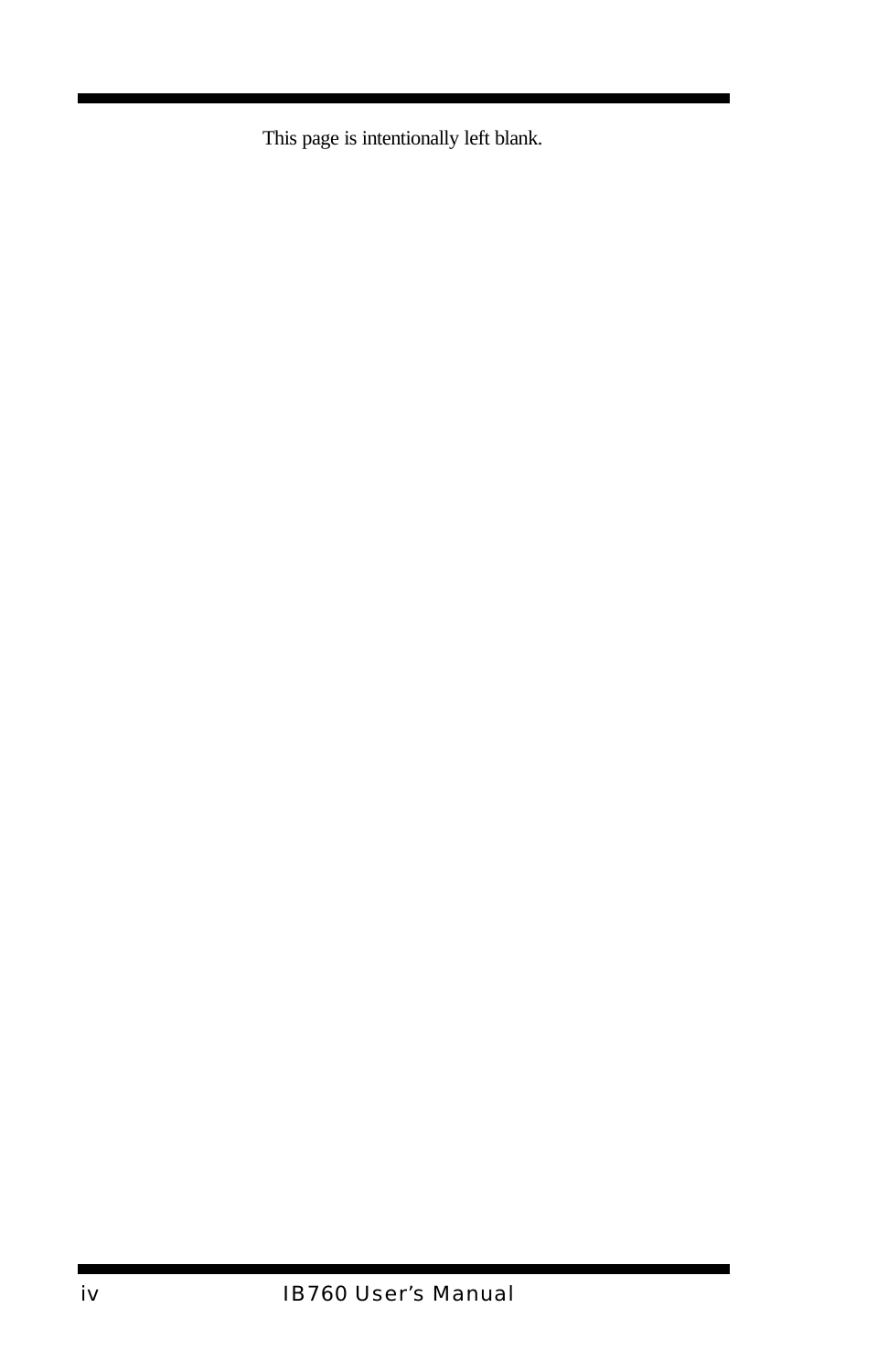# **Introduction**

## **Product Description**

The IB760 little board is a high-performance multimedia Little Board based on the Transmeta Crusoe TM5400/5600 processor. The Crusoe processor a revolutionary x86-compatible solution that features:

- Remarkably low power consumption, allowing the processor to run cooler than conventional chips.
- High performance, optimized for real-life usage patterns. Crusoe delivers, whether you're browsing the web, watching a DVD, or recalculating your spreadsheet.
- Full x86 compatibility, so you are free to run the applications and Internet plugins of your choice.

The IB760 packs all the functions of a versatile system, including audio, SM721 VGA, dual Ethernet, a CardBus PCMCIA slot and hardware monitoring into the 5.25-inch SBC form factor. System memory is provided by 64MB on board and one DIMM socket that accommodates up to 128MB single side SDRAM.

The Award BIOS facilitates easy system configuration and peripheral setup. Other advanced features include *DiskOnChip flash disk* support, watchdog timer, *PC/104*, USB, IrDA interface and an optional Compact Flash socket.

*DiskOnChip flash disks* are storage devices that has no moving parts and emulates FDD/HDD with Flash/RAM/ROM offering reliable data/program storage and long life span. They are reliable and suitable for industrial or other harsh environments characterized by motion, shock, vibration, adverse temperature, dust and humidity. Other features include faster data access, longer MTBF, lower power consumption, cost effective for small capacity and small form factor.

*PC/104* is an ISA interface that supports compact-form-factor PC/104 modules (3.6" x 3.8"). It supports self-stacking and pin-and-socket connector. PC/104 features a standard form factor for Embedded applications. It is reliable, small in size and has low power consumption. Flexible mechanical configurations can be attained with PC/104. Modules support various functions such as display, audio, digital I/O, GPS, PCMCIA, fax/modem, Ethernet, SCSI, RS-232/422/485 and SSD.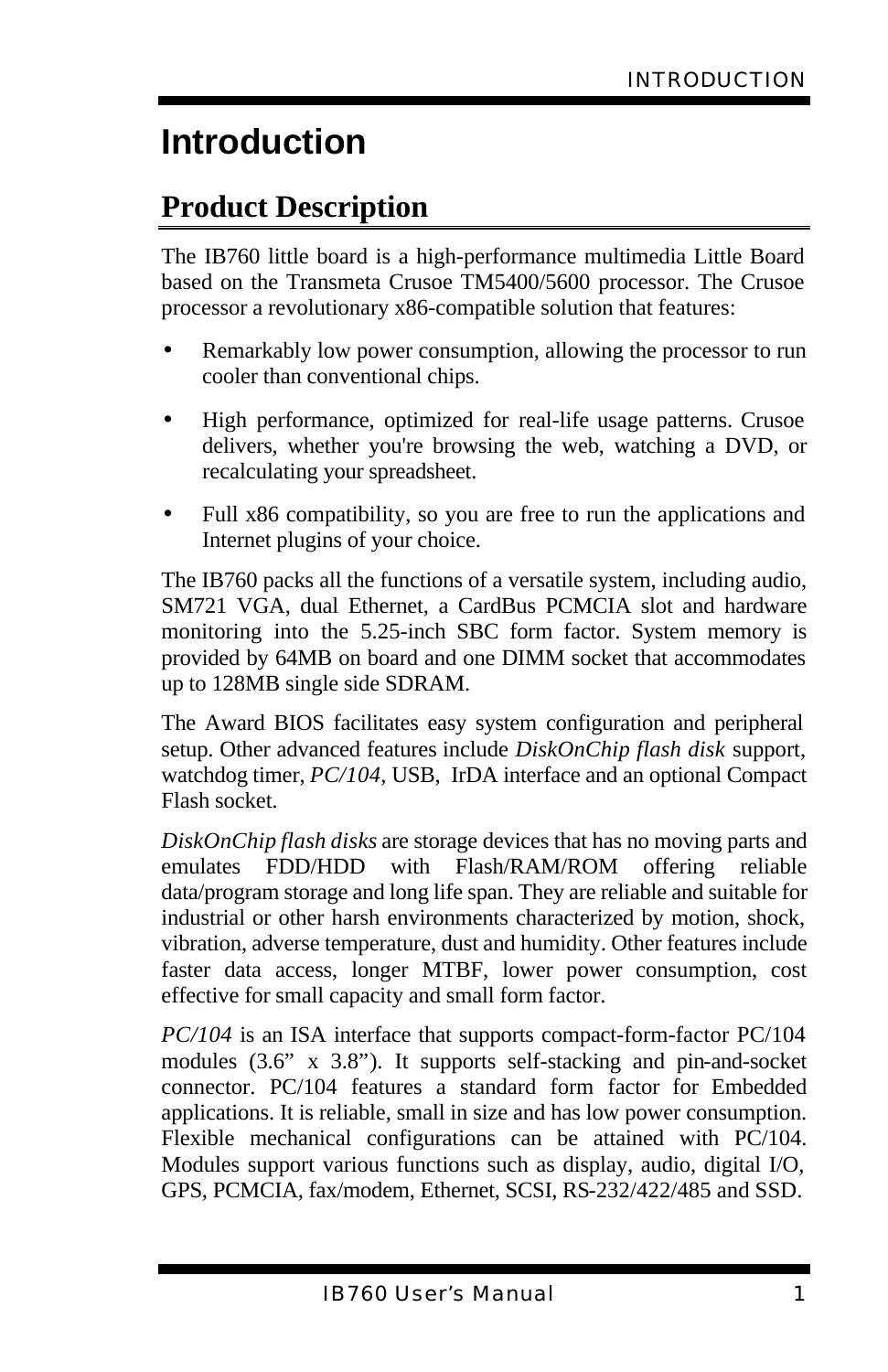## **Checklist**

Your IB760 package should include the items listed below. Damaged or missing items should be reported to your supplier.

- **·** The IB760 Transmeta Crusoe 5.25-inch SBC
- **·** This User's Manual
- **·** One compact disc containing the following:
	- **·** SMI VGA Driver and Flash ROM Utility
	- **·** Realtek 8139C Ethernet Drivers
	- **·** VIA 686A/B, AC97 Audio Drivers
- **·** Optional cables such as:
	- **·** 1 FDD Ribbon Cable
	- **·** 1 Audio Cable
	- **·** 2 IDE Ribbon Cables (40-pin & 44-pin)
	- **·** 1 COM Port Cable
	- **·** 1 Printer Port Cable
	- **·** 1 PS/2 Keyboard/Mouse Cable
	- **·** 1 VGA Cable
	- **·** IBLD cable bracket for dual Ethernet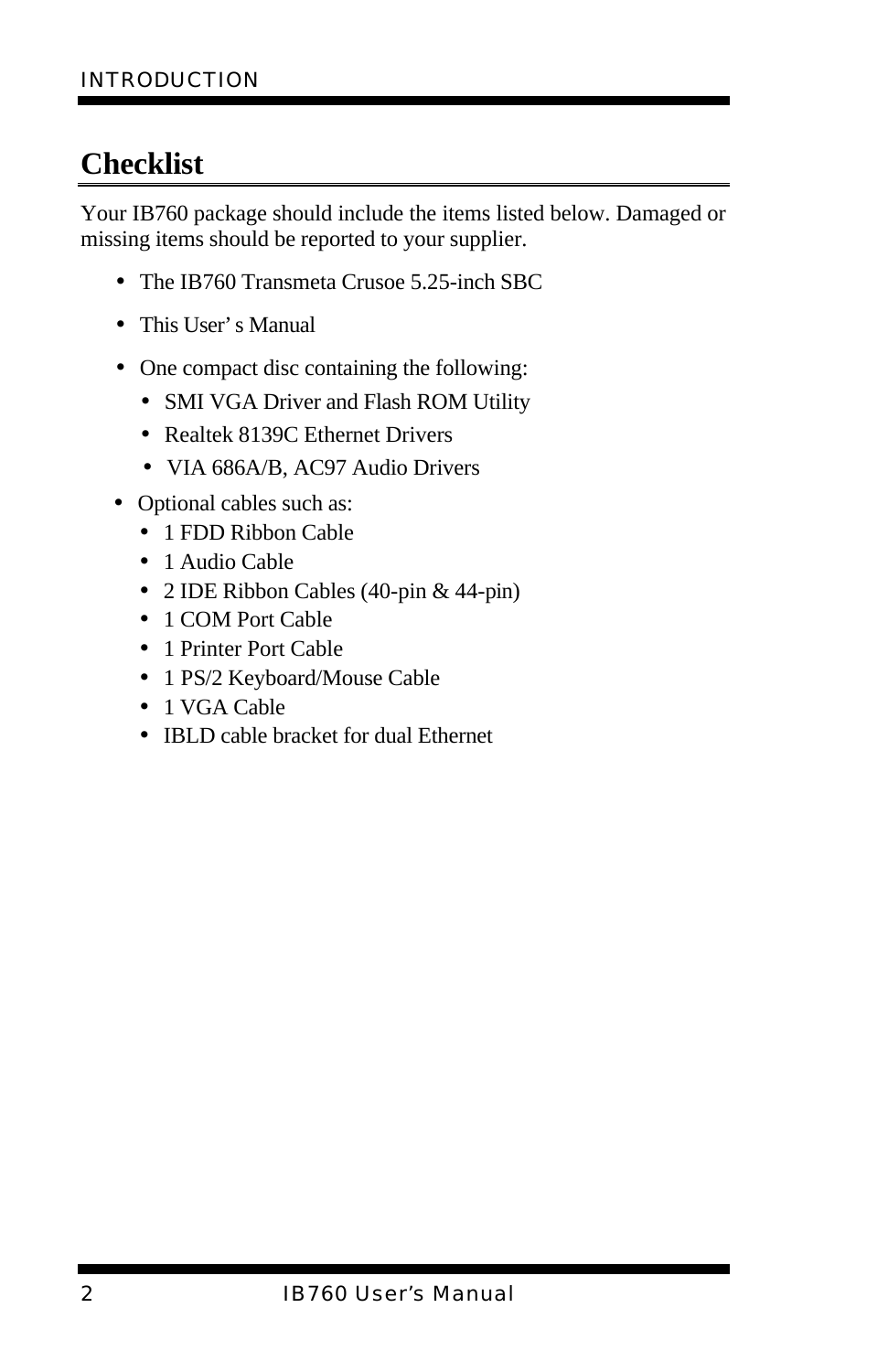# **Specifications**

| <b>Processor</b>      | <b>Transmeta Crusoe Processor</b>                        |
|-----------------------|----------------------------------------------------------|
| <b>Supported</b>      | TM5400 / TM5600, 500MHz ~ 600MHz                         |
|                       | 66MHz Front Side Bus                                     |
| <b>Chipset</b>        | VIA VT82C686A/B chipset                                  |
| <b>BIOS</b>           | <b>Award BIOS</b>                                        |
|                       | Supports ACPI, DMI, PnP                                  |
| <b>System Memory</b>  | 1x DIMM socket support up to 128MB capacity, 3.3V        |
| Multi I/O Chipset     | VIA VT82C686A/B chipset                                  |
| <b>I/O</b> Features   | 1x FDD (up to 2.88MB, 3 Mode)                            |
|                       | 1x Parallel Port (EPP, ECP Port)                         |
|                       | 4x Serial Ports (3x RS232, 1x RS232/422/485)             |
|                       | 1x IrDA TX/RX Headers                                    |
| <b>Bus Master IDE</b> | 2x IDE interfaces for up to 4 devices; supports PIO Mode |
|                       | 3/4 or Ultra DMA/33/66 IDE HDD, and ATAPI CD-ROM         |
| <b>On-board VGA</b>   | SMI SM721G4/G8 (4MB/8MB embedded memory)                 |
|                       | Supports TTL and LVDS interface for TFT and DSTN         |
|                       | panels                                                   |
| <b>On-board Audio</b> | VIA VT82C686A/B AC97 Digital Audio Controller            |
| <b>On-board</b>       | Two Realtek 8139C Ethernet controllers                   |
| <b>Ethernet</b>       | 10/100Mbps data transfer speeds                          |
|                       | Optional IBLD bracket with two RJ-45 connectors          |
| <b>CardBus</b>        | TI1410 PCI single chip CardBus controller                |
| <b>PCMCIA</b>         | One PCMCIA CardBus Slot on board                         |
| <b>Compact Flash</b>  | Optional Compact Flash socket located at the back of the |
| <b>Socket</b>         | board for CF Type 1 cards; interface shared with IDE1    |
| <b>Hardware</b>       | <b>VIA VT82C686A/B</b>                                   |
| <b>Monitoring</b>     | Monitors CPU/system temperature and voltages             |
| <b>SSD</b> Interface  | Support M-Systems 2MB~288MB DiskOnChip                   |
| <b>Watchdog Timer</b> | 16 levels                                                |
| <b>Other Features</b> | One PCI slot                                             |
|                       | PC/104 expansion connector                               |
|                       | USB headers for 2 ports                                  |
|                       | IrDA headers for wireless communication                  |
|                       | AT power connector                                       |
| <b>Form Factor</b>    | 5.25-inch SBC (Little Board)                             |
| <b>Dimensions</b>     | 203mm x 146mm (7.99" x 5.75")                            |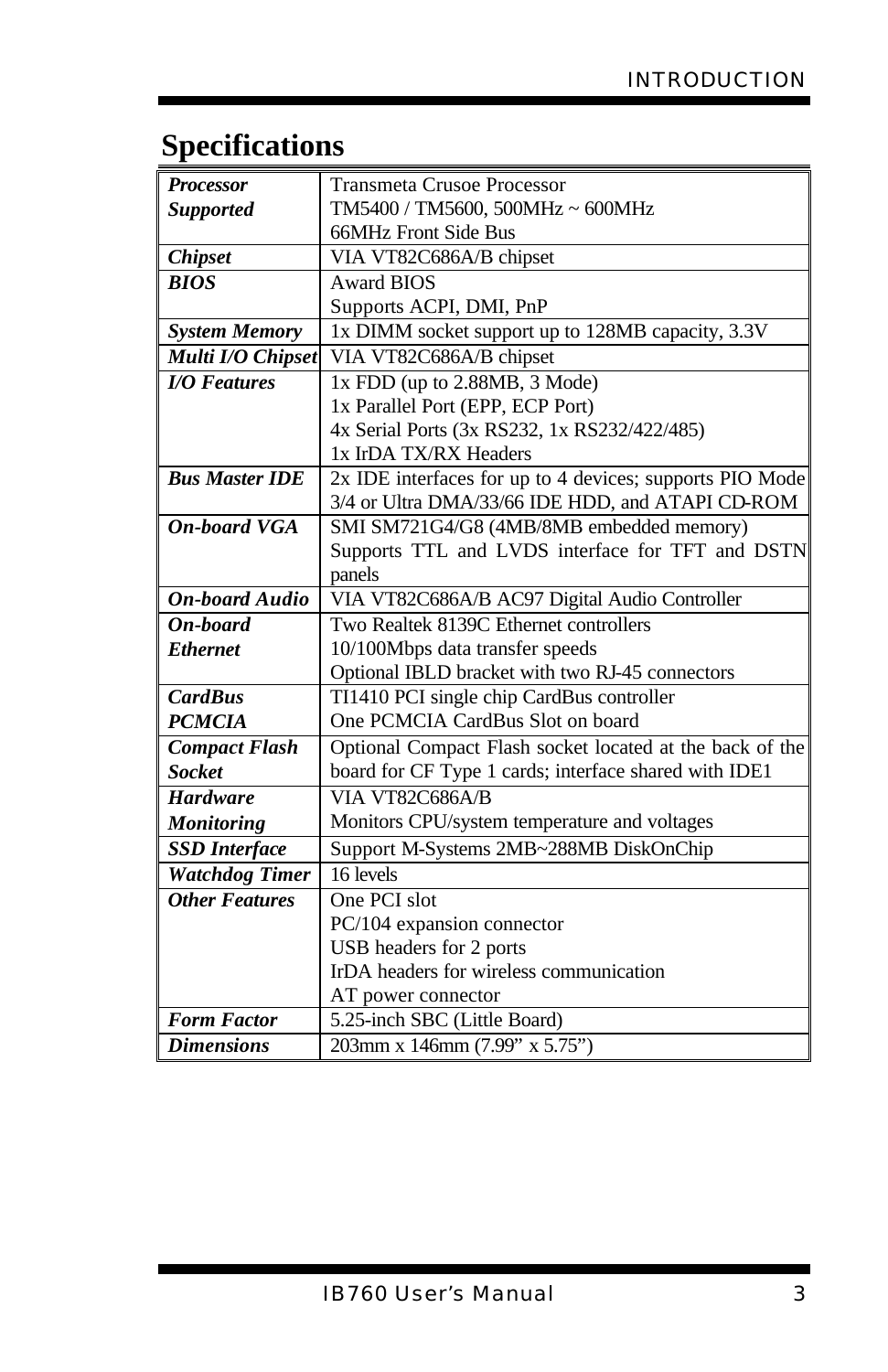## **Board Dimensions**

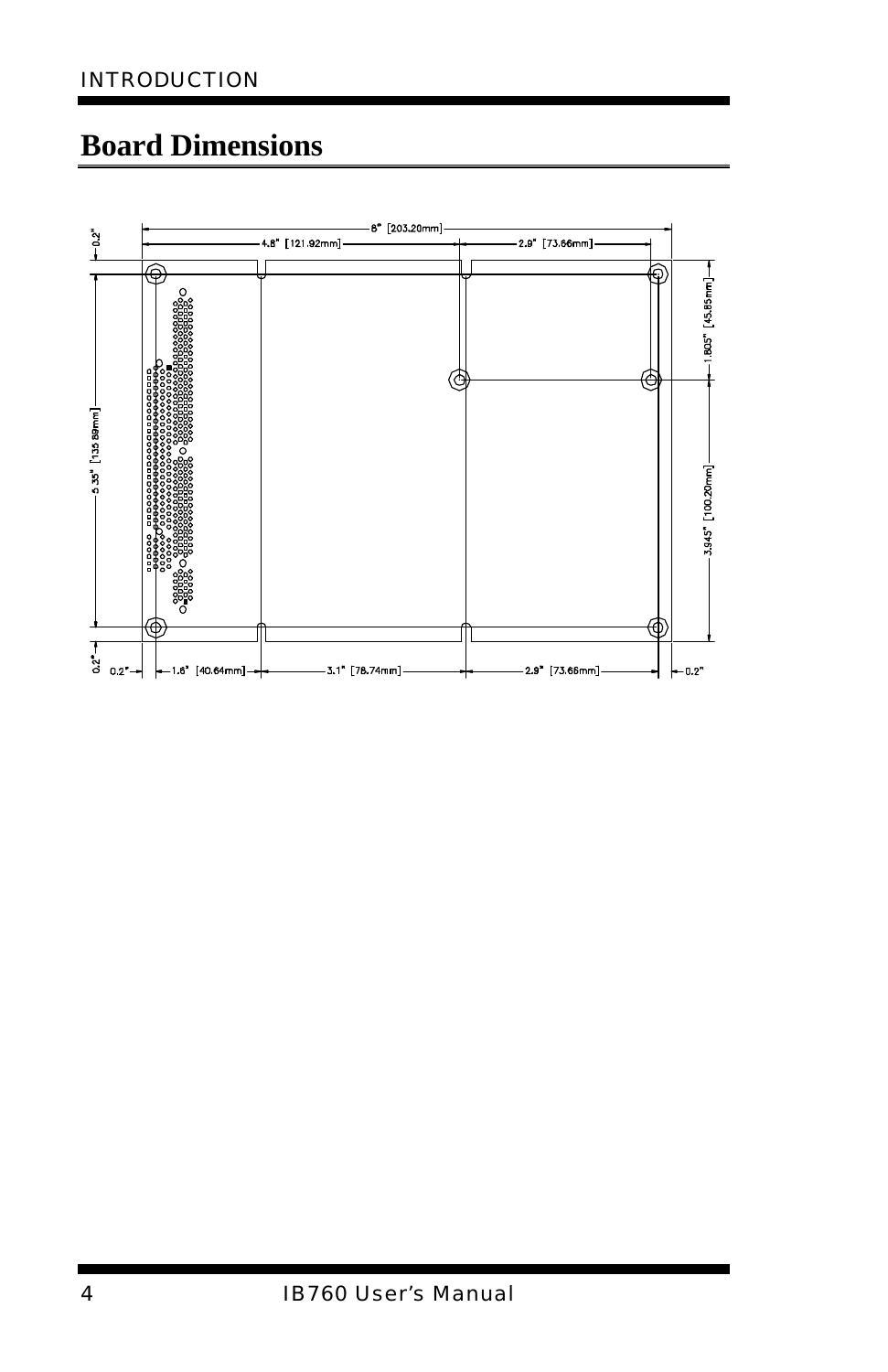## **Installations**

This section provides information on how to use the jumpers and connectors on the IB760 in order to set up a workable system. The topics covered are: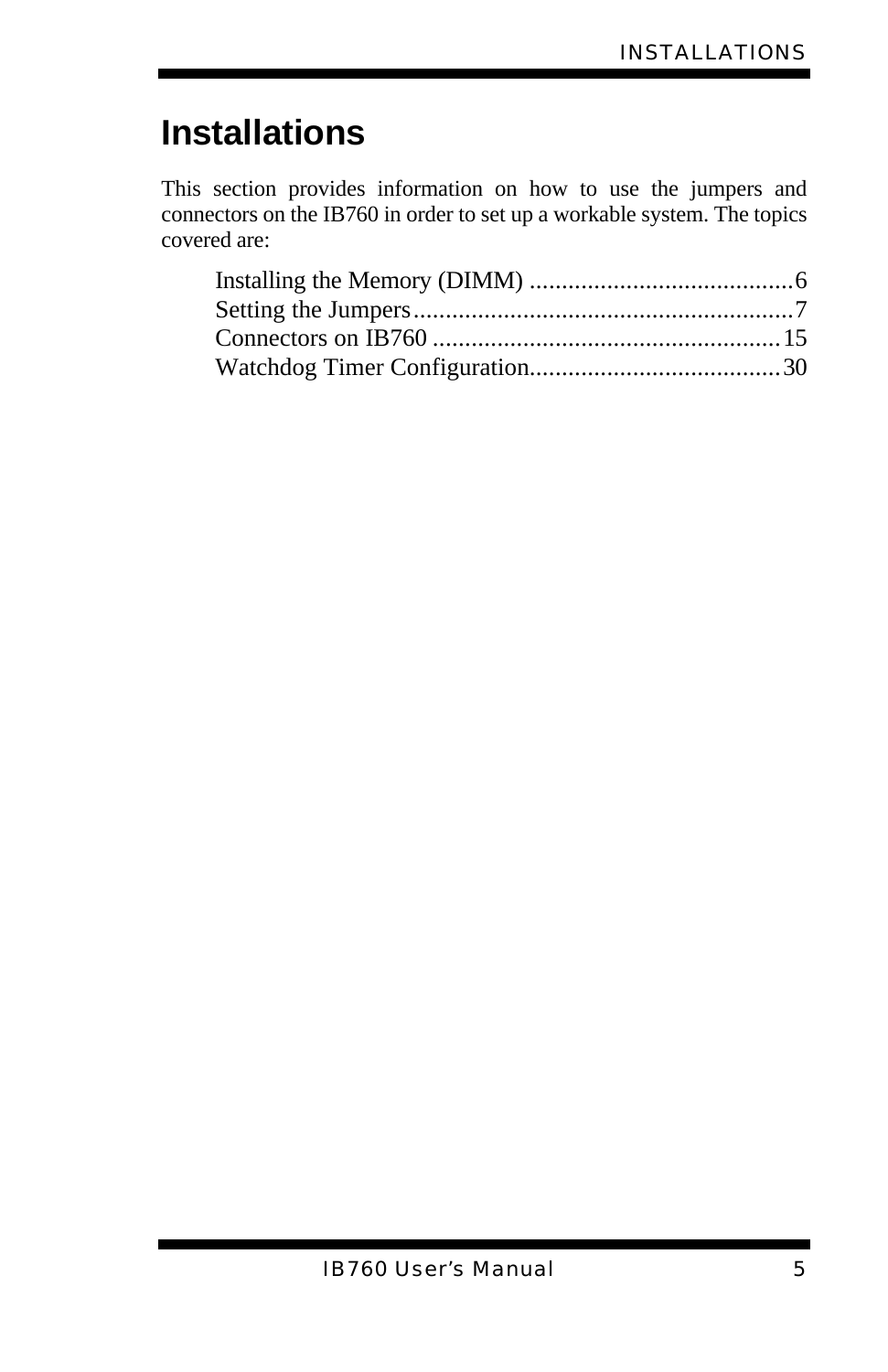## **Installing the Memory (DIMM)**

The IB760 has a 168-pin DIMM socket. The DIMM socket supports a maximum total memory of 128MB in SDRAM single side type. The memory capacities supported are 32MB, 64MB, and 128MB.

#### **Installing and Removing DIMMs**

To install the DIMM, locate the memory slot on the little board and perform the following steps:

- 1. Hold the DIMM so that the two keys of the DIMM align with those on the memory slot.
- 2. Gently push the DIMM in an upright position until the clips of the slot close to hold the DIMM in place when the DIMM touches the bottom of the slot.
- 3. To remove the DIMM, press the clips with both hands.



**Top View of DIMM Socket**

*Note: Do not add or replace the memory chips installed on the board without consulting the manufacturer.*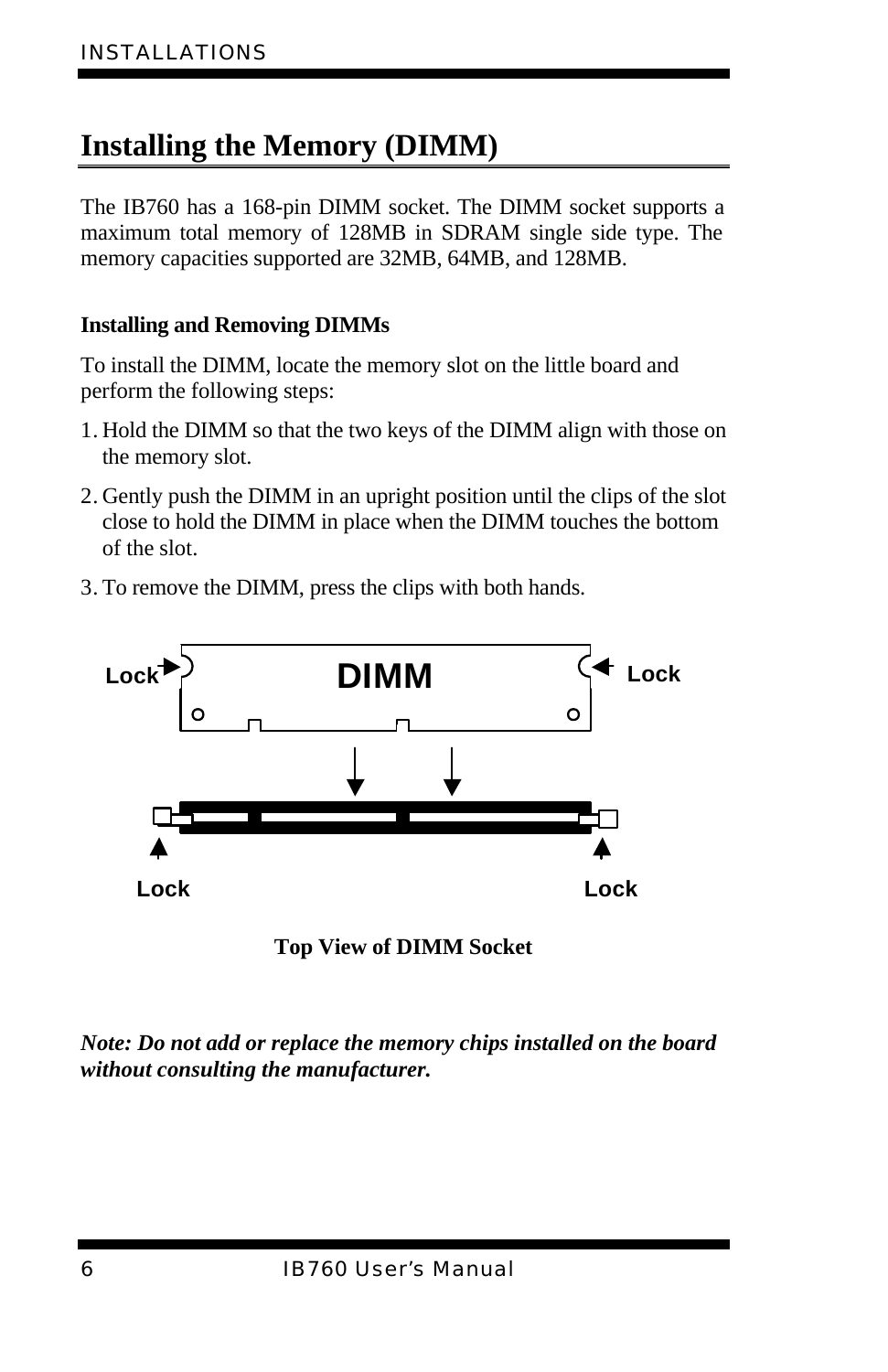## **Setting the Jumpers**

Jumpers are used on the IB760 to select various settings and features according to your needs and applications. Contact your supplier if you have doubts about the best configuration for your needs. The following lists the connectors on IB760 and their respective functions.

| JP1, JP3, JP4: RS232/RS422/RS485 (COM2) Selection  9         |  |
|--------------------------------------------------------------|--|
|                                                              |  |
|                                                              |  |
|                                                              |  |
|                                                              |  |
|                                                              |  |
|                                                              |  |
|                                                              |  |
|                                                              |  |
|                                                              |  |
|                                                              |  |
| Flat Panel Interface Pin Listing for DSTN / Color TFT LCD 13 |  |

*The following conventions are used in this section:*

$$
\begin{array}{c}\n\boxed{\Box \Box \Box \Box} \\
\hline\n1 & 2 & 3 \\
\end{array}
$$
 **Point/Closed**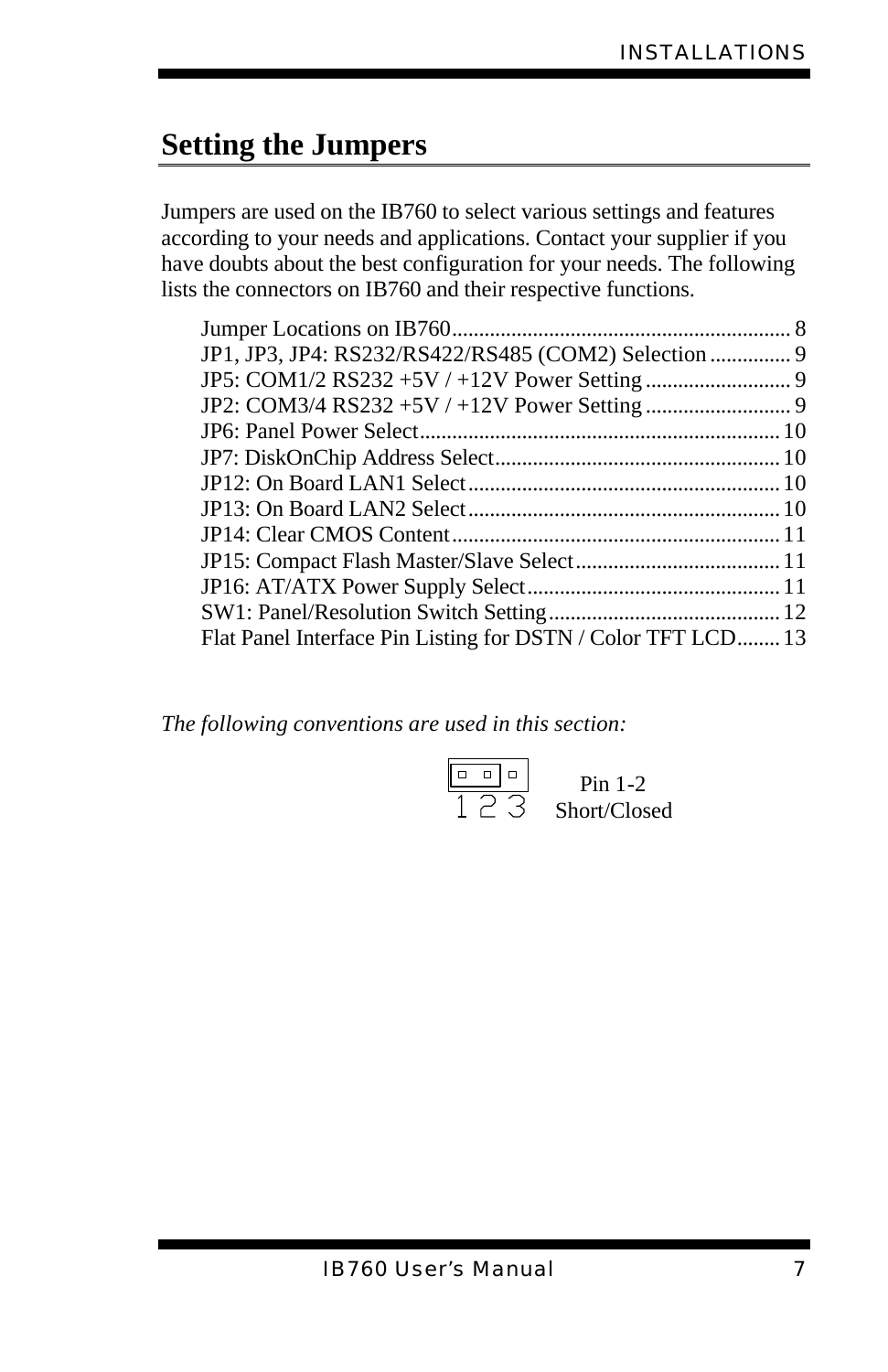

**Jumper Locations on IB760**

JP1, JP3, JP4: RS232/RS422/RS485 (COM2) Selection JP5: COM1/2 RS232 +5V / +12V Power Setting JP2: COM3/4 RS232 +5V / +12V Power Setting JP6: Panel Power Select JP7: DiskOnChip Address Select JP12: On Board LAN1 Select

- JP13: On Board LAN2 Select
- JP14: Clear CMOS Content
- JP15: Compact Flash Master/Slave Select
- JP16: AT/ATX Power Supply Select
- SW1: Panel/Resolution Switch Setting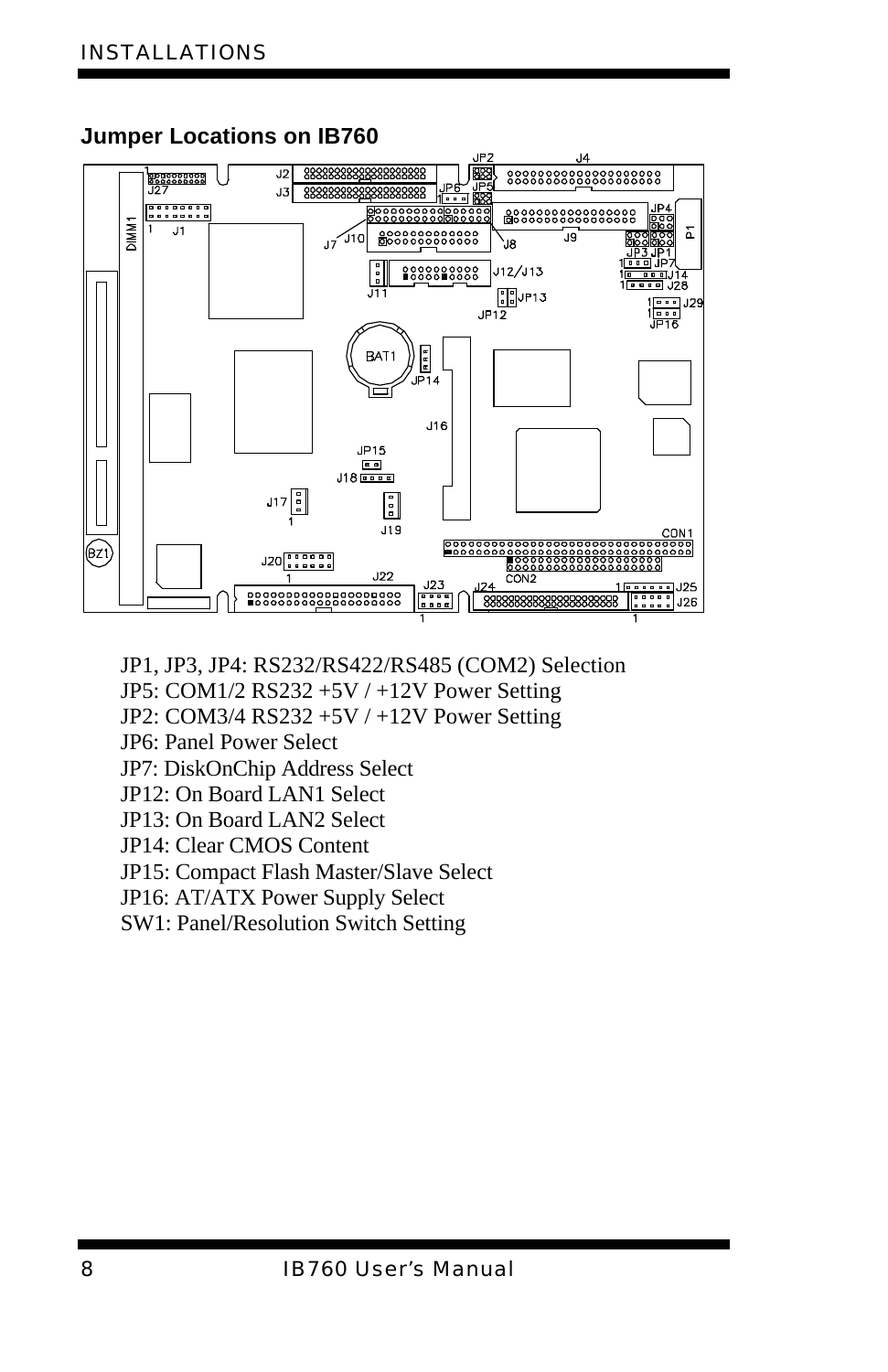| JP1, JP3, JP4                                                                                                                                                                                                            | <b>Pin Short</b>                                 | <b>Function</b> |
|--------------------------------------------------------------------------------------------------------------------------------------------------------------------------------------------------------------------------|--------------------------------------------------|-----------------|
| o o<br>$\Box$<br>$\Box$<br>$\Box$<br>$\Box$<br>$\Box$<br>$\Box$<br>$\Box$<br>$\overline{\bullet}\,\overline{\,\overline{\bullet}\,}\,\overline{\,\overline{\bullet}\,}$<br>$\Box$<br>$\Box$<br>$\Box$<br>o<br><b>TP3</b> | $JP4: 1-2$<br>$JP3: 3-5, 4-6$<br>$JPI: 3-5, 4-6$ | RS232           |
| lo o<br>$\Box$<br>$\Box$<br>$\Box$<br>α.<br>ol<br>$\Box$<br>$\Box$<br>$\Box$<br>$\Box$<br>$\Box$<br>$\Box$<br>$\Box$<br>IP3 IP                                                                                           | $JP4: 3-4$<br>$JP3: 1-3, 2-4$<br>$JPI: 1-3, 2-4$ | RS422           |
| ς<br>ر<br>Ά<br>оI<br>$D$ $D$<br>lo o<br>D.<br>оI<br>$\Box$<br>$\Box$<br>$\Box$<br>00 O<br>0<br>оI<br>o<br>TP 3                                                                                                           | $JP4: 5-6$<br>JP3: 1-3, 2-4<br>$JPI: 1-3, 2-4$   | RS485           |

**JP1, JP3, JP4: RS232/RS422/RS485 (COM2) Selection**

**JP5: COM1/2 RS232 +5V / +12V Power Setting**

| <b>JP5</b> Pin $#$ | <b>Signal Name</b> | JP5                                | <b>Signal Name</b> | <b>JP5</b> Pin $#$ |
|--------------------|--------------------|------------------------------------|--------------------|--------------------|
|                    | $+5V$              |                                    | $+5V$              |                    |
|                    | Pin 9 (COM1)       | . p. p. 12<br>$5 a $ $\sigma$ $ 6$ | Pin 9 (COM2)       |                    |
|                    | $+12V$             |                                    | $+12V$             |                    |

COM1 Settings: Pin 1-3 short =  $+5V$ , Pin 3-5 short =  $+12V$ COM2 Settings: Pin 2-4 short  $= +5V$ , Pin 4-6 short  $= +12V$ 

**JP2: COM3/4 RS232 +5V / +12V Power Setting**

| JP2 Pin# | <b>Signal Name</b> | JP2                                      | Signal Name   IP2 Pin $#$ |  |
|----------|--------------------|------------------------------------------|---------------------------|--|
|          | $+5V$              |                                          | $+5V$                     |  |
|          | Pin 9 (COM3)       | ناه ه<br>$\Box$<br>$5 a $ $\sigma$ $ b $ | Pin $9 (COM4)$            |  |
|          | $+12V$             |                                          | $+12V$                    |  |

COM3 Settings: Pin 1-3 short =  $+5V$ , Pin 3-5 short =  $+12V$ COM4 Settings: Pin 2-4 short  $= +5V$ , Pin 4-6 short  $= +12V$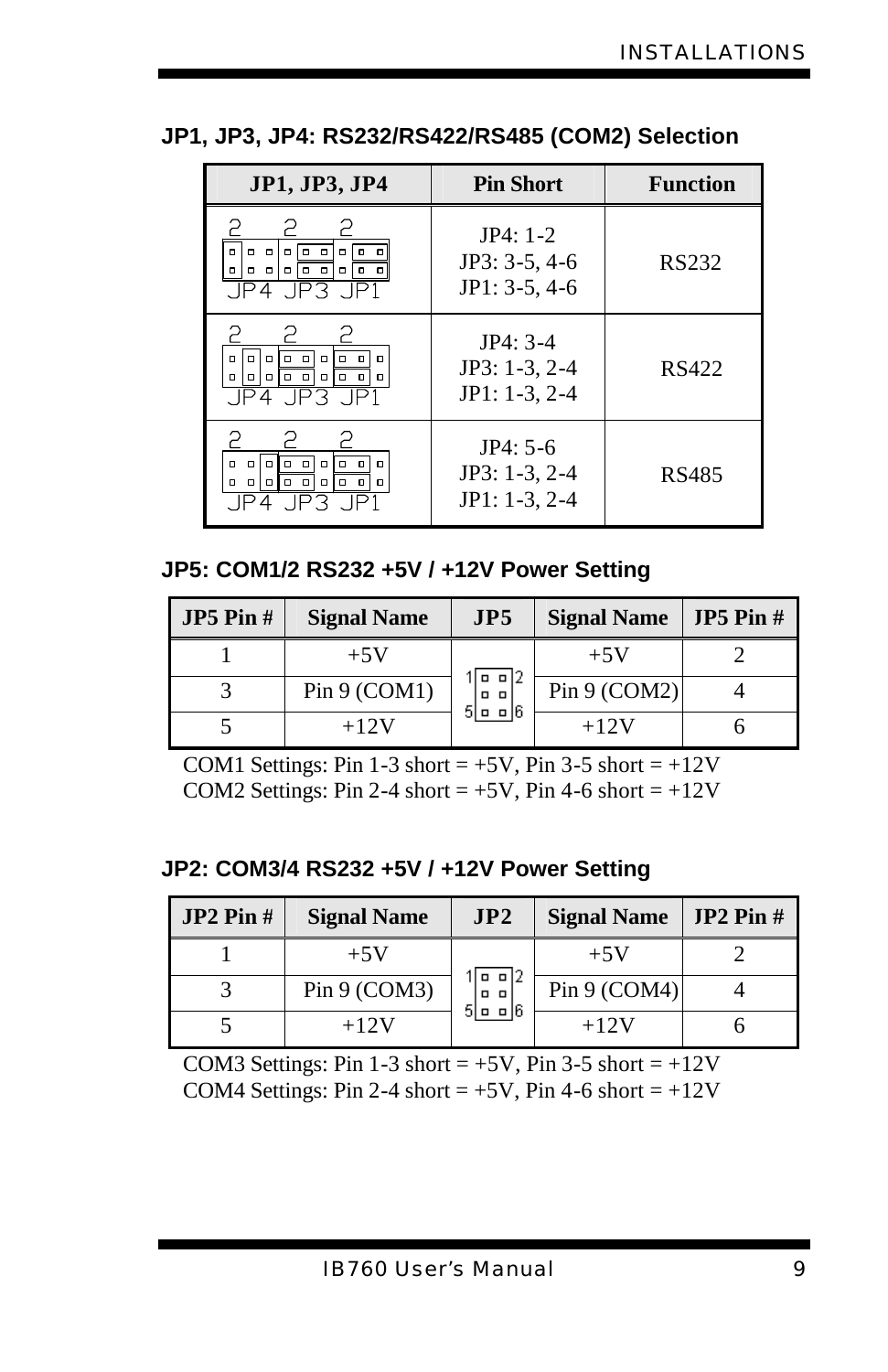### **JP6: Panel Power Select**

| JP6 | <b>Setting</b>            | <b>Function</b> |
|-----|---------------------------|-----------------|
| п   | $Pin$ 1-2<br>Short/Closed | 3.3V            |
|     | Pin $2-3$<br>Short/Closed | 5V              |

## **JP7: DiskOnChip Address Select**

| $_{\rm JP7}$ | <b>Setting</b>            | <b>Address</b> |
|--------------|---------------------------|----------------|
| n            | $Pin$ 1-2<br>Short/Closed | DC000-DDFFF    |
| ⊓            | $Pin 2-3$<br>Short/Closed | DE000-DFFFF    |

## **JP12: On Board LAN1 Select**

| JPI2 | <b>Setting</b> | <b>Function</b>  |
|------|----------------|------------------|
|      | Short/Closed   | LAN 1<br>Enable  |
|      | Open           | LAN 1<br>Disable |

## **JP13: On Board LAN2 Select**

| JPI3 | <b>Setting</b> | <b>Function</b>             |
|------|----------------|-----------------------------|
|      | Short/Closed   | LAN <sub>2</sub><br>Enable  |
|      | Open           | LAN <sub>2</sub><br>Disable |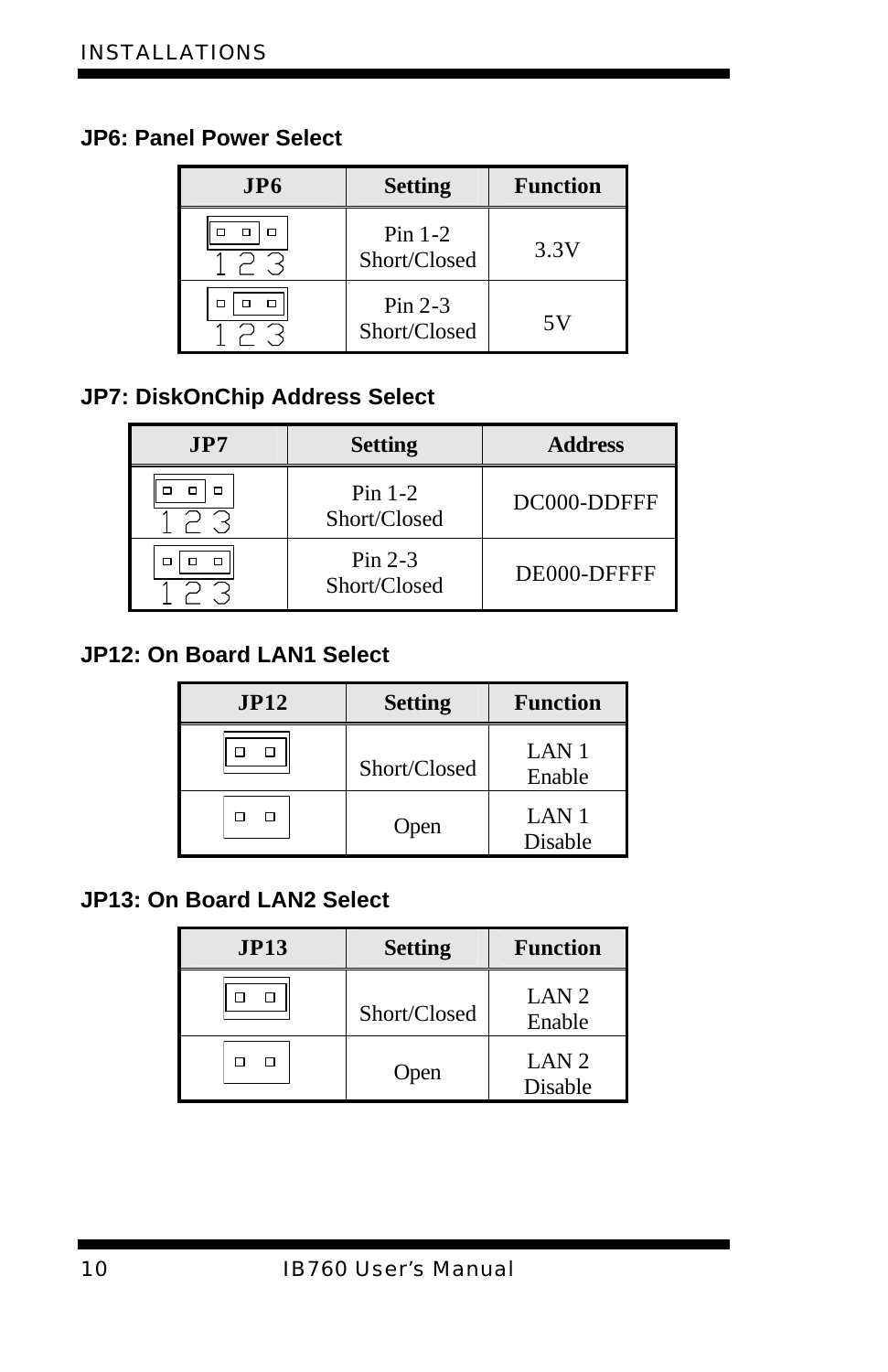#### **JP14: Clear CMOS Content**

| JP14 | <b>Setting</b>            | <b>Function</b>    |
|------|---------------------------|--------------------|
| n    | $Pin$ 1-2<br>Short/Closed | Normal Operation   |
|      | $Pin 2-3$<br>Short/Closed | Clear CMOS Content |

## **JP15: Compact Flash Master/Slave Select**

The optional Compact Flash socket shares interface with IDE1 and can be configured as Master or Slave with this jumper.

| <b>JP15</b> | <b>Setting</b> | <b>Function</b> |
|-------------|----------------|-----------------|
|             | Short/Closed   | Master          |
|             | Open           | Slave           |

#### **JP16: AT/ATX Power Supply Select**

| <b>JP16</b> | <b>Setting</b>            | <b>Function</b>         |
|-------------|---------------------------|-------------------------|
|             | $Pin$ 1-2<br>Short/Closed | AT Power Supply         |
|             | $Pin 2-3$<br>Short/Closed | <b>ATX Power Supply</b> |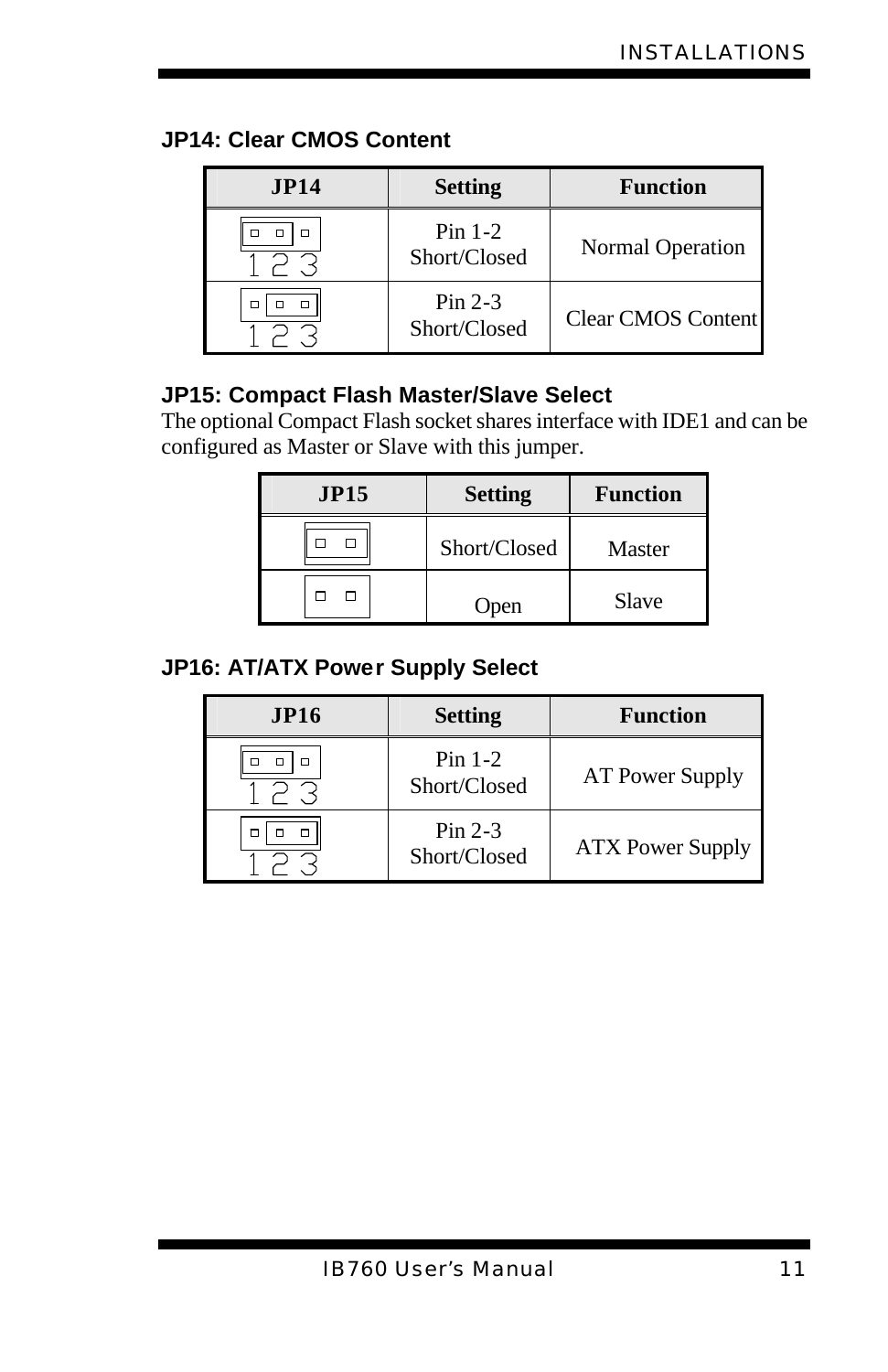| <b>Panel ID</b> | <b>SW</b> | <b>SW</b>  | <b>SW</b>  | <b>SW</b>  | <b>Panel Type</b> |
|-----------------|-----------|------------|------------|------------|-------------------|
|                 | $1-1$     | $1 - 2$    | $1-3$      | $1 - 4$    |                   |
| $\Omega$        | ON        | ON         | 0N         | ON         | 640x480 TFT       |
| 1               | OFF       | ON         | ON         | ON         | 640x480 DSTN      |
| $\overline{c}$  | OΝ        | OFF        | <b>ON</b>  | ON         | 800x600 TFT       |
| 3               | OFF       | <b>OFF</b> | ON         | ON         | 800x600 DSTN      |
| $\overline{4}$  | <b>ON</b> | <b>ON</b>  | OFF        | ON         | 1024x768TFT       |
| 5               | OFF       | OΝ         | <b>OFF</b> | ON         | 1024x768 DSTN     |
| 6               | ON        | <b>OFF</b> | <b>OFF</b> | ON         | Reserved          |
| 7               | OFF       | OFF        | <b>OFF</b> | <b>ON</b>  | Reserved          |
| 8               | OΝ        | OΝ         | ON         | <b>OFF</b> | Reserved          |
| 9               | OFF       | ON         | ON         | <b>OFF</b> | 1024x768 TFT      |
| 10              | <b>ON</b> | OFF        | 0N         | OFF        | 1024x768 TFT      |
| 11              | OFF       | OFF        | ON         | <b>OFF</b> | Reserved          |
| 12              | OΝ        | ON         | <b>OFF</b> | <b>OFF</b> | 800x600 TFT       |
| 13              | OF        | <b>ON</b>  | <b>OFF</b> | <b>OFF</b> | Reserved          |
| 14              | ON        | OFF        | OFF        | <b>OFF</b> | Reserved          |

#### **SW1: Panel/Resolution Switch Setting (For SMI SM721)**

\* Panel ID 4 supports 1024x768 TFT x 18 bit.

\* Panel ID 9 supports 1024x768 TFT x 36 bit and 48 bit.

\* Panel ID 10 supports 1024x768 TFT x 24 bit.

\* Panel ID 2 supports 800x600 TFT x 18 bit.

\* Panel ID 12 supports 800x600 TFT x 24 bit.

#### **SW1: Panel/Resolution Switch Setting (For SMI SM722)**

| <b>Panel ID</b> | <b>SW</b>  | <b>SW</b>  | <b>SW</b>  | <b>SW</b>  | <b>Panel Type</b>    |  |
|-----------------|------------|------------|------------|------------|----------------------|--|
|                 | $1-1$      | $1-2$      | $1 - 3$    | $1-4$      |                      |  |
| $\Omega$        | ON         | ON         | ON         | <b>ON</b>  | 640x480 TFT(18-bit)  |  |
| 1               | OFF        | <b>ON</b>  | ON         | <b>ON</b>  | 640x480 DSTN         |  |
| $\overline{c}$  | ON         | OFF        | <b>ON</b>  | <b>ON</b>  | 800x600 TFT(18-bit)  |  |
| 3               | <b>OFF</b> | OFF        | <b>ON</b>  | <b>ON</b>  | 800x600 DSTN         |  |
| 4               | 0N         | <b>ON</b>  | <b>OFF</b> | <b>ON</b>  | 1024x768TFT(18-bit)  |  |
| 5               | <b>OFF</b> | <b>ON</b>  | <b>OFF</b> | <b>ON</b>  | 1024x768 DSTN        |  |
| 6               | <b>ON</b>  | <b>OFF</b> | <b>OFF</b> | <b>ON</b>  | Reserved             |  |
| 7               | <b>OFF</b> | <b>OFF</b> | <b>OFF</b> | <b>ON</b>  | Reserved             |  |
| 8               | 0N         | <b>ON</b>  | <b>ON</b>  | OFF        | Reserved             |  |
| 9               | OFF        | ON         | ON         | <b>OFF</b> | 800x600 TFT(24-bit)  |  |
| 10              | 0N         | OFF        | <b>ON</b>  | <b>OFF</b> | Reserved             |  |
| 11              | OFF        | <b>OFF</b> | ON         | <b>OFF</b> | *NEC 800x600(18-bit) |  |
| 12              | ON         | <b>ON</b>  | <b>OFF</b> | OFF        | 1024X768(24-bit)     |  |
| 13              | OF         | <b>ON</b>  | <b>OFF</b> | <b>OFF</b> | Reserved             |  |
| 14              | OΝ         | OFF        | OFF        | OFF        | Reserved             |  |

\* NEC Panel Model No.: NL8060BC26-17 (ID11)

**Remarks**: The driver installation procedure for the SMI SM722 VGA controller is the same as those for SMI SM721 VGA controller. Follow the steps as shown in the manual.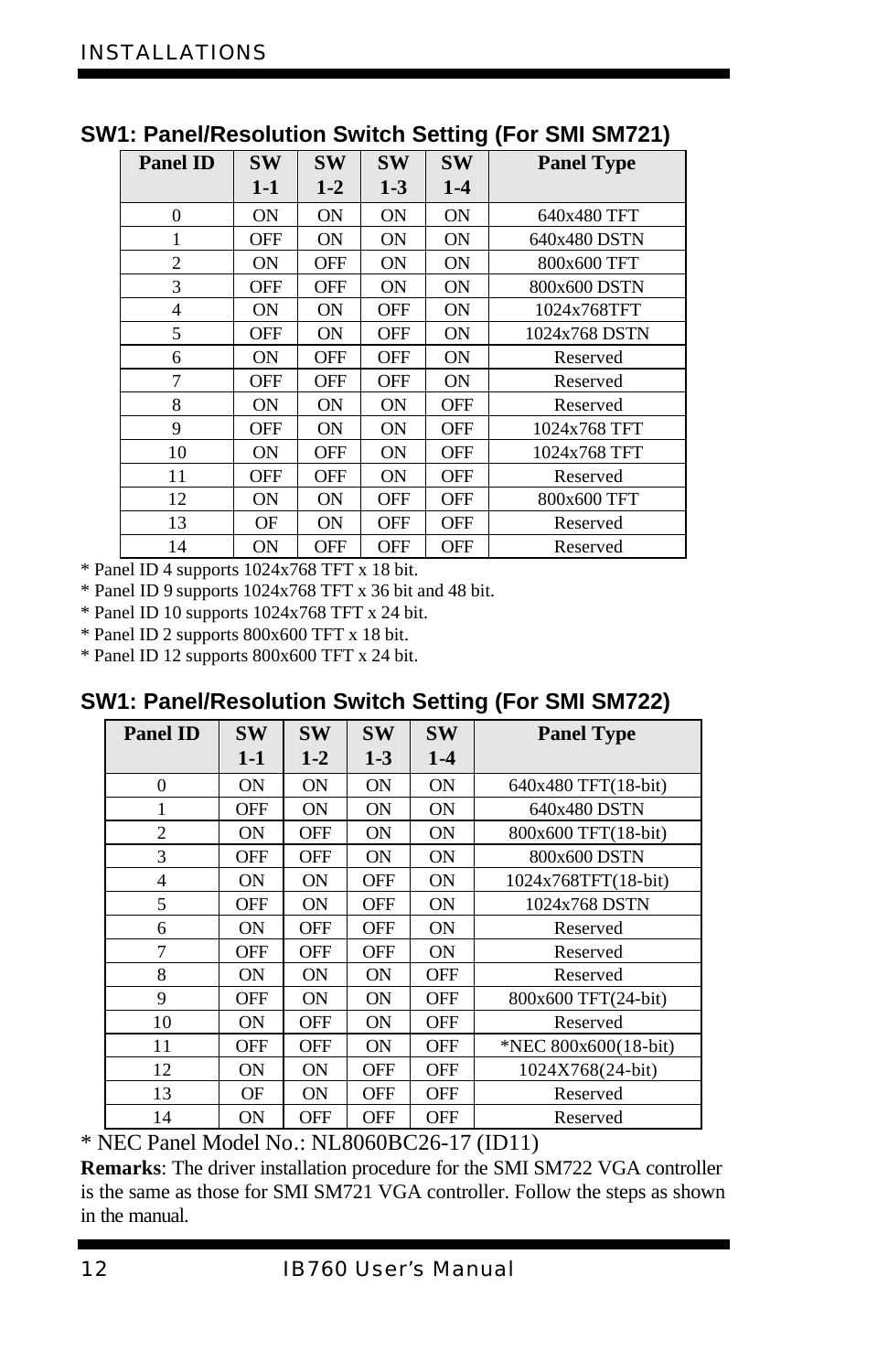|                 |                 | <b>DSTN</b>     | TFT            |                |                |                |                 |                 |
|-----------------|-----------------|-----------------|----------------|----------------|----------------|----------------|-----------------|-----------------|
| <b>Pin Name</b> | 16-bit          | 24-bit          | 9-bit          | 12-bit         | 18-bit         | 24-bit         | 12-bit x2       | 18-bit x2       |
| LP/FhSYNC       | LP              | LP              | <b>HSYNC</b>   | <b>HSYNC</b>   | <b>HSYNC</b>   | <b>HSYNC</b>   | <b>HSYNC</b>    | <b>HSYNC</b>    |
| FP/FVSYNC       | FP              | FP              | <b>VSYNC</b>   | <b>VSYNC</b>   | <b>VSYNC</b>   | <b>VSYNC</b>   | <b>VSYNC</b>    | <b>VSYNC</b>    |
| <b>FPSCLK</b>   | <b>XCK</b>      | <b>XCK</b>      | СK             | СK             | СK             | СK             | СK              | СK              |
| DE              |                 |                 | <b>ENAB</b>    | ENAB           | ENAB           | <b>ENAB</b>    | <b>ENAB</b>     | ENAB            |
| <b>FPEN</b>     | <b>FPEN</b>     | <b>FPEN</b>     | <b>FPEN</b>    | <b>FPEN</b>    | <b>FPEN</b>    | <b>FPEN</b>    | <b>FPEN</b>     | <b>FPEN</b>     |
| FPVDDEN         | VDD             | VDD             | VDD            | VDD            | VDD            | VDD            | VDD             | VDD             |
| VBIASEN         | VEE             | VEE             | VEE            | VEE            | VEE            | VEE            | VEE             | VEE             |
|                 |                 |                 |                |                |                |                |                 |                 |
| P35             |                 |                 |                |                |                |                |                 | RB <sub>5</sub> |
| P34             |                 |                 |                |                |                |                |                 | RB4             |
| P33             |                 |                 |                |                |                |                |                 | RB <sub>5</sub> |
| P32             |                 |                 |                |                |                |                |                 | RB4             |
|                 |                 |                 |                |                |                |                |                 |                 |
| P31             |                 |                 |                |                |                |                |                 | GB <sub>5</sub> |
| P30             |                 |                 |                |                |                |                |                 | GB4             |
| P29             |                 |                 |                |                |                |                |                 | GB <sub>5</sub> |
| P28             |                 |                 |                |                |                |                |                 | GA4             |
| P27             |                 |                 |                |                |                |                |                 | BB <sub>5</sub> |
| P26             |                 |                 |                |                |                |                |                 | BB4             |
| P <sub>25</sub> |                 |                 |                |                |                |                |                 | BA <sub>5</sub> |
| P24             |                 |                 |                |                |                |                |                 | BA4             |
|                 |                 |                 |                |                |                |                |                 |                 |
| P23             |                 | <b>UD11</b>     |                |                |                | R7             | RB <sub>3</sub> | RB <sub>3</sub> |
| P22             |                 | <b>UD10</b>     |                |                |                | R <sub>6</sub> | RB <sub>2</sub> | RB <sub>2</sub> |
| P21             |                 | UD9             |                |                | R <sub>5</sub> | R <sub>5</sub> | RB1             | RB1             |
| P20             |                 | UD8             |                |                | R4             | R <sub>4</sub> | RB <sub>0</sub> | RB <sub>0</sub> |
| P <sub>19</sub> | UD7             | UD7             |                | R <sub>3</sub> | R <sub>3</sub> | R <sub>3</sub> | RA3             | RA3             |
| P <sub>18</sub> | UD <sub>6</sub> | UD <sub>6</sub> | R2             | R2             | R2             | R2             | RA <sub>2</sub> | RA <sub>2</sub> |
| P <sub>17</sub> | UD <sub>5</sub> | UD <sub>5</sub> | R <sub>1</sub> | R <sub>1</sub> | R <sub>1</sub> | R <sub>1</sub> | RA1             | RA1             |
| P <sub>16</sub> | UD <sub>4</sub> | UD4             | R <sub>0</sub> | R <sub>0</sub> | R <sub>0</sub> | R <sub>0</sub> | RA0             | RA0             |
|                 |                 |                 |                |                |                |                |                 |                 |
| P <sub>15</sub> | UD <sub>3</sub> | UD3             |                |                |                | G7             | GB <sub>3</sub> | GB <sub>3</sub> |
| P14             | UD <sub>2</sub> | UD <sub>2</sub> |                |                |                | G <sub>6</sub> | GB <sub>2</sub> | GB <sub>2</sub> |
| P <sub>13</sub> | UD1             | UD1             |                |                | G <sub>5</sub> | G <sub>5</sub> | GB1             | GB1             |
| P <sub>12</sub> | UD <sub>0</sub> | UD <sub>0</sub> |                |                | G4             | G4             | GB <sub>0</sub> | GB <sub>0</sub> |
| P11             |                 | LD11            |                | G3             | G3             | G <sub>3</sub> | GA3             | GA3             |
| P10             |                 | LD10            | G <sub>2</sub> | G <sub>2</sub> | G <sub>2</sub> | G <sub>2</sub> | GA <sub>2</sub> | GA <sub>2</sub> |
| P9              |                 | LD9             | G <sub>1</sub> | G <sub>1</sub> | G <sub>1</sub> | G <sub>1</sub> | GA <sub>1</sub> | GA <sub>1</sub> |
| P <sub>8</sub>  |                 | LD <sub>8</sub> | G <sub>0</sub> | G <sub>0</sub> | G <sub>0</sub> | G <sub>0</sub> | GA0             | GA0             |
|                 |                 |                 |                |                |                |                |                 |                 |
| P7              | LD7             | LD7             |                |                |                | B7             | BB <sub>3</sub> | BB <sub>3</sub> |
| P <sub>6</sub>  | LD6             | LD6             |                |                |                | B <sub>6</sub> | BB <sub>2</sub> | BB <sub>2</sub> |
| P <sub>5</sub>  | LD <sub>5</sub> | LD <sub>5</sub> |                |                | <b>B5</b>      | B <sub>5</sub> | BB1             | BB1             |
| P <sub>4</sub>  | LD4             | LD4             |                |                | <b>B4</b>      | <b>B4</b>      | BB <sub>0</sub> | BB <sub>0</sub> |
| P <sub>3</sub>  | LD <sub>3</sub> | LD <sub>3</sub> |                | B <sub>3</sub> | B <sub>3</sub> | B <sub>3</sub> | BA3             | BA3             |
| P <sub>2</sub>  | LD <sub>2</sub> | LD <sub>2</sub> | <b>B2</b>      | <b>B2</b>      | <b>B2</b>      | <b>B2</b>      | BA <sub>2</sub> | BA <sub>2</sub> |
| P <sub>1</sub>  | LD1             | LD1             | <b>B1</b>      | <b>B1</b>      | <b>B1</b>      | <b>B1</b>      | BA1             | BA1             |
| P <sub>0</sub>  | LD <sub>0</sub> | LD <sub>0</sub> | B <sub>0</sub> | B <sub>0</sub> | B <sub>0</sub> | B <sub>0</sub> | BA0             | BA0             |

## **Flat Panel Interface Pin Listing for DSTN / Color TFT LCD**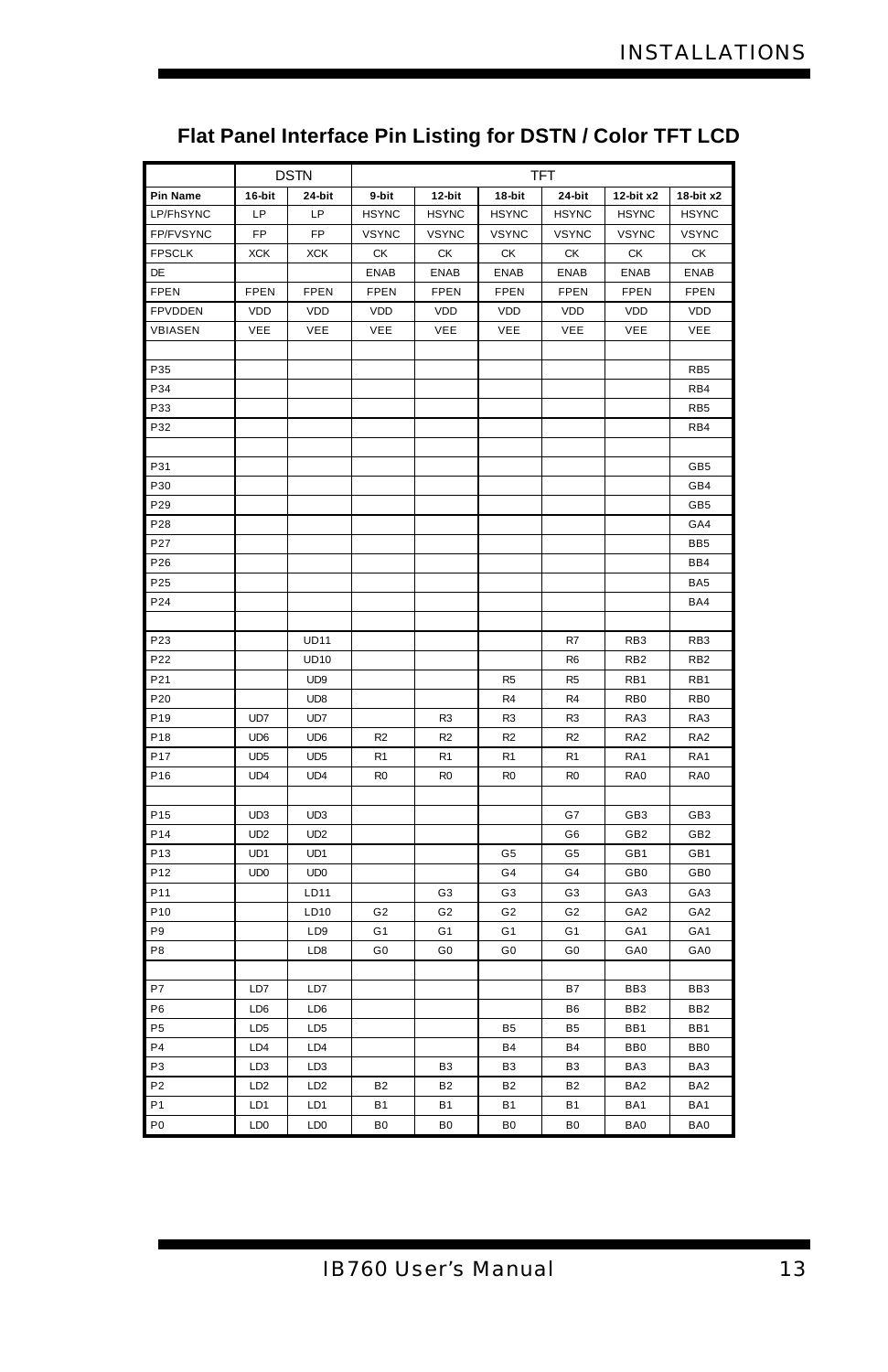| Pin name        | 24-bitx2 TFT           | TFTs:FP1 + FP2              | 24-bit TFT                       |
|-----------------|------------------------|-----------------------------|----------------------------------|
| DE              | DE                     | FP1_DISP                    | DE                               |
| FP FHSYNC       | FP FVSYNC              | FP1 FVSYNC                  | FP FVSYNC                        |
| LP FHSYNC       | LP FHSYNC              | LP1_FHSYNC                  | LP_FHSYNC                        |
| <b>FPSCLK</b>   | <b>FPSCLK</b>          | FP1_SCLK                    | <b>FPSCLK</b>                    |
| <b>FPEN</b>     | FPEN                   | FPEN                        | FPEN                             |
| <b>FPVDDEN</b>  | <b>FPVDDEN</b>         | <b>FPVDDEN</b>              | <b>FPVDDEN</b>                   |
| VBIASEN         | VBIASEN                | VBIASEN                     | VBIASEN                          |
|                 |                        |                             |                                  |
| P47             | RB7                    | FP2_R7                      |                                  |
| P46             | RB <sub>6</sub>        | FP <sub>2_R6</sub>          |                                  |
| P45             | RA7                    | FP <sub>2_R5</sub>          |                                  |
| P44             | RA6                    | FP <sub>2_R4</sub>          |                                  |
| P43             | GB7                    | FP2 R3                      |                                  |
| P42             | GB <sub>6</sub>        | FP <sub>2_R2</sub>          |                                  |
| P41             | GA7                    | FP <sub>2_R1</sub>          |                                  |
| P40             | GA6                    | FP2 R0                      |                                  |
|                 |                        |                             |                                  |
| P39             | BB7                    | FP2_G7                      |                                  |
| P38             | BB <sub>6</sub>        | FP2 G6                      |                                  |
| P37             | BA7                    | $\overline{\text{FP2}}$ _G5 |                                  |
| P36             | BA6                    | FP2_G4                      |                                  |
| P35             | RB <sub>5</sub>        | FP2_G3                      |                                  |
| P34             | RB4                    | FP <sub>2_G2</sub>          |                                  |
| P33             | RA <sub>5</sub>        | FP2 G1                      |                                  |
| P32             | RA4                    | FP2 G0                      |                                  |
|                 |                        |                             |                                  |
| P31             | GB <sub>5</sub>        | FP2 B7                      |                                  |
| P30             | GB4                    | FP2_B6                      |                                  |
| P <sub>29</sub> | GA <sub>5</sub>        | FP2<br>B <sub>5</sub>       |                                  |
| P28             | GA4                    | FP2 B4                      |                                  |
| P27             | BB <sub>5</sub>        | FP2 B3                      |                                  |
| P26             | BB4                    | FP2_B2                      |                                  |
| P <sub>25</sub> | BA <sub>5</sub>        | FP2 B1                      |                                  |
| P <sub>24</sub> | BA4                    | $FP2_B0$                    |                                  |
|                 |                        |                             |                                  |
| P23             | RB <sub>3</sub>        | FP2_VSYNC                   | R7                               |
| P <sub>22</sub> | RB <sub>2</sub>        | FP2 HSYNC                   | R <sub>6</sub>                   |
| P21             | RB <sub>1</sub>        | FP1R5                       | R <sub>5</sub>                   |
| P <sub>20</sub> | RB <sub>0</sub>        | FP1R4                       | R <sub>4</sub>                   |
| P <sub>19</sub> | RA3                    | FP1_R3                      | R <sub>3</sub>                   |
| P <sub>18</sub> | RA <sub>2</sub>        | $FP1_R2$                    | R2                               |
| P17             | RA <sub>1</sub>        | FP1 R1                      | R <sub>1</sub>                   |
| P <sub>16</sub> | Ra0                    | <b>FP1 R0</b>               | Ro                               |
|                 |                        |                             |                                  |
| P <sub>15</sub> | GB <sub>3</sub>        | FP <sub>2_DE</sub>          | G7                               |
| P <sub>14</sub> | GB <sub>2</sub>        |                             | G <sub>6</sub>                   |
| P <sub>13</sub> | GB1                    | FP G5                       | G <sub>5</sub>                   |
| P <sub>12</sub> | GB <sub>0</sub>        | FP G4                       | G4                               |
| P11             |                        |                             |                                  |
| P <sub>10</sub> | GA3                    | FP_G3                       | G <sub>3</sub>                   |
| P <sub>9</sub>  | GA <sub>2</sub>        | FP G2<br>$FP_G1$            | G <sub>2</sub>                   |
| P8              | GA <sub>1</sub><br>GA0 | FP.<br>G <sub>0</sub>       | G <sub>1</sub><br>G <sub>0</sub> |
|                 |                        |                             |                                  |
| P7              |                        |                             |                                  |
| P <sub>6</sub>  | BB <sub>3</sub>        |                             | B <sub>6</sub>                   |
|                 | BB <sub>2</sub>        |                             | B <sub>5</sub>                   |
| P <sub>5</sub>  | BB <sub>1</sub>        | FP B5                       | <b>B4</b>                        |
| P <sub>4</sub>  | BB <sub>0</sub>        | FP_B4                       | <b>B4</b>                        |
| P <sub>3</sub>  | BA3                    | $FP_B3$                     | B <sub>3</sub>                   |
| P <sub>2</sub>  | BA <sub>2</sub>        | FP B2                       | <b>B2</b>                        |
| P <sub>1</sub>  | BA <sub>1</sub>        | FP B1                       | <b>B1</b>                        |
| P <sub>0</sub>  | BA0                    | FP_B0                       | B <sub>0</sub>                   |
| LVDSCLK         |                        |                             |                                  |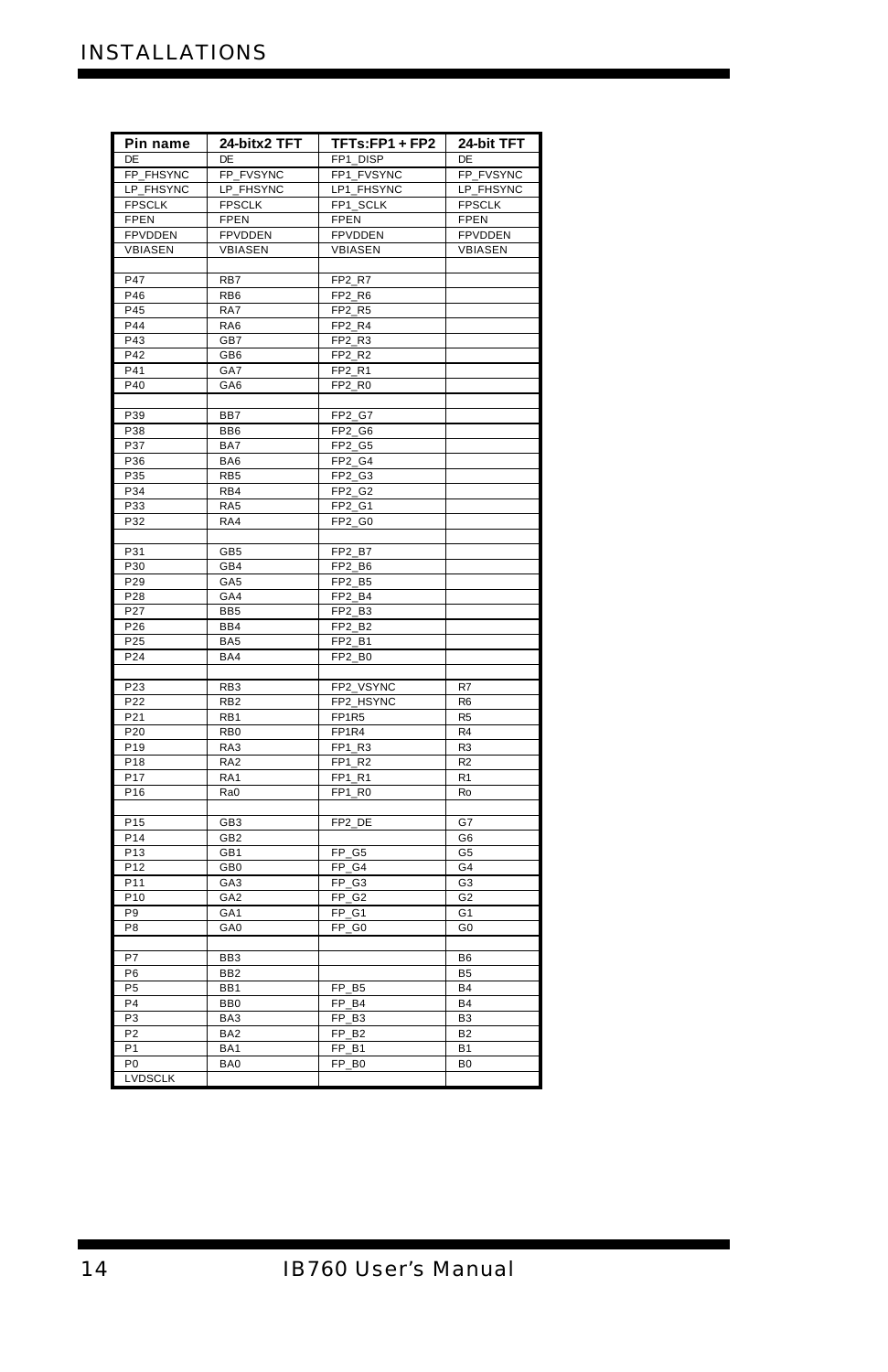## **Connectors on IB760**

The connectors on IB760 allows you to connect external devices such as keyboard, floppy disk drives, hard disk drives, printers, etc. The following table lists the connectors on IB760 and their respective functions.

| J12, J13: Primary and Secondary LAN Connector  23 |  |
|---------------------------------------------------|--|
|                                                   |  |
|                                                   |  |
|                                                   |  |
|                                                   |  |
|                                                   |  |
|                                                   |  |
|                                                   |  |
|                                                   |  |
|                                                   |  |
|                                                   |  |
|                                                   |  |
|                                                   |  |
|                                                   |  |
|                                                   |  |
|                                                   |  |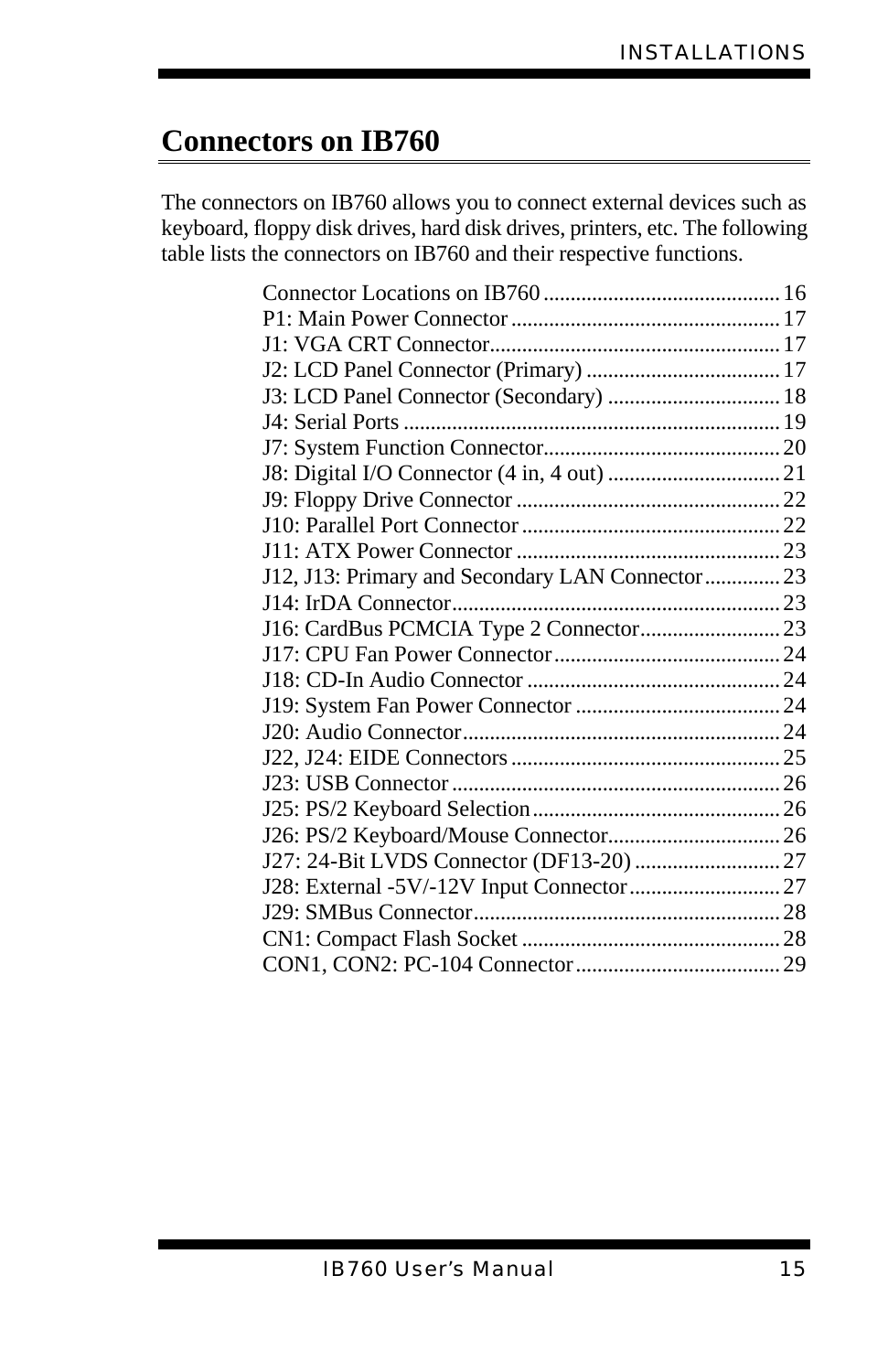#### **Connector Locations on IB760**



- P1: Main Power Connector
- J1: VGA CRT Connector
- J2: LCD Panel Connector (Primary)
- J3: LCD Panel Connector (Secondary)
- J4: Serial Ports
- J7: System Function Connector
- J8: Digital I/O Connector (4 in, 4 out)
- J9: Floppy Drive Connector
- J10: Parallel Port Connector
- J11: ATX Power Connector
- J12, J13: Primary and Secondary LAN Connector
- J14: IrDA Connector
- J16: CardBus PCMCIA Type 2 Connector
- J17: CPU Fan Power Connector
- J18: CD-In Audio Connector
- J19: System Fan Power Connector
- J20: Audio Connector
- J22, J24: EIDE Connectors
- J23: USB Connector
- J25: PS/2 Keyboard Selection
- J26: PS/2 Keyboard/Mouse Connector
- J27: 24-Bit LVDS Connector (DF13-20)
- J28: External -5V/-12V Input Connector
- J29: SMBus Connector
- CN1: Compact Flash Socket
- CON1, CON2: PC-104 Connector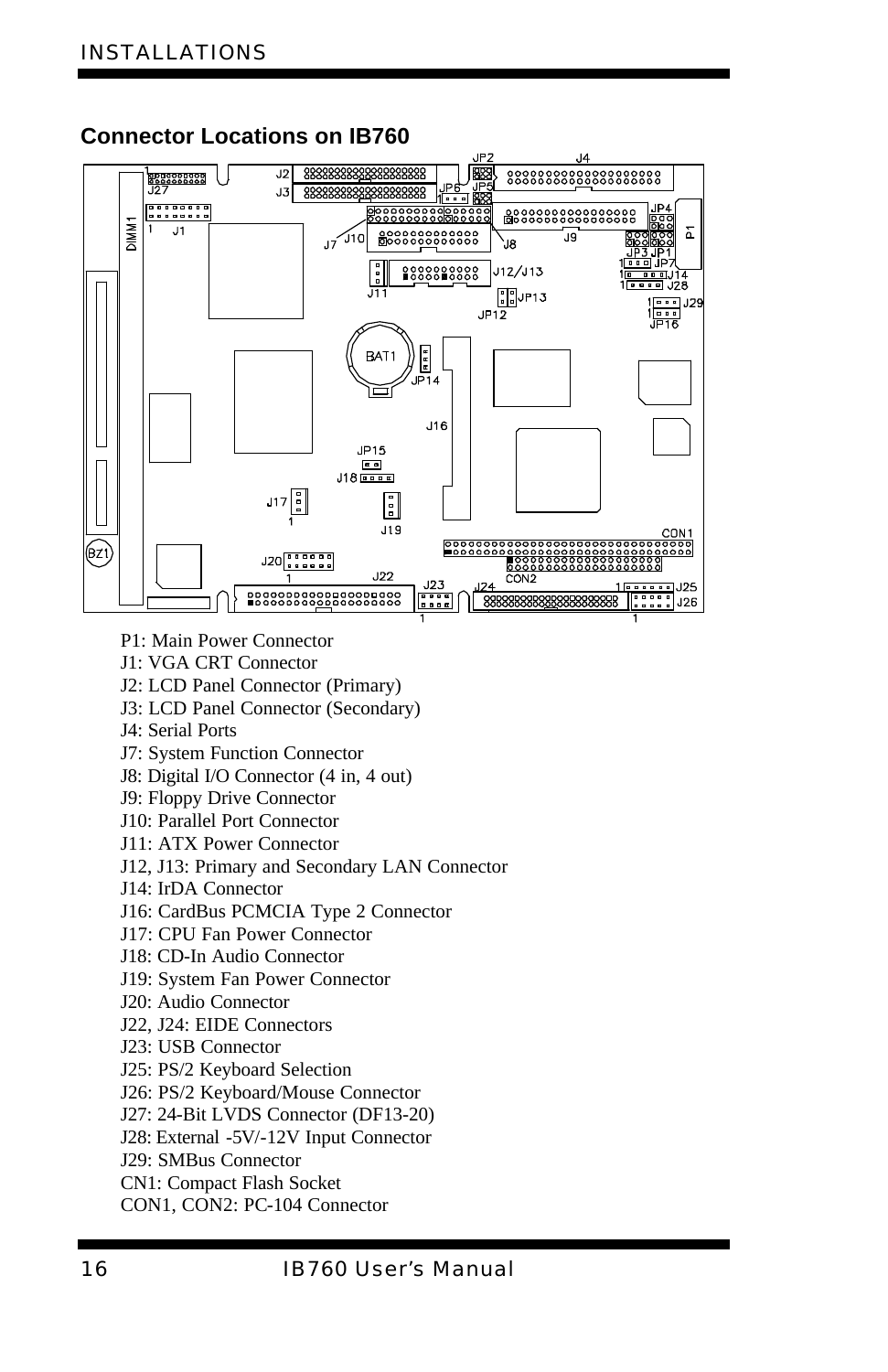### **P1: Main Power Connector**

|        | $+5V$ | Pin# | <b>Signal Name</b> |
|--------|-------|------|--------------------|
| $\Box$ | GND   |      | $+5V$              |
|        | GND   |      | Ground             |
|        |       |      | Ground             |
|        |       |      | $+12V$             |

## **J1: VGA CRT Connector**

J1 is a 15-pin header for an external VGA CRT female connector.

|    |                            |    | <b>Signal Name</b> | Pin | Pin | <b>Signal Name</b> |
|----|----------------------------|----|--------------------|-----|-----|--------------------|
|    | $\Box$<br>о                | 2  | Red                |     | 2   | Vcc                |
|    | $\Box$<br>α<br>Ξ<br>$\Box$ |    | Green              |     |     | Ground             |
|    | $\Box$<br>$\Box$           |    | Blue               |     |     | N.C.               |
|    | o<br>o<br>Ξ<br>p           |    | N.C.               |     |     | N.C.               |
| 15 | $\Box$<br>o<br>$\Box$      | 16 | Ground             | Q   | 10  | H-Sync             |
|    |                            |    | Ground             | 11  | 12  | V-Sync             |
|    |                            |    | Ground             | 13  | 14  | N.C.               |
|    |                            |    | Ground             | 15  | 16  | N.C.               |

## **J2: LCD Panel Connector (Primary)**

|                                     | <b>Signal Name</b> | Pin# | Pin #          | <b>Signal Name</b> |
|-------------------------------------|--------------------|------|----------------|--------------------|
|                                     | No Connect         | 1    | $\mathfrak{2}$ | No Connect         |
|                                     | Ground             | 3    | $\overline{4}$ | P <sub>1</sub>     |
| 2<br>1<br>o<br>۰                    | P <sub>0</sub>     | 5    | 6              | P <sub>3</sub>     |
| o<br>o<br>α<br>۰                    | P <sub>2</sub>     | 7    | 8              | P <sub>5</sub>     |
| o<br>۰                              | P <sub>4</sub>     | 9    | 10             | P7                 |
| o<br>o<br>o<br>۰                    | P <sub>6</sub>     | 11   | 12             | Ground             |
| ۰<br>o<br>o<br>۰                    | Ground             | 13   | 14             | P <sub>9</sub>     |
| o<br>۰<br>o<br>$\Box$               | P <sub>8</sub>     | 15   | 16             | P11                |
| o<br>۰<br>o<br>o                    | P <sub>10</sub>    | 17   | 18             | P <sub>13</sub>    |
| o<br>O                              | P <sub>12</sub>    | 19   | 20             | P15                |
| o<br>۰<br>o<br>o                    | P <sub>14</sub>    | 21   | 22             | <b>VBIASEN</b>     |
| o<br>۰<br>۰<br>o<br>39 -<br>40<br>o | <b>ENABKL</b>      | 23   | 24             | P17                |
|                                     | P16                | 25   | 26             | P19                |
| J2                                  | P18                | 27   | 28             | P <sub>21</sub>    |
|                                     | P <sub>20</sub>    | 29   | 30             | P <sub>23</sub>    |
|                                     | P22                | 31   | 32             | Ground             |
|                                     | Ground             | 33   | 34             | <b>FP/FVSYNC</b>   |
|                                     | <b>SHFCLK</b>      | 35   | 36             | LP/FHSYNC          |
|                                     | 5V/3.3V            | 37   | 38             | 5V/3.3V            |
|                                     | <b>FPEN</b>        | 39   | 40             | <b>MDE</b>         |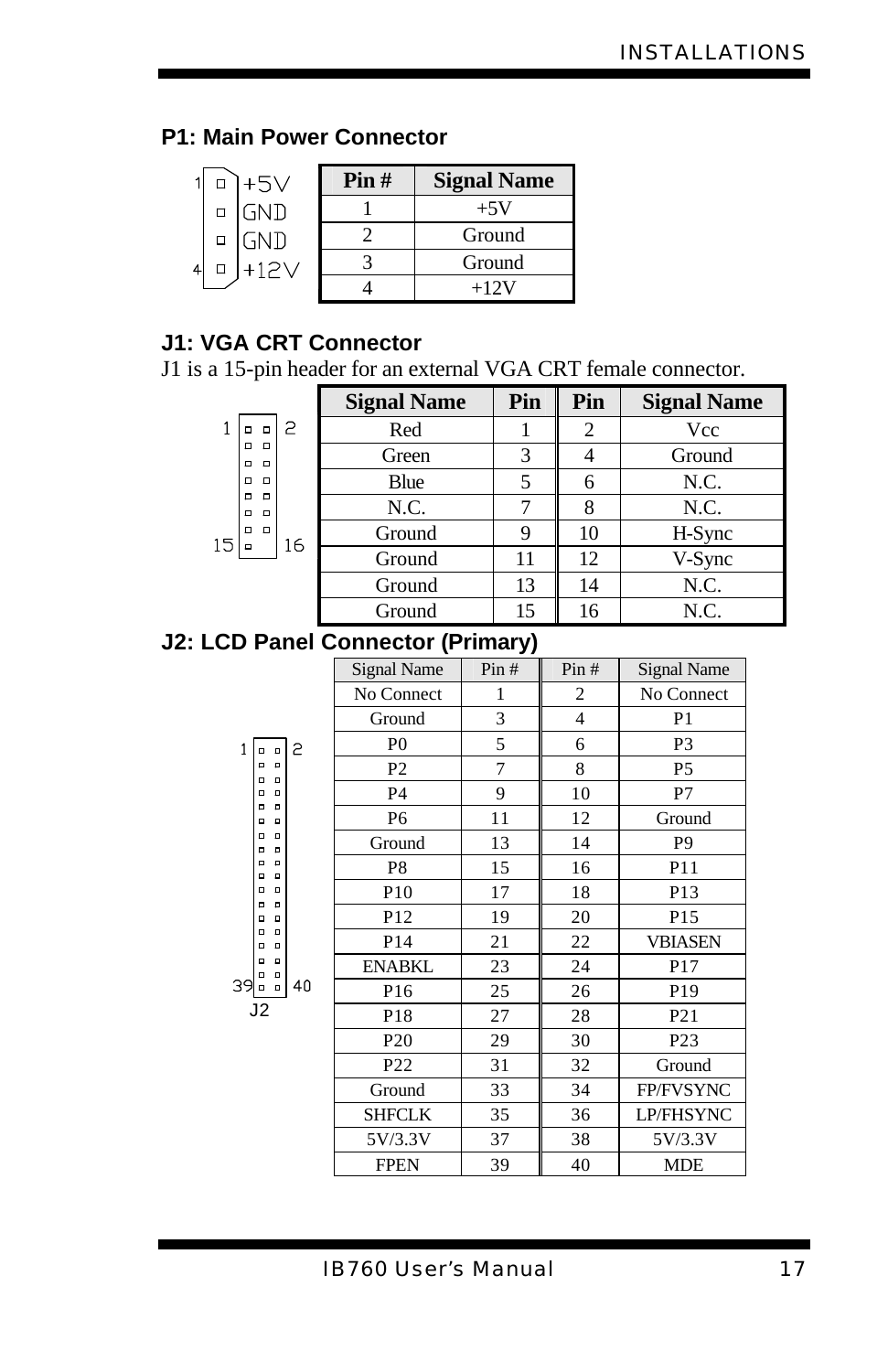|                            | <b>Signal Name</b> | Pin# | Pin#           | <b>Signal Name</b> |
|----------------------------|--------------------|------|----------------|--------------------|
|                            | No Connect         | 1    | 2              | No Connect         |
|                            | Ground             | 3    | $\overline{4}$ | P <sub>25</sub>    |
| 2<br>1                     | P <sub>24</sub>    | 5    | 6              | P <sub>27</sub>    |
| ۰<br>o<br>o<br>o           | P <sub>26</sub>    | 7    | 8              | P <sub>29</sub>    |
| o<br>o<br>o<br>o<br>o<br>o | P <sub>28</sub>    | 9    | 10             | P31                |
| o<br>o<br>o<br>o           | P30                | 11   | 12             | Ground             |
| o<br>o<br>o<br>o           | Ground             | 13   | 14             | P33                |
| o<br>o<br>o<br>o           | P32                | 15   | 16             | P35                |
| o<br>o<br>o<br>o           | P34                | 17   | 18             | P37                |
| o<br>o<br>o<br>o           | P36                | 19   | 20             | P39                |
| o<br>o<br>o<br>o           | P38                | 21   | 22             | <b>VBIASEN</b>     |
| 39∣••<br>40<br>JЗ          | <b>ENABKL</b>      | 23   | 24             | P41                |
|                            | P40                | 25   | 26             | P43                |
|                            | P42                | 27   | 28             | P45                |
|                            | P44                | 29   | 30             | P47                |
|                            | P46                | 31   | 32             | Ground             |
|                            | Ground             | 33   | 34             | P <sub>2</sub> 3   |
|                            | SHFCLK2            | 35   | 36             | P <sub>22</sub>    |
|                            | 5V/3.3V            | 37   | 38             | 5V/3.3V            |
|                            | NC                 | 39   | 40             | P <sub>15</sub>    |

## **J3: LCD Panel Connector (Secondary)**

**NOTE**: To toggle between CRT and LCD display modes, operating systems such as Windows 98 and Windows 2000 provide settings in the Display Setup under the Control Panel.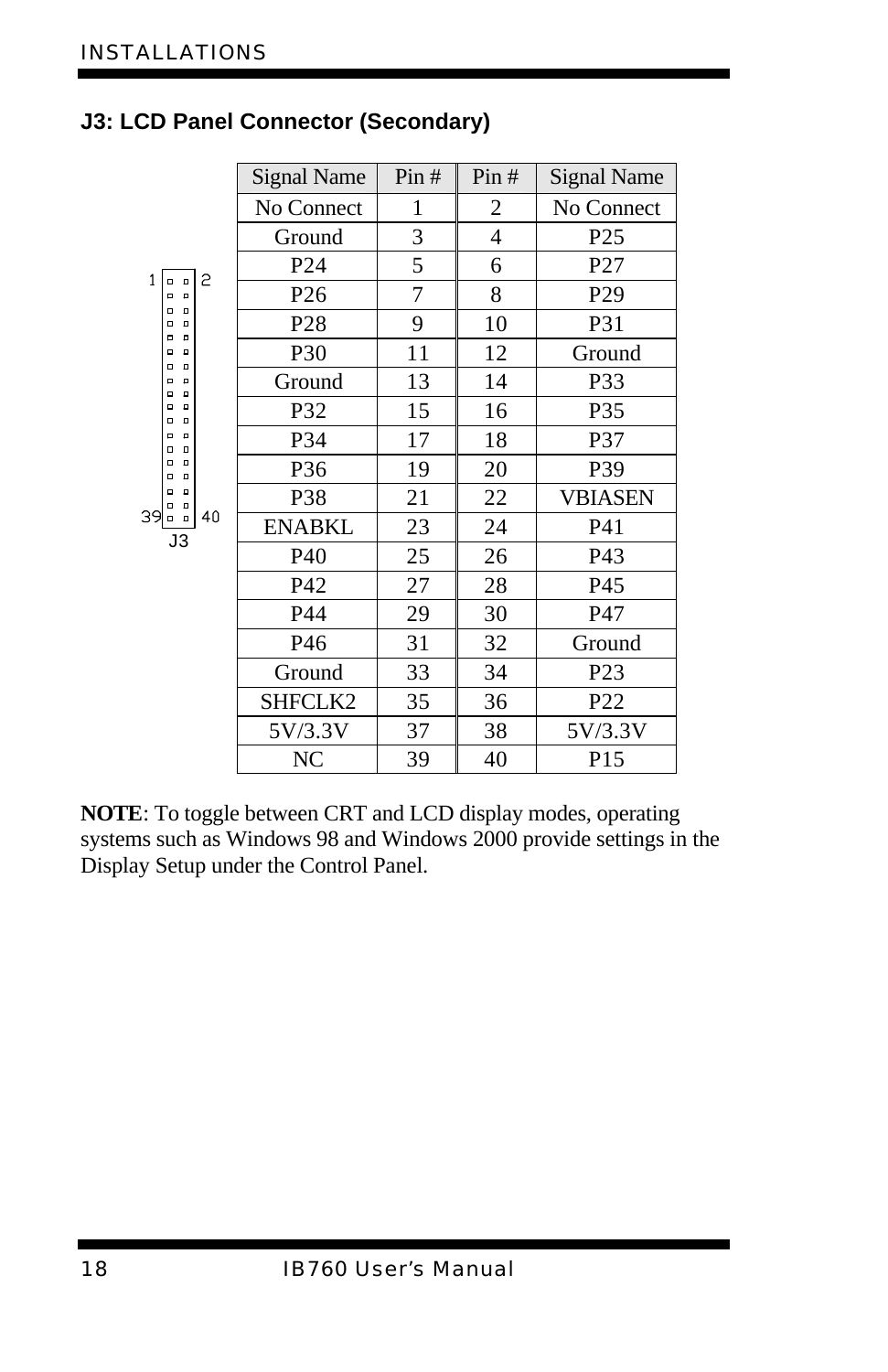#### **J4: Serial Ports**

J4A (COM1), J4B (COM2), J4C (COM3) and J4D (COM4/TTL level) are the onboard serial ports on the IB760.

| Pin# | <b>Signal Name (RS-232)</b> |
|------|-----------------------------|
|      | DCD, Data carrier detect    |
| 2    | RXD, Receive data           |
| 3    | TXD, Transmit data          |
| 4    | DTR, Data terminal ready    |
| 5    | Ground                      |
| 6    | DSR, Data set ready         |
| 7    | RTS, Request to send        |
| 8    | CTS, Clear to send          |
| 9    | RI, Ring indicator          |
|      | No Connect.                 |

COM2 is jumper selectable for RS-232, RS-422 and RS-485.

| Pin#           | <b>Signal Name</b> |          |               |  |  |  |
|----------------|--------------------|----------|---------------|--|--|--|
|                | <b>RS-232</b>      | $R2-422$ | <b>RS-485</b> |  |  |  |
| 1              | <b>DCD</b>         | TX-      | DATA-         |  |  |  |
| $\overline{c}$ | RX                 | $TX+$    | $DATA+$       |  |  |  |
| 3              | TX                 | $RX+$    | NC.           |  |  |  |
| $\overline{4}$ | <b>DTR</b>         | $RX -$   | NC.           |  |  |  |
| 5              | Ground             | Ground   | Ground        |  |  |  |
| 6              | <b>DSR</b>         | RTS-     | NC.           |  |  |  |
| 7              | <b>RTS</b>         | $RTS+$   | NC.           |  |  |  |
| 8              | <b>CTS</b>         | $CTS+$   | NC.           |  |  |  |
| 9              | RI                 | CTS-     | NC.           |  |  |  |
| 10             | NC                 | NC.      | NC            |  |  |  |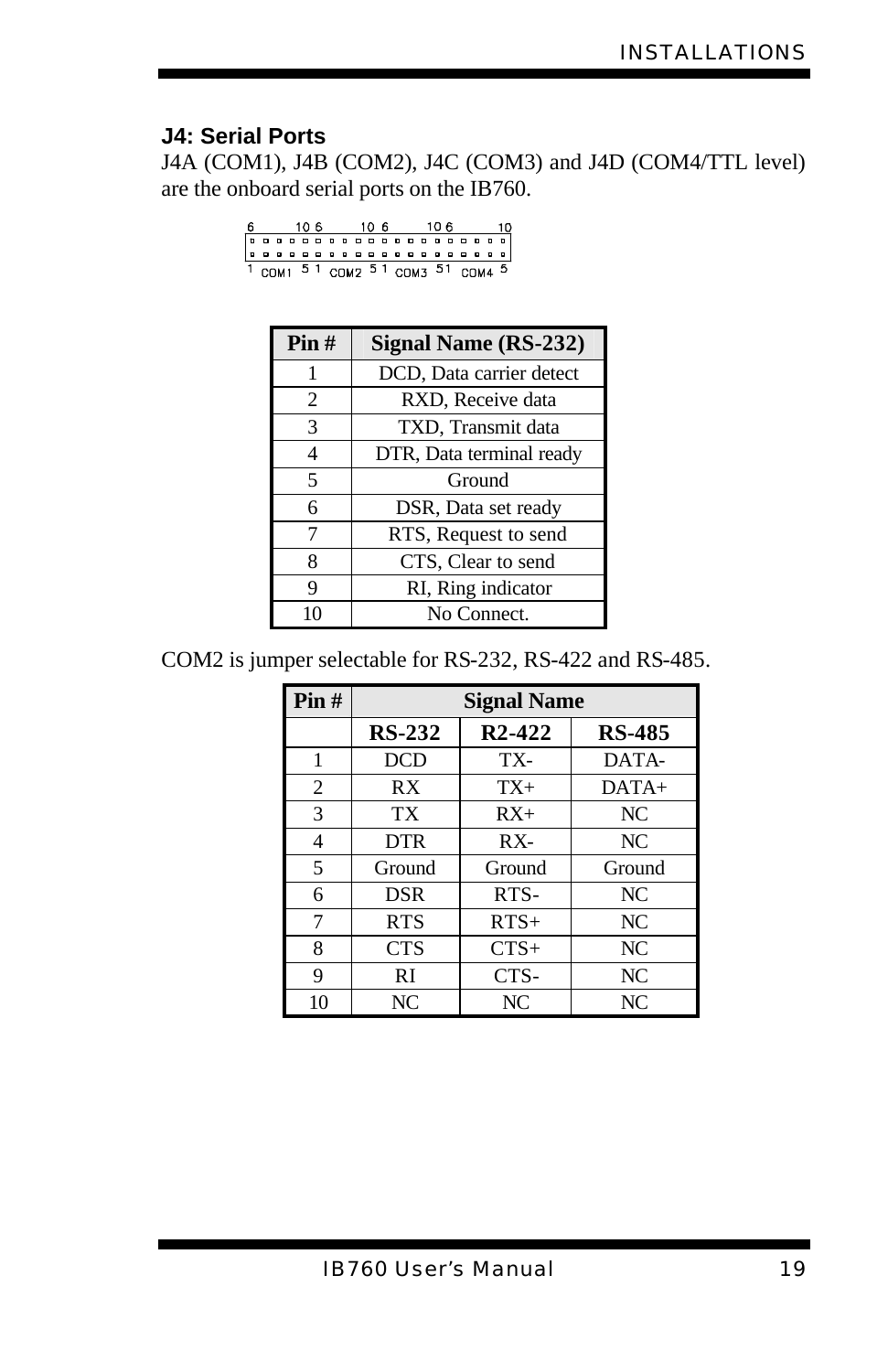#### **J7: System Function Connector**

The System Function Connector provides interfaces for light indicators of system activities (HDD/Power) and computer status switches.



#### **Speaker: Pins 1 - 4**

This connector provides an interface to a speaker for audio tone generation. An 8-ohm speaker is recommended.



| Pin# | <b>Signal Name</b> |
|------|--------------------|
|      | Speaker out        |
|      | No connect         |
|      | Ground             |
|      | $+5V$              |

#### **ATX Power ON Switch: Pins 7 and 17**

This 2-pin connector connects to the power switch. When pressed, the power switch will force the system to power on. When pressed again, it will force the system to power off.

|  |  |                                           |  | 10 |
|--|--|-------------------------------------------|--|----|
|  |  |                                           |  |    |
|  |  | $\vert$ o o o o o o $\vert$ o o o $\vert$ |  |    |

#### **Power LED: Pins 11 - 15**

The power LED indicates the status of the main power switch.



| Pin# | <b>Signal Name</b> |
|------|--------------------|
| 11   | Power LED          |
| 12   | No connect         |
| 13   | Ground             |
| 14   | No connect         |
| 15   | Ground             |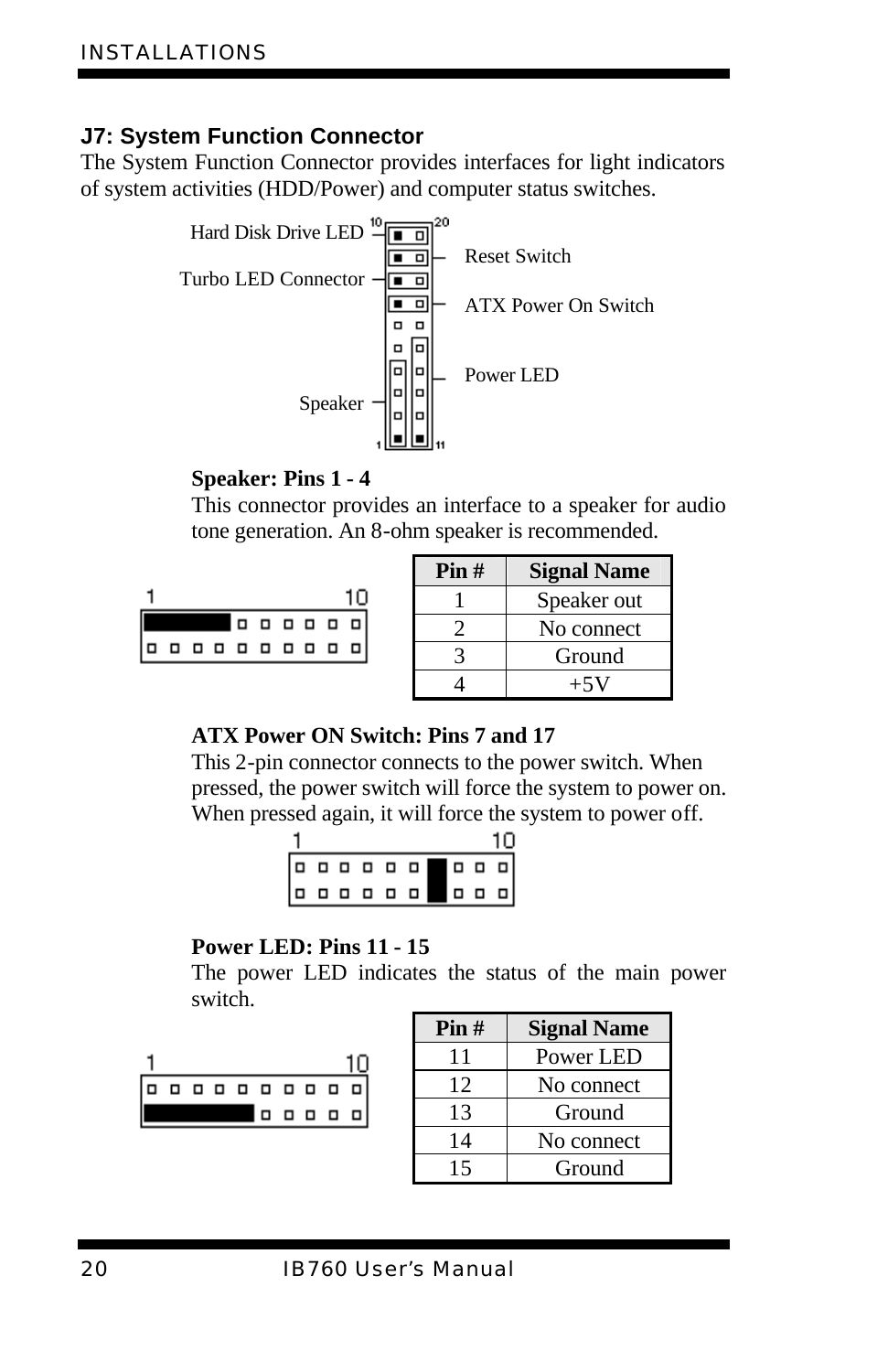#### **Turbo LED Connector: Pins 8 and 18**

There is the no turbo/deturbo function on the embedded board. The Turbo LED on the control panel will always be on when attached to this connector.

|  |  |  |  | 0000000000 |  |
|--|--|--|--|------------|--|
|  |  |  |  |            |  |

| Pin# | <b>Signal Name</b> |
|------|--------------------|
|      |                    |
| 18   | Ground             |

#### **Reset Switch: Pins 9 and 19**

The reset switch allows the user to reset the system without turning the main power switch off and then on. Orientation is not required when making a connection to this header.

| $\sqrt{2}$                  |  |  |  |  | ا ه ا |
|-----------------------------|--|--|--|--|-------|
| $ $ o o o o o o o $ $ o $ $ |  |  |  |  |       |

#### **Hard Disk Drive LED Connector: Pins 10 and 20**

This connector connects to the hard drive activity LED on control panel. This LED will flash when the HDD is being accessed.

|                                                                                                                                                 |  |  |  |  | 10 |
|-------------------------------------------------------------------------------------------------------------------------------------------------|--|--|--|--|----|
| $\begin{array}{ ccc } \hline \textbf{O} & \textbf{O} & \textbf{O} & \textbf{O} & \textbf{O} & \textbf{O} & \textbf{O} & \textbf{O} \end{array}$ |  |  |  |  |    |
| 000000000                                                                                                                                       |  |  |  |  |    |

#### **J8: Digital I/O Connector (4 in, 4 out)**

This 12-pin Digital I/O connector supports TTL levels and is used to control external devices requiring ON/OFF circuitry.

| $10$ $01$   |   |  |
|-------------|---|--|
| ά           | п |  |
| α           | α |  |
| α           | α |  |
| □           | □ |  |
| $6^\square$ |   |  |
|             |   |  |

| <b>Signal Name</b> | $\text{Pin }#$ | $\text{Pin }#$ | <b>Signal Name</b> |
|--------------------|----------------|----------------|--------------------|
| IN <sub>0</sub>    |                |                | $+5V$              |
| IN1                |                |                | <b>OUTO</b>        |
| IN2                |                |                | Ground             |
| IN3                |                | 10             | OUT <sub>1</sub>   |
| <b>GROUND</b>      |                |                | $+12V$             |
| OUT2               |                | 12             | OUT3               |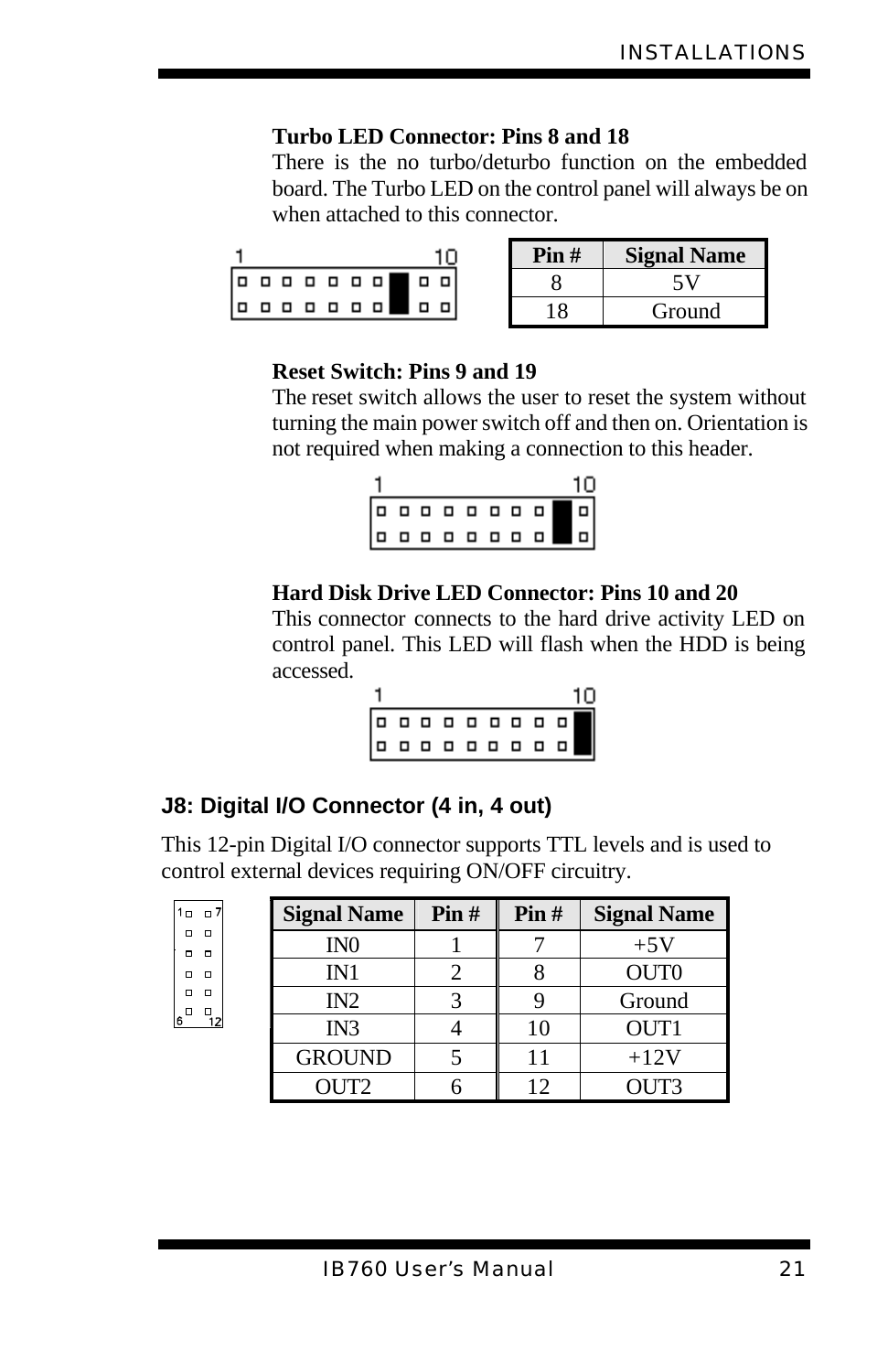#### **J9: Floppy Drive Connector**

J9 of the IB760 is a 34-pin header and will support up to 2.88MB FDD.

|                          | <b>Signal Name</b> | Pin# | Pin# | <b>Signal Name</b> |
|--------------------------|--------------------|------|------|--------------------|
|                          | Ground             | 1    | 2    | <b>RM/LC</b>       |
| $\overline{a}$<br>o<br>α | Ground             | 3    | 4    | No connect         |
| α<br>o<br>α<br>п         | Ground             | 5    | 6    | No connect         |
| α<br>о                   | Ground             | 7    | 8    | Index              |
| $\Box$<br>п<br>α<br>о    | Ground             | 9    | 10   | Motor enable 0     |
| Ω<br>п                   | Ground             | 11   | 12   | Drive select 1     |
| ο<br>o<br>Ω<br>п         | Ground             | 13   | 14   | Drive select 0     |
| o<br>o<br>۰<br>۰         | Ground             | 15   | 16   | Motor enable 1     |
| o<br>n                   | Ground             | 17   | 18   | Direction          |
| α<br>п<br>$\Box$<br>п    | Ground             | 19   | 20   | Step               |
| α<br>п<br>$\Box$<br>п    | Ground             | 21   | 22   | Write data         |
| $\Box$<br>۵<br>33<br>34  | Ground             | 23   | 24   | Write gate         |
|                          | Ground             | 25   | 26   | Track 00           |
|                          | Ground             | 27   | 28   | Write protect      |
|                          | Ground             | 29   | 30   | Read data          |
|                          | Ground             | 31   | 32   | Side 1 select      |
|                          | Ground             | 33   | 34   | Diskette change    |

## **J10: Parallel Port Connector**

The following table describes the pin out assignments of this connector.

|                                      | <b>Signal Name</b>   | Pin# | Pin# | <b>Signal Name</b> |
|--------------------------------------|----------------------|------|------|--------------------|
|                                      | Line printer strobe  | 1    | 14   | AutoFeed           |
| 4<br>$\Box$<br>$\Box$                | PD0, parallel data 0 | 2    | 15   | Error              |
| $\Box$<br>$\Box$<br>$\Box$<br>$\Box$ | PD1, parallel data 1 | 3    | 16   | Initialize         |
| $\Box$<br>$\Box$                     | PD2, parallel data 2 | 4    | 17   | Select             |
| $\Box$<br>$\Box$<br>$\Box$<br>$\Box$ | PD3, parallel data 3 | 5    | 18   | Ground             |
| $\Box$<br>$\Box$                     | PD4, parallel data 4 | 6    | 19   | Ground             |
| $\Box$<br>$\Box$                     | PD5, parallel data 5 | 7    | 20   | Ground             |
| $\Box$<br>$\Box$<br>$\Box$<br>$\Box$ | PD6, parallel data 6 | 8    | 21   | Ground             |
| $\Box$<br>$\Box$                     | PD7, parallel data 7 | 9    | 22   | Ground             |
| $\Box$<br>$\Box$<br>26<br>. .        | ACK, acknowledge     | 10   | 23   | Ground             |
|                                      | Busy                 | 11   | 24   | Ground             |
|                                      | Paper empty          | 12   | 25   | Ground             |
|                                      | Select               | 13   | N/A  | N/A                |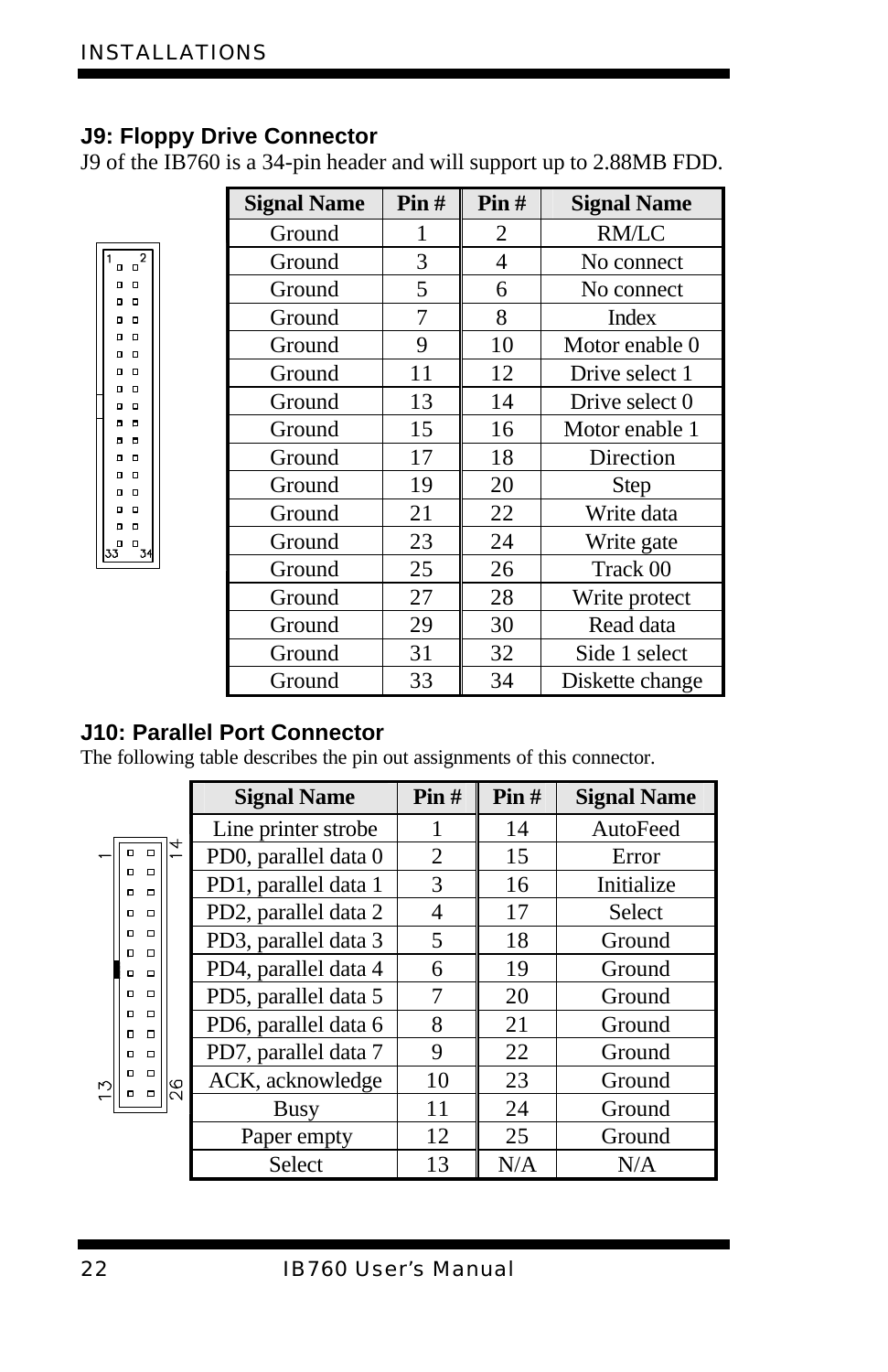#### **J11: ATX Power Connector**

 $\frac{1}{1}$ 

J11 is a 3-pin header for the ATX power connector.

|  | Pin# | <b>Signal Name</b> |
|--|------|--------------------|
|  |      | 5VSB               |
|  |      | Power On           |
|  |      | Ground             |

#### **J12, J13: Primary and Secondary LAN Connector**

|                       | <b>Signal Name</b> | Pin# | Pin# | <b>Signal Name</b> |
|-----------------------|--------------------|------|------|--------------------|
|                       | Vcc                |      |      | Vcc                |
| 酉<br>ី ធ              | $RX+$              | 2    | 2    | $RX+$              |
| . .<br>0 G            | LED <sub>1</sub>   | 3    | 3    | LED <sub>1</sub>   |
| . .                   | Vcc                | 4    | 4    | Vcc                |
| . .<br>- -<br>- a     | $TX+$              | 5    | 5    | $TX+$              |
| . .                   | LED <sub>2</sub>   | 6    | 6    | LED <sub>2</sub>   |
| . .<br>$\blacksquare$ | $RX -$             | 7    | 7    | RX-                |
|                       | Ground             | 8    | 8    | Ground             |
|                       | Ground             | 9    | 9    | Ground             |
|                       | TX-                | 10   | 10   | TX-                |

#### **J14: IrDA Connector**

This connector is used for an IrDA connector for wireless communication.



| $\text{Pin }#$ | <b>Signal Name</b> |
|----------------|--------------------|
|                | $+5V$              |
| 2              | No Connect         |
|                | Ir $RX$            |
|                | Ground             |
|                | Ir TX              |

#### **J16: CardBus PCMCIA Type 2 Connector**

The CardBus PCMCIA Type 2 Connector supports both 16-bit PCMCIA cards and 32-bit CardBus cards.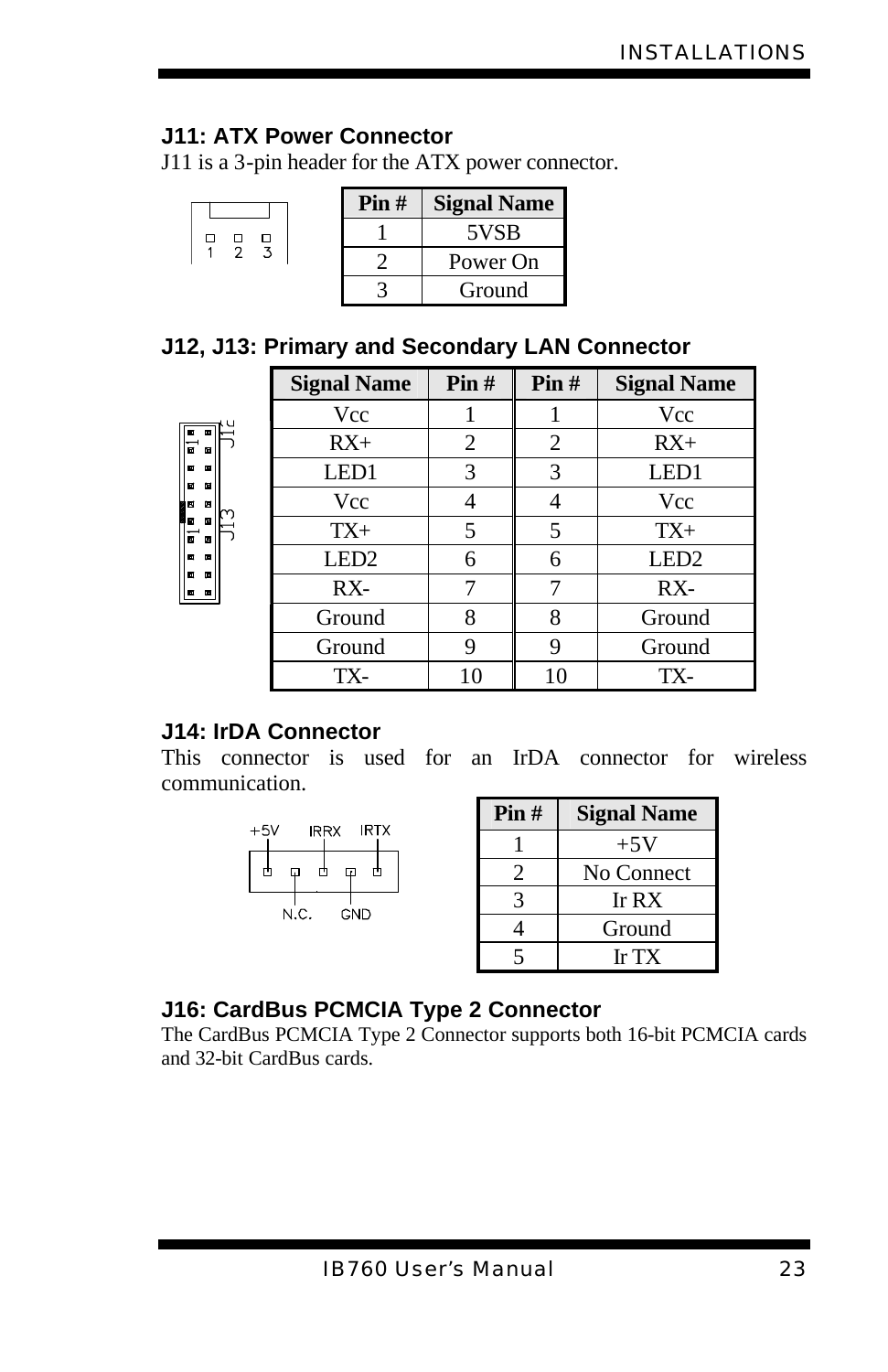#### **J17: CPU Fan Power Connector**

J17 is a 3-pin header for a CPU fan. The fan must be a 12V fan.

|                      | Pin# | <b>Signal Name</b> |
|----------------------|------|--------------------|
| $\Box$ $\Box$ $\Box$ |      | Rotation           |
|                      |      | $+12V$             |
|                      |      | Ground             |

#### **J18: CD-In Audio Connector**

| $1\Box$ | Pin# | <b>Signal Name</b> |
|---------|------|--------------------|
| $\Box$  |      | CD Audio L         |
| $\Box$  |      | Ground             |
| 4 □     |      | Ground             |
|         |      | CD Audio R         |

#### **J19: System Fan Power Connector**

J19 is a 3-pin header for a system fan. The fan must be a 12V fan.

|     | Pin# | <b>Signal Name</b> |
|-----|------|--------------------|
|     |      | Rotation           |
|     |      | $+12V$             |
| 123 |      | Ground             |

#### **J20: Audio Connector**

J20, a 12-pin header connector, supports an optional external connector supporting 3 sockets for Line Out, Line In and Mic functions. The following table shows the pin assignments of this connector.

| 10 | $\Box$ 2 |
|----|----------|
| α  | α        |
| □  | α        |
| □  | о        |
| □  | о        |
| ◻  | п        |

| <b>Signal Name</b> | Pin# | Pin# | <b>Signal Name</b> |
|--------------------|------|------|--------------------|
| Line Out R         |      | 2    | Line Out L         |
| Ground             |      |      | Ground             |
| Line In $R$        |      |      | Line In R          |
| Ground             |      |      | Ground             |
| Mic                |      | 10   | <b>BIAS</b>        |
| Ground             |      | 12   | NC                 |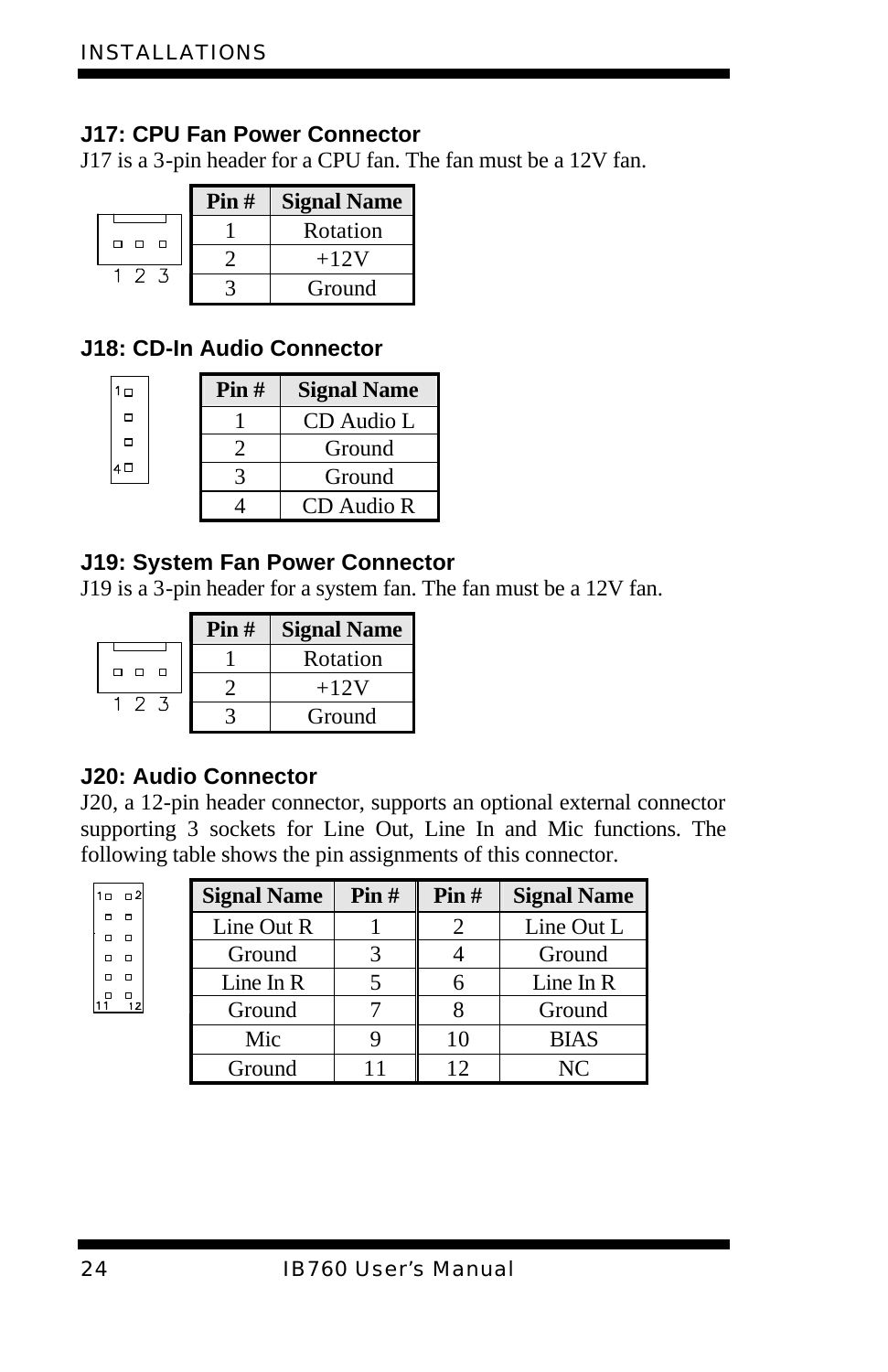## **J22, J24: EIDE Connectors**

J22 is the *primary* IDE connector. J24 is the *secondary* IDE connector.

|                                        | <b>Signal Name</b>         | Pin#     | Pin#           | <b>Signal Name</b>           |
|----------------------------------------|----------------------------|----------|----------------|------------------------------|
| $\Box$<br>$\overline{\mathsf{N}}$<br>o | <b>Reset IDE</b>           | 1        | $\overline{2}$ | Ground                       |
| . .<br>O<br>о                          | Host data 7                | 3        | 4              | Host data 8                  |
| ο<br>о                                 | Host data 6                | 5        | 6              | Host data 9                  |
| $\Box$<br>o                            | Host data 5                | 7        | 8              | Host data 10                 |
| $\Box$<br>$\Box$<br>о<br>o             | Host data 4                | 9        | 10             | Host data 11                 |
| $\mathbf{a}$<br>$\Box$                 | Host data 3                | 11       | 12             | Host data 12                 |
| Ξ<br>o<br>$\Box$<br>o                  | Host data 2                | 13       | 14             | Host data 13                 |
| $\Box$<br>$\Box$                       | Host data 1                | 15       | 16             | Host data 14                 |
| $\Box$<br>$\Box$                       | Host data 0                | 17       | 18             | Host data 15                 |
| $\Box$<br>$\Box$<br>o<br>ο             | Ground                     | 19       | 20             | Protect pin                  |
| $\Box$<br>$\Box$                       | DRQ0                       | 21       | 22             | Ground                       |
| $\Box$<br>$\Box$<br>$\Box$<br>ο        | <b>Host IOW</b>            | 23       | 24             | Ground                       |
| $\Box$<br>Ο<br>59<br>₽                 | <b>Host IOR</b>            | 25       | 26             | Ground                       |
| $\Box$<br>Ω                            | <b>IOCHRDY</b>             | 27       | 28             | <b>Host ALE</b>              |
| J22                                    | DACK <sub>0</sub>          | 29       | 30             | Ground                       |
|                                        | IRQ14                      | 31       | 32             | No connect                   |
|                                        | Address 1                  | 33       | 34             | No connect                   |
|                                        | Address 0                  | 35       | 36             | Address 2                    |
|                                        | Chip select 0              | 37       | 38             | Chip select 1                |
|                                        | Activity                   | 39       | 40             | Ground                       |
|                                        |                            |          |                |                              |
|                                        |                            |          |                |                              |
|                                        | <b>Signal Name</b>         | Pin#     | Pin#           | <b>Signal Name</b>           |
| $\begin{bmatrix} 2 \end{bmatrix}$      | Reset IDE                  | 1        | 2              | Ground                       |
| $\Box$<br>$\Box$                       | Host data 7                | 3        | $\overline{4}$ | Host data 8                  |
| $\Box$<br><b>0 0</b>                   | Host data 6                | 5        | 6              | Host data 9                  |
| $\sigma$ $\sigma$                      | Host data 5                | 7        | 8              | Host data 10                 |
| $\sigma$ $\sigma$<br>$\Box$            | Host data 4                | 9        | 10             | Host data 11                 |
| $\sigma$ $\sigma$<br>$\blacksquare$    | Host data 3                | 11       | 12             | Host data 12                 |
| <b>00</b><br>$\sigma$ $\sigma$         | Host data 2<br>Host data 1 | 13<br>15 | 14<br>16       | Host data 13                 |
| <b>00</b><br><b>0 D</b>                | Host data 0                | 17       | 18             | Host data 14<br>Host data 15 |
| $\sigma$ $\sigma$                      | Ground                     | 19       | 20             | Key                          |
| n <sub>n</sub><br>$\sigma$ $\sigma$    | DRQ0                       | 21       | 22             | Ground                       |
| σ<br>$\Box$<br>α<br>$\Box$             | <b>Host IOW</b>            | 23       | 24             | Ground                       |
| σ<br>$\Box$                            | <b>Host IOR</b>            | 25       | 26             | Ground                       |
| $\sigma$ $\sigma$<br>σo                | <b>IOCHRDY</b>             | 27       | 28             | <b>Host ALE</b>              |
| 43 44                                  | DACK0                      | 29       | 30             | Ground                       |
| J24                                    | IRQ14                      | 31       | 32             | No connect                   |
|                                        | Address 1                  | 33       | 34             | No connect                   |
|                                        | Address 0                  | 35       | 36             | Address <sub>2</sub>         |
|                                        | Chip select 0              | 37       | 38             | Chip select 1                |
|                                        | Activity<br>Vcc            | 39<br>41 | 40<br>42       | Ground<br>Vcc                |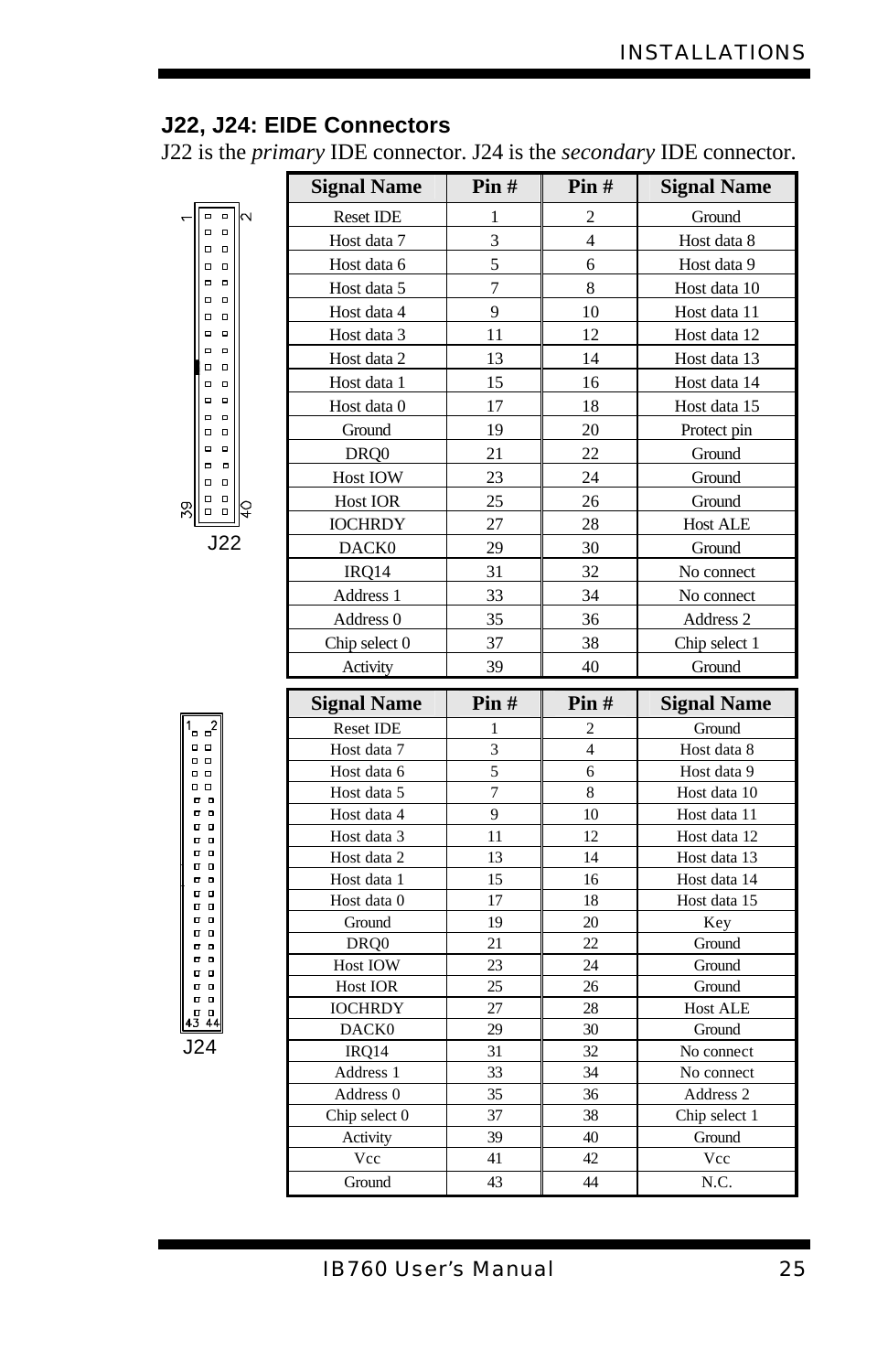#### **J23: USB Connector**

J23 is the onboard USB pin-header that supports an optional USB connector cable with two ports.

|  | Pin# |   | <b>Signal Name</b> |
|--|------|---|--------------------|
|  |      |   | Vcc                |
|  |      | n | USB-               |
|  |      |   | $USB+$             |
|  |      |   | Ground             |

#### **J25: PS/2 Keyboard Selection**

| Pin1 Pin3 Pin5 |  |
|----------------|--|
|                |  |
| Pin2 Pin4 Pin6 |  |

| Pin# | <b>Signal Name</b> |
|------|--------------------|
|      | $+5V$              |
| 2    | To Pin9 of J26     |
| 3    | KB clock           |
| 4    | To Pin8 of J26     |
| 5    | KB data            |
| ŕ    | Ground             |

#### **J26: PS/2 Keyboard/Mouse Connector**

J26, a 10-pin header connector, has functions for both keyboard and mouse. The following table shows the pin assignments of this connector.

|     | ο5  |
|-----|-----|
| 9 □ | □   |
| О   | П   |
| π   | о   |
| 60  | □ 1 |

| <b>Signal Name</b> | $\text{Pin}\,\text{\#}$ | Pin# | <b>Signal Name</b> |
|--------------------|-------------------------|------|--------------------|
| N.C.               |                         |      | N.C.               |
| KB clock           |                         |      | Mouse clock        |
| KB data            |                         |      | Mouse data         |
| Vcc                |                         |      | Vcc                |
| Ground             |                         |      | Ground             |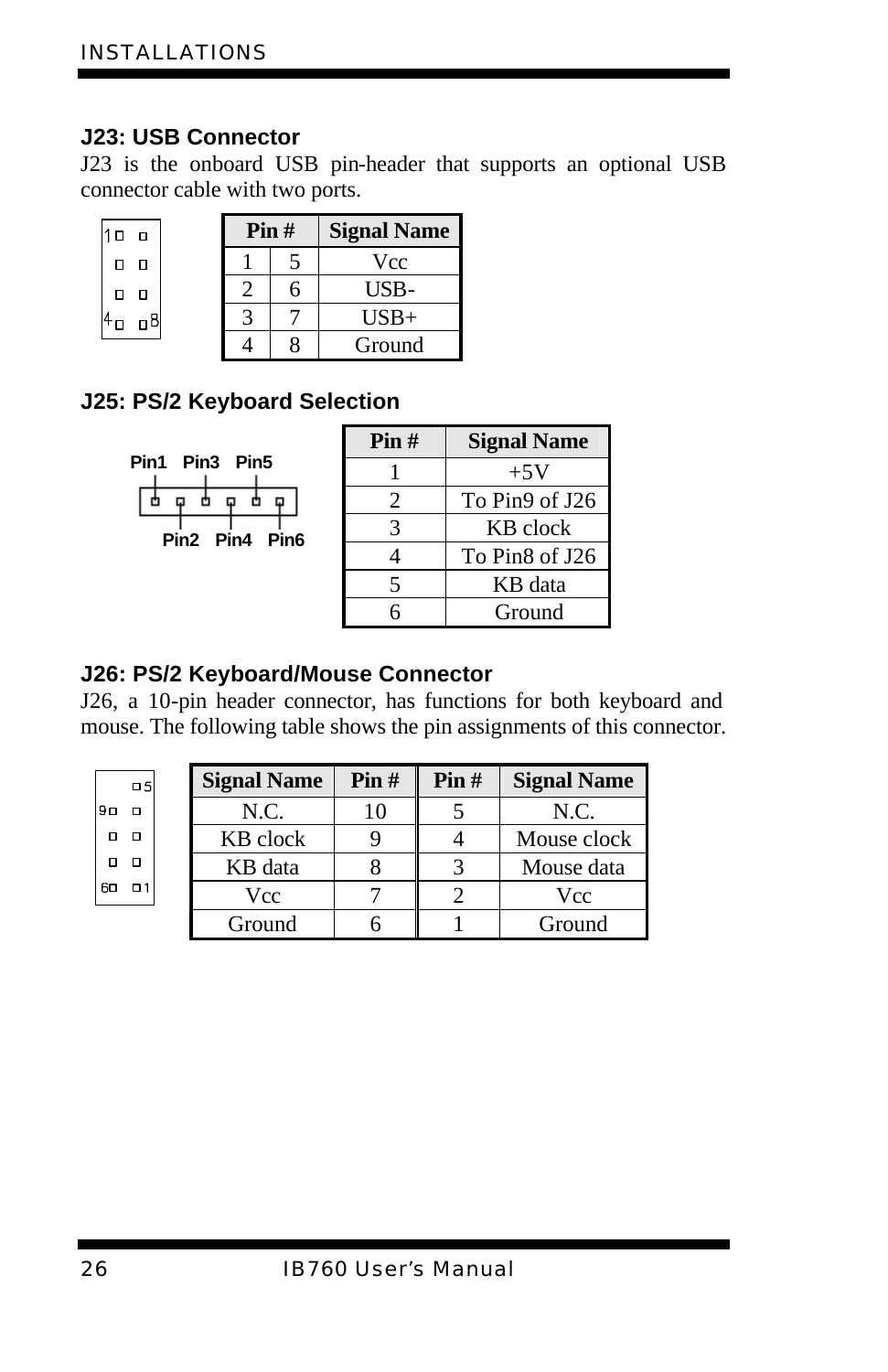|                                         | <b>Signal Name</b> | Pin# | Pin# | <b>Signal Name</b> |
|-----------------------------------------|--------------------|------|------|--------------------|
|                                         | $TXO-$             | 2    |      | $TX0+$             |
| $\blacksquare$<br>o<br>$\Box$<br>$\Box$ | Ground             | 4    | 3    | Ground             |
| п<br>$\Box$                             | $TX1-$             | 6    | 5    | $TX1+$             |
| $\Box$<br>$\Box$<br>$\Box$<br>$\Box$    | 5V/3.3V            | 8    |      | Ground             |
| $\Box$<br>$\Box$<br>$\Box$<br>$\Box$    | TX3-               | 10   | 9    | $TX3+$             |
| $\Box$<br>$\Box$                        | $TX2-$             | 12   | 11   | $TX2+$             |
| $\Box$<br>$\Box$<br>19<br>20<br>o<br>о  | Ground             | 14   | 13   | Ground             |
|                                         | TXC-               | 16   | 15   | $TXC+$             |
|                                         | 5V/3.3V            | 18   | 17   | <b>ENABKL</b>      |
|                                         | $+12V$             | 20   | 19   | $+12V$             |

#### **J27: 24-Bit LVDS Connector (DF13-20)**

#### **HOW TO CONNECT THE LVDS CONNECTOR TO THE LCD PANEL**<br>
ONE CHANNEL LVDS (18/24BIT) RECEIVER (18/24BIT) **ONE CHANNEL LVDS (18/24BIT)**

| R <sub>0</sub> | $\gg$              | TA <sub>0</sub> |               |                |                 |            |         |
|----------------|--------------------|-----------------|---------------|----------------|-----------------|------------|---------|
| R <sub>1</sub> | >>                 | TA <sub>1</sub> | $TX0+ \gg\gg$ |                | D <sub>0+</sub> | >>>>>>>>>> |         |
| ÷              |                    |                 |               | $TX0-$ >>>>    | DO-             | >>>>>>>>>> |         |
| R7             | $>\!\!>\!\!>$      | TA <sub>5</sub> |               |                |                 | >>>>>>>>>> |         |
| G <sub>0</sub> | $>\!\!>\!\!>$      | TA7             | $TX1+ \gg\gg$ |                | D1+             | >>>>>>>>>> |         |
| G1             | >>>                | TB <sub>0</sub> |               | $TX1 - \gg\gg$ | D1-             | >>>>>>>>>> |         |
|                |                    |                 |               |                |                 |            |         |
| G7             | $>\!\!>\!\!>\!\!>$ | TB4             |               | $TX2+$ >>>>    | $D2+$           |            |         |
| B <sub>0</sub> | $>\!\!>\!\!>$      | TB <sub>5</sub> |               | $TX2 - \gg\gg$ | D2-             |            | LCD     |
| <b>B1</b>      | $>\!\!>\!\!>$      | TB7             |               |                |                 |            |         |
| <b>B2</b>      | $\gg$              | TC <sub>0</sub> |               |                |                 |            |         |
|                |                    |                 | $TX3+ \gg\gg$ |                | $D3+$           |            |         |
| <b>B7</b>      | $>\!\!>\!\!>$      | TC <sub>3</sub> |               | $TX3 - \gg\gg$ | D3-             | >>>>>>>>>> |         |
| Hsync          | $\gg$              | TC4             |               |                |                 | >>>>>>>>>> | Vcci    |
| Vsync          | $\gg$              | TC <sub>5</sub> |               |                |                 | >>>>>>>>>> | $+3.3V$ |
| DE             |                    | $\gg$ TC7       | $TXC+$ >>>>   |                | CK+             |            |         |
| <b>CLK</b>     | $\gg$              | <b>CLKIN</b>    |               | $TXC \gg\gg$   | CK-             |            |         |
|                |                    |                 |               |                |                 |            |         |
|                |                    |                 |               |                |                 |            |         |
|                |                    |                 |               |                |                 |            |         |
|                |                    |                 |               |                |                 |            |         |
|                |                    |                 |               |                |                 |            | D/D     |

#### **J28: External -5V/-12V Input Connector**

| $\Box$ | Pin# | <b>Signal Name</b> |
|--------|------|--------------------|
| п      |      | Ground             |
| Φ      |      | $-5V$              |
|        |      | Ground             |
|        |      | -12V               |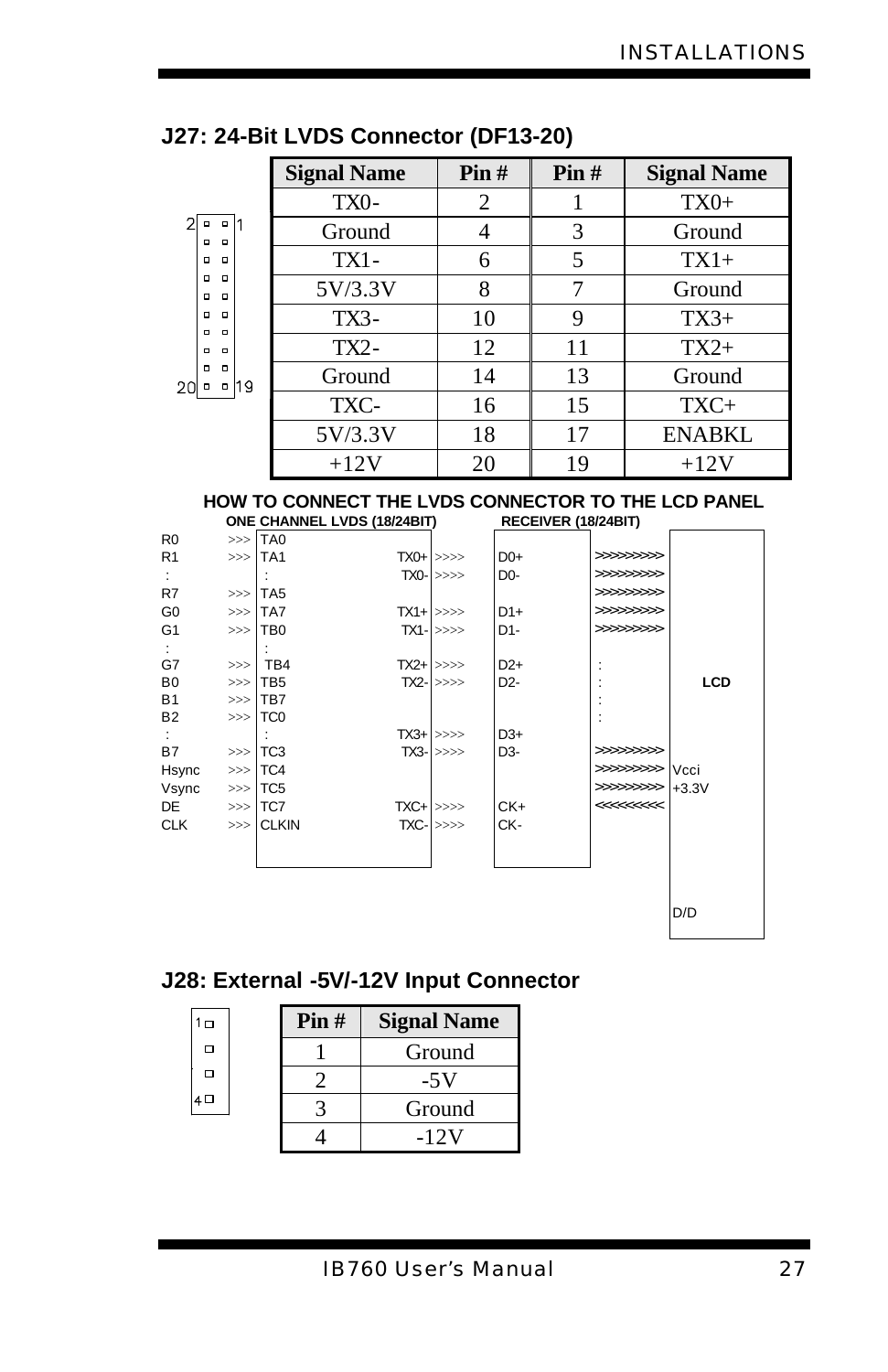#### **J29: SMBus Connector**

| $\Box$ | Pin# | <b>Signal Name</b> |
|--------|------|--------------------|
| п      |      | GPIO               |
| 3□     |      | <b>SMBCLK</b>      |
|        |      | <b>SMBDATA</b>     |

#### **CN1: Compact Flash Socket**

The optional Compact Flash Socket supports standard Type 1 Compact Flash memory. The socket shares interface with IDE1 and can be configured as Master or Slave with jumper JP15. Note that when you use the CN1 Compact Flash Socket, you should not use the IDE1 connector.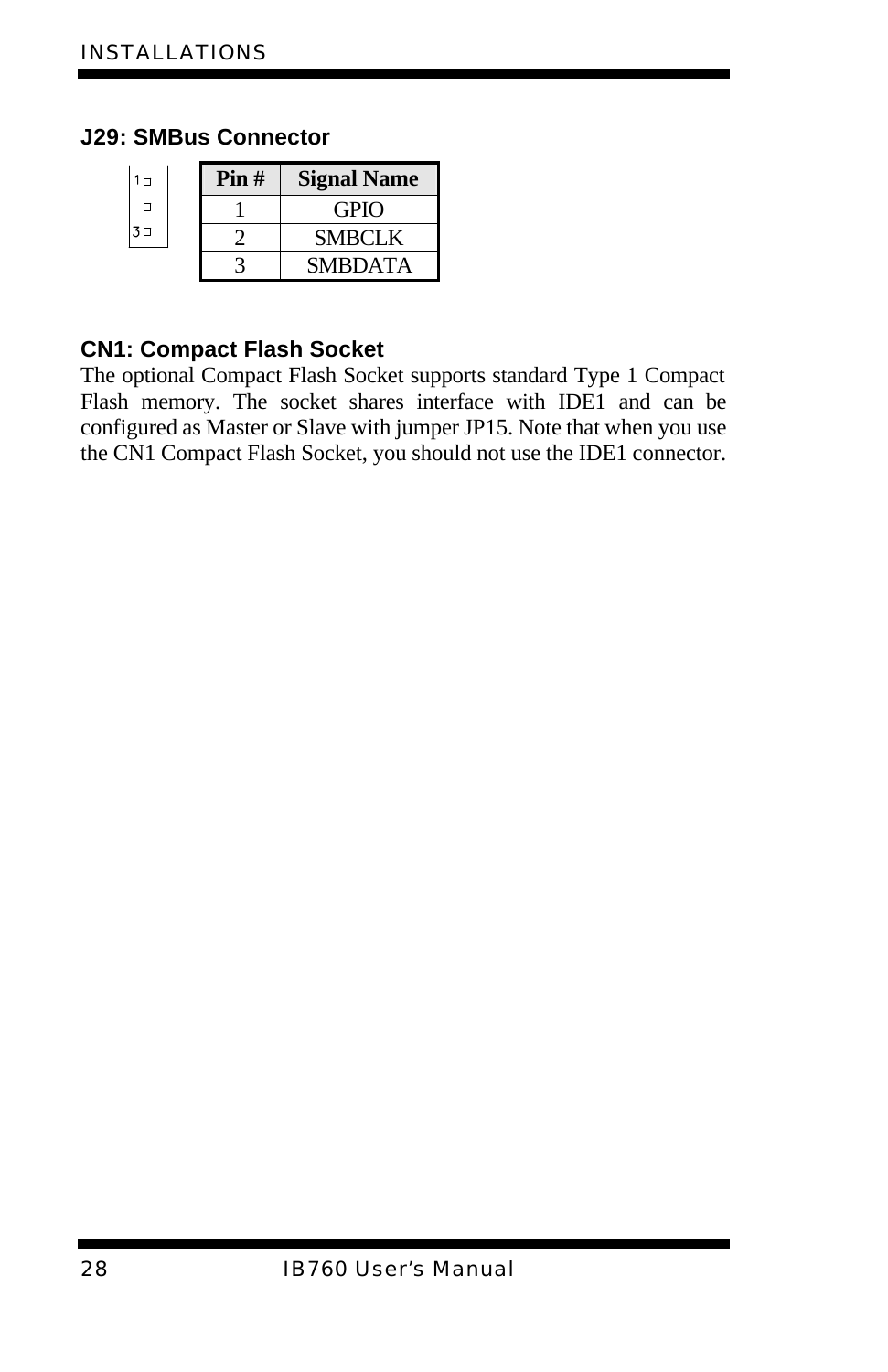#### **CON1, CON2: PC-104 Connector**

CON1 and CON2 are dual-in-line pin headers that support PC-104 modules. CON1 consists of 64 pins and CON2 has 40 pins.

| CON1                                                                                                        |                    |                | CON <sub>2</sub>  |                |                  |                 |                    |
|-------------------------------------------------------------------------------------------------------------|--------------------|----------------|-------------------|----------------|------------------|-----------------|--------------------|
| Pin                                                                                                         | <b>Signal Name</b> | Pin            | Signal Name       | Pin            | Signal Name      | Pin             | <b>Signal Name</b> |
| A1                                                                                                          | <b>IOCHK</b>       | B1             | <b>GND</b>        | C <sub>1</sub> | <b>GND</b>       | D <sub>1</sub>  | <b>GND</b>         |
| A2                                                                                                          | D7                 | B2             | <b>REST</b>       | C <sub>2</sub> | <b>SBHE</b>      | D2              | MEMCS16            |
| A3                                                                                                          | D6                 | B <sub>3</sub> | <b>VCC</b>        | C <sub>3</sub> | LA <sub>23</sub> | D <sub>3</sub>  | IOCS16             |
| A <sub>4</sub>                                                                                              | D5                 | <b>B4</b>      | IRQ9              | C <sub>4</sub> | LA22             | D4              | <b>IRQ10</b>       |
| A <sub>5</sub>                                                                                              | D <sub>4</sub>     | B <sub>5</sub> | $-5V$             | C <sub>5</sub> | LA21             | D <sub>5</sub>  | IRQ11              |
| $\overline{A6}$                                                                                             | D <sub>3</sub>     | B6             | DRQ <sub>2</sub>  | C <sub>6</sub> | $L$ A20          | D <sub>6</sub>  | IRQ12              |
| A7                                                                                                          | D2                 | B7             | $-12V$            | C7             | LA19             | D7              | IRQ15              |
| A8                                                                                                          | D1                 | <b>B8</b>      | <b>OWS</b>        | C8             | LA18             | D <sub>8</sub>  | IRQ14              |
| A9                                                                                                          | D <sub>0</sub>     | <b>B</b> 9     | $+12V$            | C9             | LA17             | D <sub>9</sub>  | DACK <sub>0</sub>  |
| A10                                                                                                         | <b>IOCHRDY</b>     | <b>B10</b>     | Key Pin           | C10            | <b>MEMR</b>      | D10             | DRQ0               |
| A11                                                                                                         | <b>AEN</b>         | <b>B11</b>     | <b>SMEMW</b>      | C11            | <b>MEMW</b>      | D11             | DACK5              |
| A12                                                                                                         | A19                | <b>B12</b>     | <b>SMEMR</b>      | C12            | D <sub>8</sub>   | D12             | DRQ5               |
| A13                                                                                                         | A18                | <b>B13</b>     | <b>IOW</b>        | C13            | D <sub>9</sub>   | D13             | DACK6              |
| A14                                                                                                         | A17                | <b>B14</b>     | <b>IOR</b>        | C14            | D10              | D14             | DRQ6               |
| ZA15                                                                                                        | A16                | <b>B15</b>     | DACK3             | C15            | D11              | D15             | DACK7              |
| A16                                                                                                         | A15                | <b>B16</b>     | DRQ3              | C16            | D12              | D <sub>16</sub> | DRQ7               |
| A17                                                                                                         | A14                | <b>B17</b>     | DACK1             | C17            | D13              | D17             | VCC                |
| A18                                                                                                         | A13                | <b>B18</b>     | DRQ1              | C18            | D14              | D18             | <b>MASTER</b>      |
| A19                                                                                                         | A12                | <b>B19</b>     | <b>REFRESH</b>    | C19            | D <sub>15</sub>  | D <sub>19</sub> | <b>GND</b>         |
| A20                                                                                                         | A11                | <b>B20</b>     | <b>CLK</b>        | C20            | <b>KEY PIN</b>   | D <sub>20</sub> | <b>GND</b>         |
| A21                                                                                                         | A10                | <b>B21</b>     | IRQ7              |                |                  |                 |                    |
| A22                                                                                                         | A9                 | <b>B22</b>     | IRQ6              |                |                  |                 |                    |
| A23                                                                                                         | A8                 | <b>B23</b>     | IRQ5              |                |                  |                 |                    |
| A24                                                                                                         | A7                 | <b>B24</b>     | IRQ4              |                |                  |                 |                    |
| A25                                                                                                         | A6                 | <b>B25</b>     | IRQ3              |                |                  |                 |                    |
| A26                                                                                                         | A5                 | <b>B26</b>     | DACK <sub>2</sub> |                |                  |                 |                    |
| A27                                                                                                         | A4                 | <b>B27</b>     | TC                |                |                  |                 |                    |
| A28                                                                                                         | A <sub>3</sub>     | <b>B28</b>     | <b>BALE</b>       |                |                  |                 |                    |
| A29                                                                                                         | A2                 | <b>B29</b>     | <b>VCC</b>        |                |                  |                 |                    |
| A30                                                                                                         | A1                 | <b>B30</b>     | <b>OSC</b>        |                |                  |                 |                    |
| A31                                                                                                         | A <sub>0</sub>     | <b>B31</b>     | <b>GND</b>        |                |                  |                 |                    |
| A32                                                                                                         | <b>GND</b>         | <b>B32</b>     | <b>GND</b>        |                |                  |                 |                    |
| CON1<br>$c_1$ lo o o o o o o o o o o o o o o o o o ol $c_2$ o<br>nilo o o o o o o o o o o o o o o o o olnen |                    |                |                   |                |                  |                 |                    |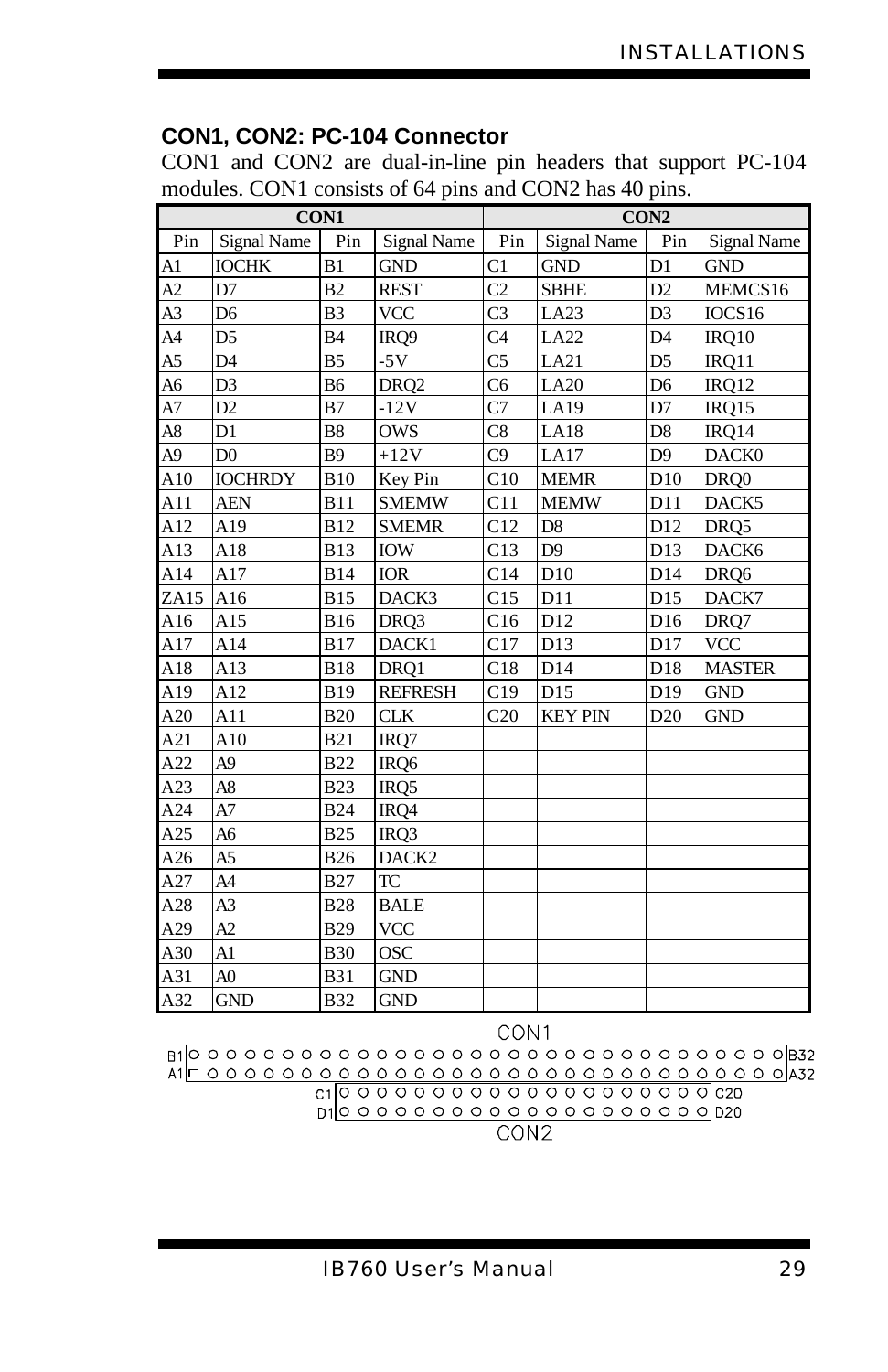## **Watchdog Timer Configuration**

The function of the watchdog timer is to reset the system automatically and is defined at I/O port 0443H. To enable the watchdog timer and allow the system to reset, write I/O port 0443H. To disable the timer, write I/O port 0441H for the system to stop the watchdog function. The timer has a tolerance of 20% for its intervals.

The following describes how the timer should be programmed.

#### **Enabling Watchdog:**

MOV AX, 000FH (Choose the values from 0) MOV DX, 0443H OUT DX, AX

#### **Disabling Watchdog**

MOV AX, 00FH (Any value is fine.) MOV DX, 0441H OUT DX, AX

| Level | <b>Value</b> | Time/sec | Level | <b>Value</b> | <b>Time/sec</b> |
|-------|--------------|----------|-------|--------------|-----------------|
|       | F            |          |       |              |                 |
|       | E            |          | 10    |              | 18              |
|       |              |          |       |              | 20              |
|       |              |          | 12    |              | 22              |
|       | B            |          | 13    |              | 24              |
|       | А            |          | 4     |              | 26              |
|       |              | 12       | 15    |              | 28              |
|       |              |          | 16    |              | 30              |

#### **WATCHDOG TIMER CONTROL TABLE**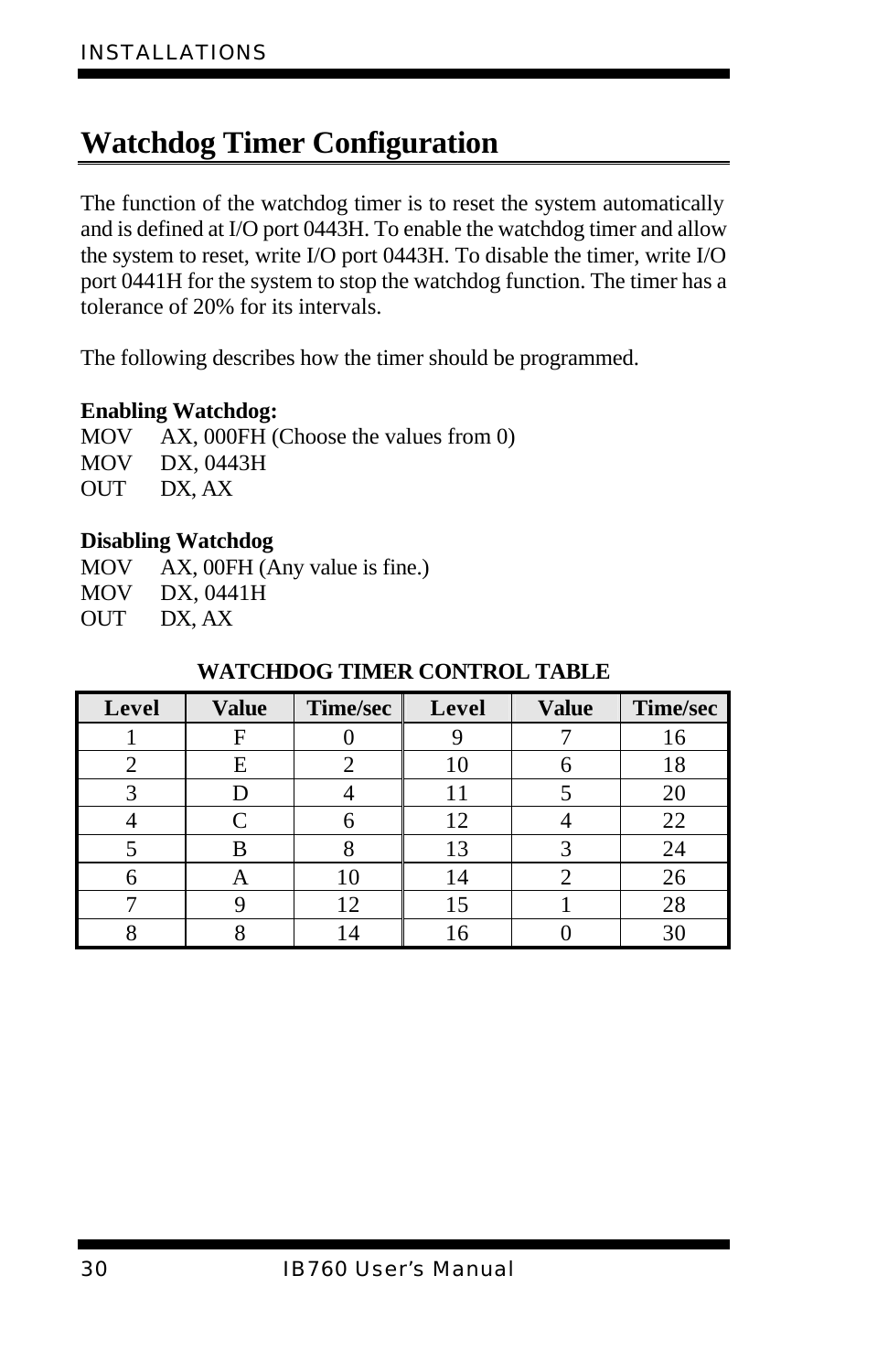# **BIOS Setup**

This section describes the different settings available in the Award BIOS that comes with the IB760 embedded board. The topics covered in this section are as follows: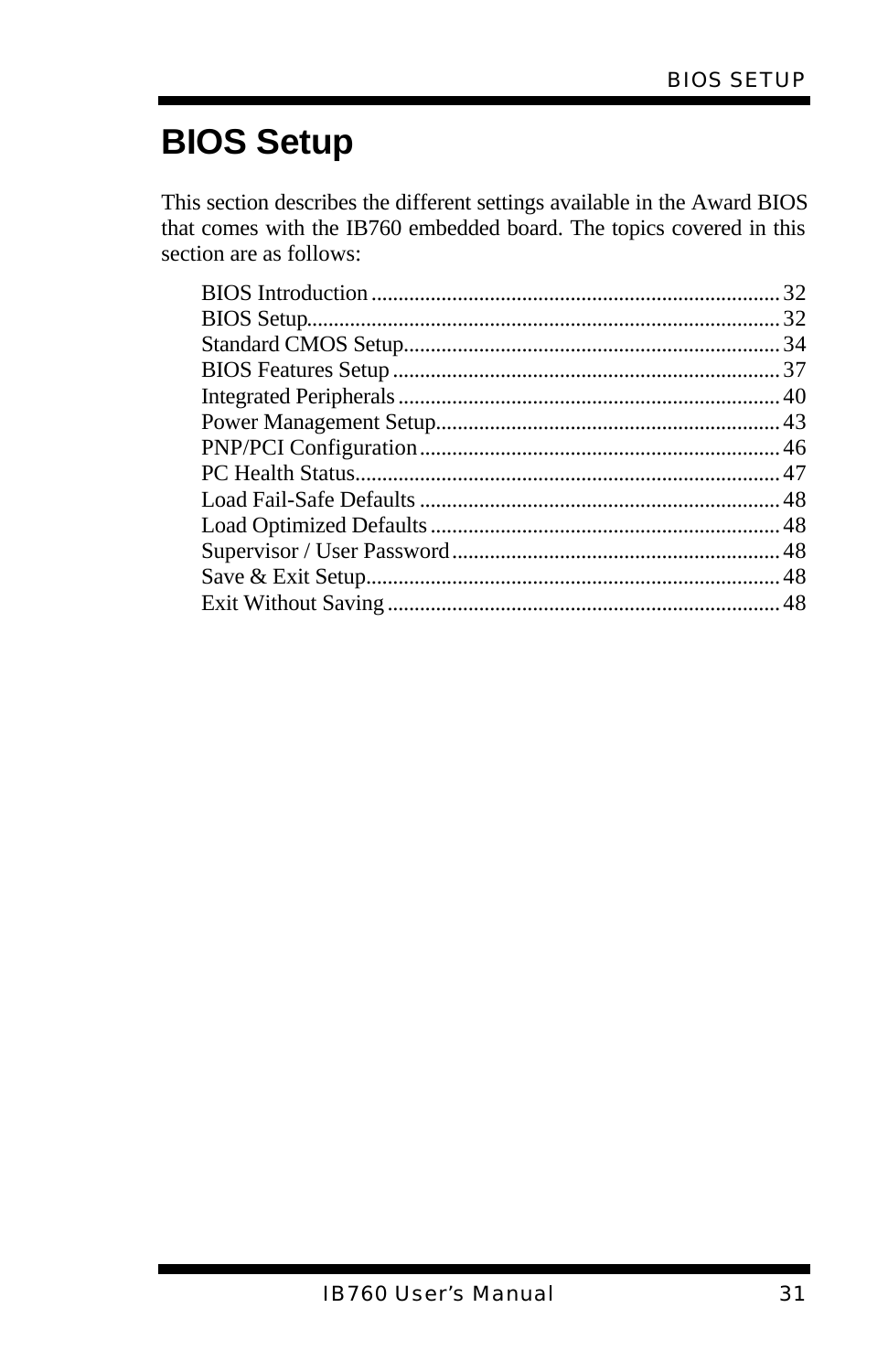#### **BIOS Introduction**

The Award BIOS (Basic Input/Output System) installed in your system's ROM provides critical low-level support for standard devices such as disk drives, parallel port and serial ports. It also adds virus and password protection, as well as special support for detailed fine-tuning of the chipset controlling the entire system.

#### **BIOS Setup**

The Award BIOS provides a Setup utility program for specifying the system configurations and settings. The BIOS ROM of the system stores the Setup utility. When you turn on the computer, the Award BIOS is immediately activated. Pressing the <Del> key immediately allows you to enter the Setup utility. If you are a little bit late pressing the  $\langle$ Del $>$  key, POST (Power On Self Test) will continue with its test routines, thus preventing you from invoking the Setup. If you still wish to enter Setup, restart the system by pressing the "Reset" button or simultaneously pressing the <Ctrl>, <Alt> and <Delete> keys. You can also restart by turning the system Off and back On again. The following message will appear on the screen:

Press <DEL> to Enter Setup

In general, you press the arrow keys to highlight items, <Enter> to select, the <PgUp> and <PgDn> keys to change entries, <F1> for help and <Esc> to quit.

When you enter the Setup utility, the Main Menu screen will appear on the screen. The Main Menu allows you to select from various setup functions and exit choices.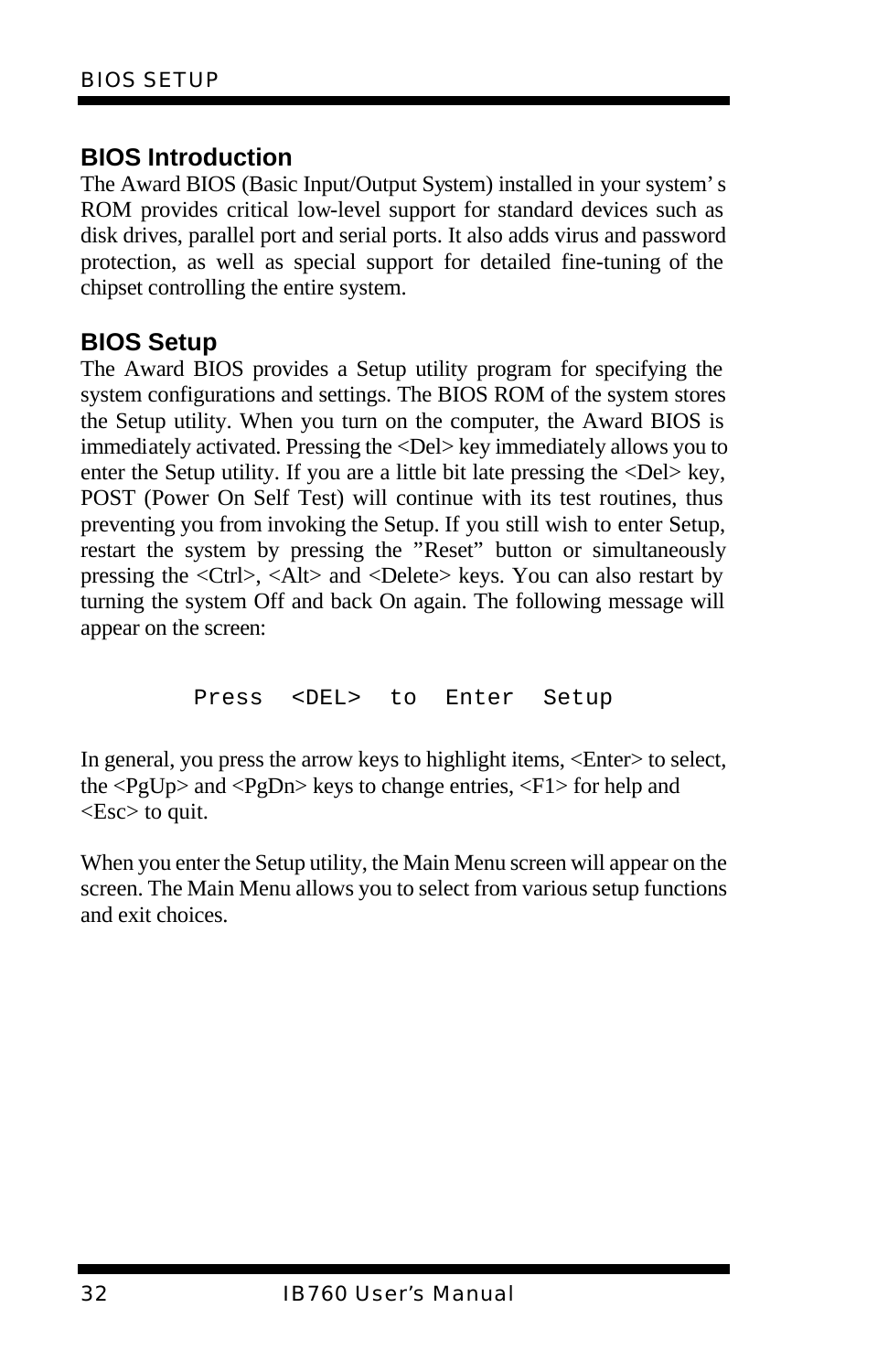| <b>Standard CMOS Features</b> | Load Fail Safe Defaults                              |  |
|-------------------------------|------------------------------------------------------|--|
| Advanced BIOS Features        | <b>Load Optimized Defaults</b>                       |  |
| <b>Integrated Peripherals</b> | Set Supervisor Password                              |  |
| Power Management Setup        | Set User Password                                    |  |
| PnP/PCI Configuration         | Save & Exit Setup                                    |  |
| <b>PC Health Status</b>       | <b>Exit Without Saving</b>                           |  |
|                               |                                                      |  |
| ESC: Quit                     | $\uparrow \psi \rightarrow \leftarrow$ : Select Item |  |
| F10: Save & Exit Setup        |                                                      |  |
| Time, Date, Hard Disk Type    |                                                      |  |

CMOS Setup utility – Copyright © 1984-2001 Award Software

The section below the setup items of the Main Menu displays the control keys for this menu. At the bottom of the Main Menu just below the control keys section, there is another section that displays information about the currently highlighted item in the list.

- *Note: If your computer cannot boot after making and saving system changes with Setup, the Award BIOS supports an override to the CMOS settings that resets your system to its default.*
- *Warning: It is strongly recommended that you avoid making any changes to the chipset defaults. These defaults have been carefully chosen by both Award and your system manufacturer to provide the absolute maximum performance and reliability. Changing the defaults could cause the system to become unstable and crash in some cases.*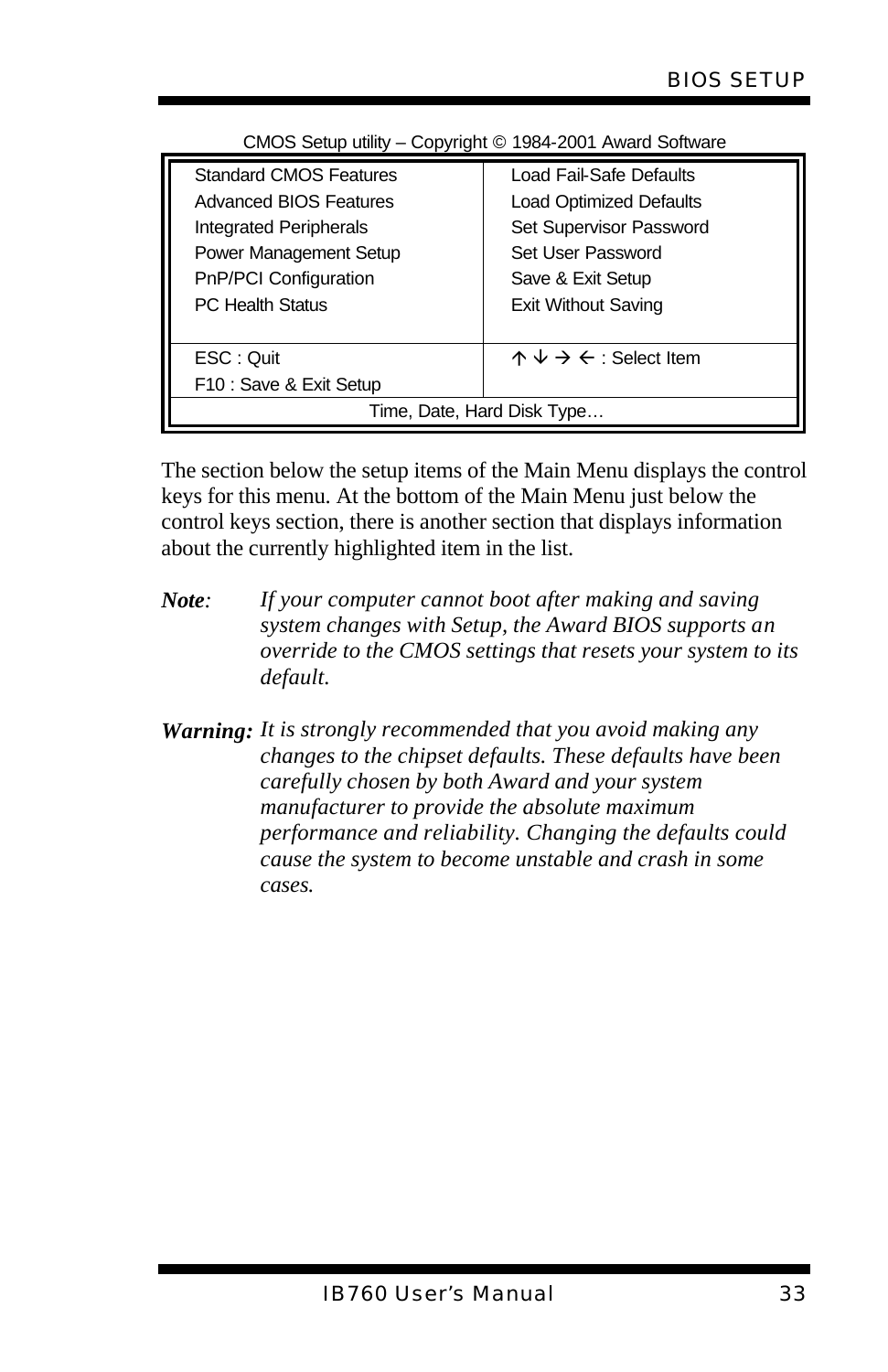#### **Standard CMOS Setup**

"Standard CMOS Setup" allows you to record some basic hardware configurations in your computer system and set the system clock and error handling. If the Embedded Little Board is already installed in a working system, you will not need to select this option. You will need to run the Standard CMOS option, however, if you change your system hardware configurations, the onboard battery fails, or the configuration stored in the CMOS memory was lost or damaged.

| Date (mm:dd:yy)             | : Thu, May 18 2000           |          | Item Help                    |
|-----------------------------|------------------------------|----------|------------------------------|
| Time (hh:mm:ss)             | : 00:00:00                   |          | Menu Level                   |
| <b>IDE Primary Master</b>   | [None]                       |          |                              |
| <b>IDE Primary Slave</b>    | [None]                       |          | Change the day, month,       |
| <b>IDE Secondary Master</b> | [None]                       |          | Year and century             |
| <b>IDE Secondary Slave</b>  | [None]                       |          |                              |
|                             |                              |          |                              |
| Drive A                     | [1.44M, 3.5n]                |          |                              |
| Drive B                     | [None]                       |          |                              |
|                             |                              |          |                              |
| Video                       | [EGA/VGA]                    |          |                              |
| Halt On                     | [All, but keyboard]          |          |                              |
|                             | 640K                         |          |                              |
| <b>Base Memory</b>          |                              |          |                              |
| <b>Extended Memory</b>      | 48128K                       |          |                              |
| <b>Total Memory</b>         | 49152K                       |          |                              |
|                             |                              |          |                              |
| ↑↓→Move<br>Enter:Select     | +/-/PU/PD:Value              | F10:Save | ESC:Exit<br>F1:General       |
| Help                        |                              |          |                              |
| <b>F5:Previous Values</b>   | <b>F6:Fail-Safe Defaults</b> |          | <b>F7:Optimized Defaults</b> |

| CMOS Setup utility – Copyright © 1984-2001 Award Software |  |  |
|-----------------------------------------------------------|--|--|
| <b>Standard CMOS Features</b>                             |  |  |

At the bottom of the menu are the control keys for use on this menu. If you need any help in each item field, you can press the <F1> key. It will display the relevant information to help you. The memory display at the lower right-hand side of the menu is read-only. It will adjust automatically according to the memory changed. The following describes each item of this menu.

#### **Date**

The date format is:

```
Day : Sun to Sat
Month : 1 to 12
Date : 1 to 31
Year : 1994 to 2079
```
To set the date, highlight the "Date" field and use the PageUp/ PageDown or +/- keys to set the current time.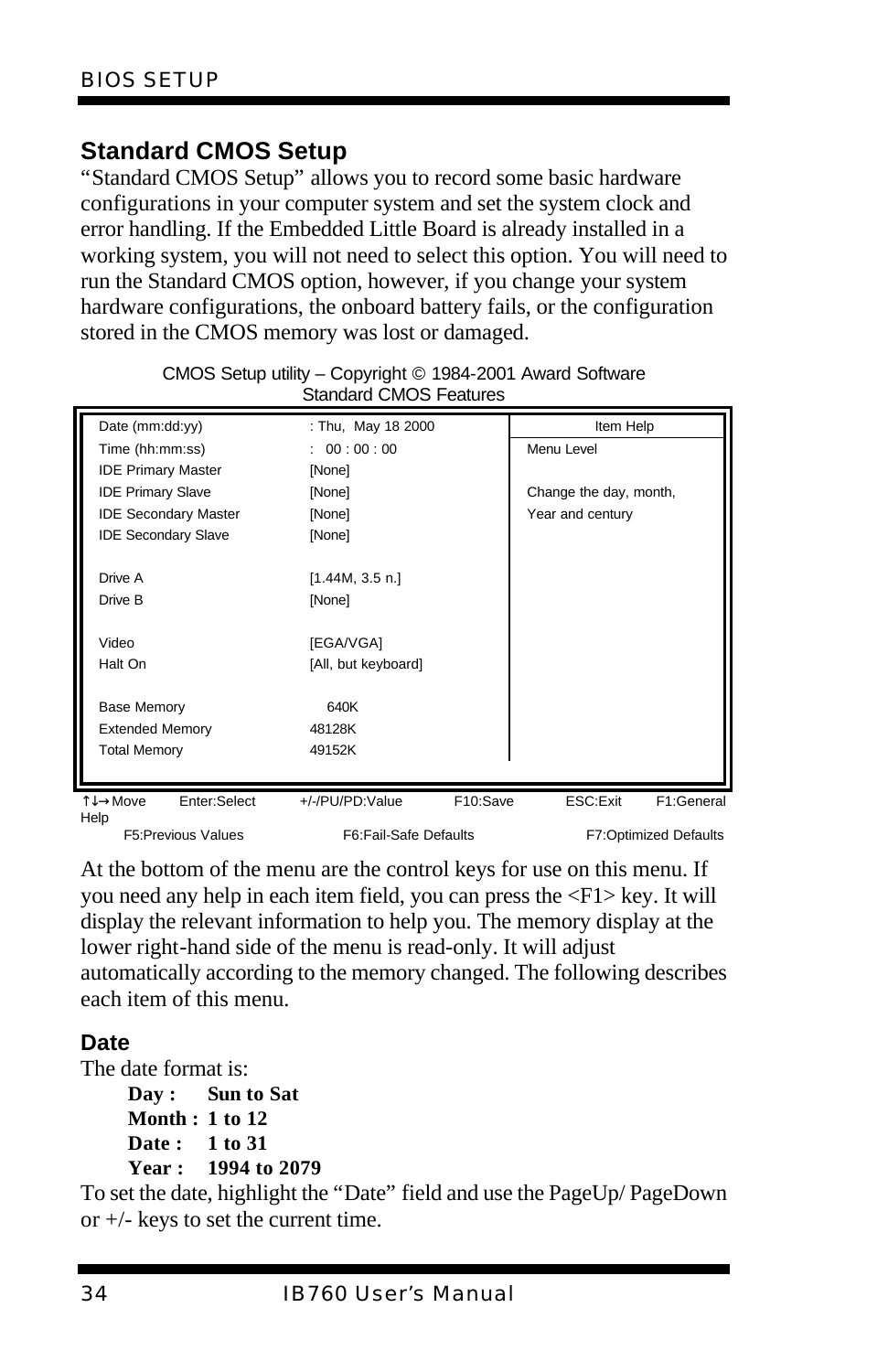#### **Time**

The time format is: **Hour : 00 to 23 Minute : 00 to 59 Second : 00 to 59**

To set the time, highlight the "Time" field and use the  $\langle PgUp \rangle / \langle PgDn \rangle$ or  $+/-$  keys to set the current time.

#### **Primary HDDs / Secondary HDDs**

The onboard PCI IDE connectors provide Primary and Secondary channels for connecting up to four IDE hard disks or other IDE devices. Each channel can support up to two hard disks; the first is the "Master" and the second is the "Slave".

To enter the specifications for a hard disk drive, you must select first a "Type". There are 45 predefined types and 4 user definable types are for Enhanced IDE BIOS. Type 1 to 45 are predefined. Type "User" is user-definable. For the Primary Master/Slave as well as Secondary Master/Slave, you can select "Auto" under the TYPE and MODE fields. This will enable auto detection of your IDE drives and CD-ROM drive during POST.

Press <PgUp>/<PgDn> to select a numbered hard disk type or type the number and press the <Enter> key. The hard disk will not work properly if you enter incorrect information for this field. If your hard disk drive type is not matched or listed, you can use Type User to define your own drive type manually. If you select Type User, related information is asked to be entered to the following items.

| CYLS:                           | Number of cylinders                                 |
|---------------------------------|-----------------------------------------------------|
| <b>HEAD:</b>                    | Number of read/write heads                          |
| <b>PRECOMP:</b>                 | Write precompensation                               |
| LANDZ:                          | Landing zone                                        |
| <b>SECTOR:</b>                  | Number of sectors                                   |
| SIZE:                           | Automatically adjust according to the configuration |
| <b>MODE</b> (for IDE HDD only): | Auto                                                |
|                                 | $\mathbf{v}$                                        |

Normal (HD < 528MB)

Large (for MS-DOS only)

LBA  $(HD > 528MB$  and supports Logical Block Addressing)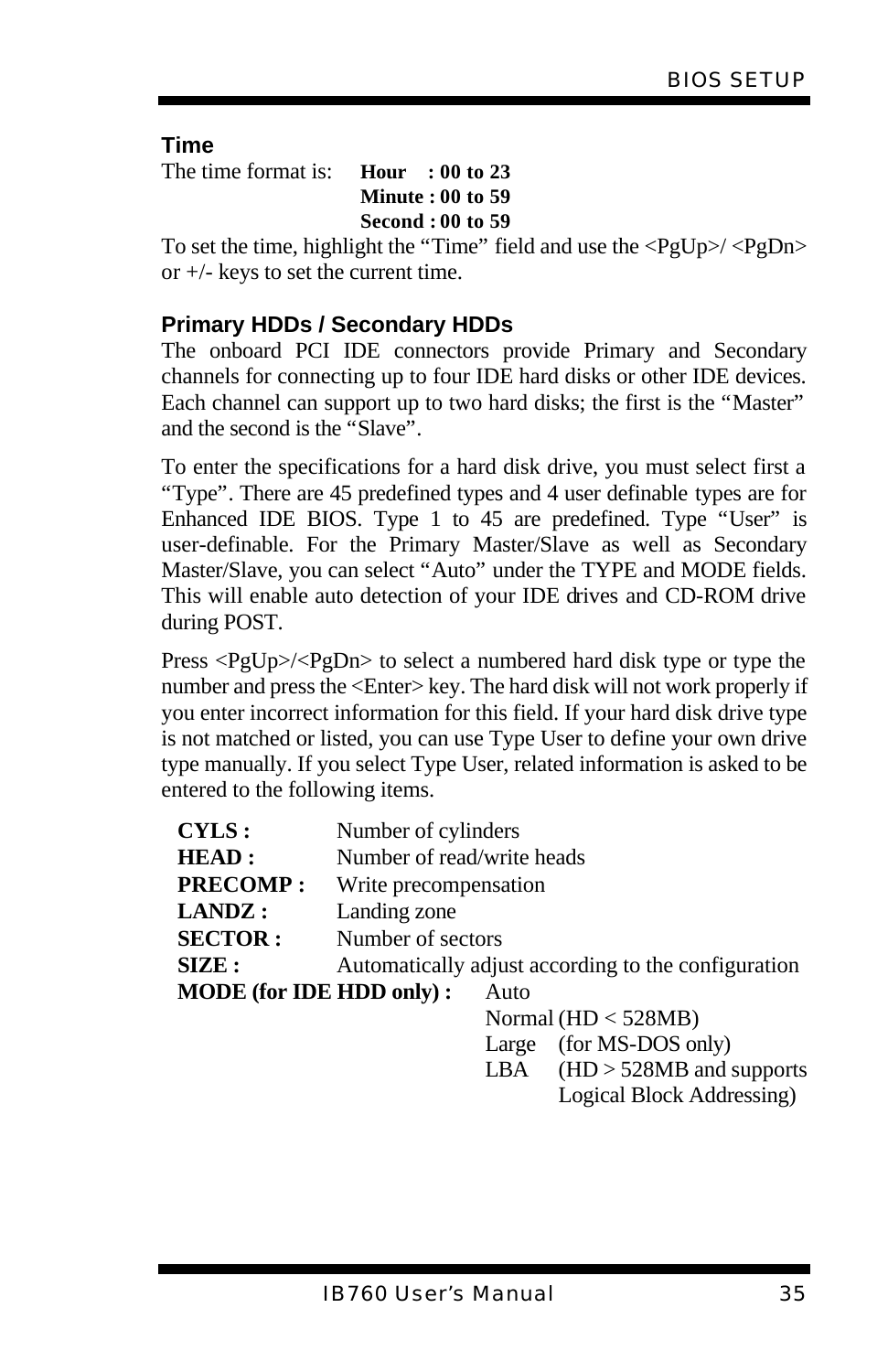*NOTE: The specifications of your drive must match with the drive table. If your hard disk drive type is not matched or listed, you can use Type User to define your own drive type manually.* 

#### **Drive A / Drive B**

These fields identify the types of floppy disk drive A or drive B that has been installed in the computer. The available specifications are:

| $\vert$ 360KB $\vert$ 1.2MB $\vert$ 720KB $\vert$ 1.44MB $\vert$ 2.88MB |  |                                 |  |
|-------------------------------------------------------------------------|--|---------------------------------|--|
| $\frac{1}{2}$ 5.25 in. $\frac{1}{2}$ 5.25 in. $\frac{1}{2}$ 3.5 in.     |  | $\vert$ 3.5 in. $\vert$ 3.5 in. |  |

#### **Video**

This field selects the type of video display card installed in your system. You can choose the following video display cards:

| EGA/VGA     | For EGA, VGA, SEGA, SVGA           |
|-------------|------------------------------------|
|             | or PGA monitor adapters.(default)  |
| CGA 40      | Power up in 40 column mode.        |
| CGA 80      | Power up in 80 column mode.        |
| <b>MONO</b> | For Hercules or MDA, includes high |
|             | resolution monochrome adapters.    |

#### **Halt On**

This field determines whether or not the system will halt if an error is detected during power up.

| The system boot will not be halted for any         |
|----------------------------------------------------|
| error that may be detected.                        |
| Whenever the BIOS detects a non-fatal error,       |
| the system will be halted and you will be          |
| prompted.                                          |
| The system boot will not be halted for a           |
| keyboard error; it will stop for all other errors. |
| The system boot will not be halted for a disk      |
| error; it will stop for all other errors.          |
| The system boot will not be halted for a           |
| keyboard or disk error; it will stop for all other |
| errors.                                            |
|                                                    |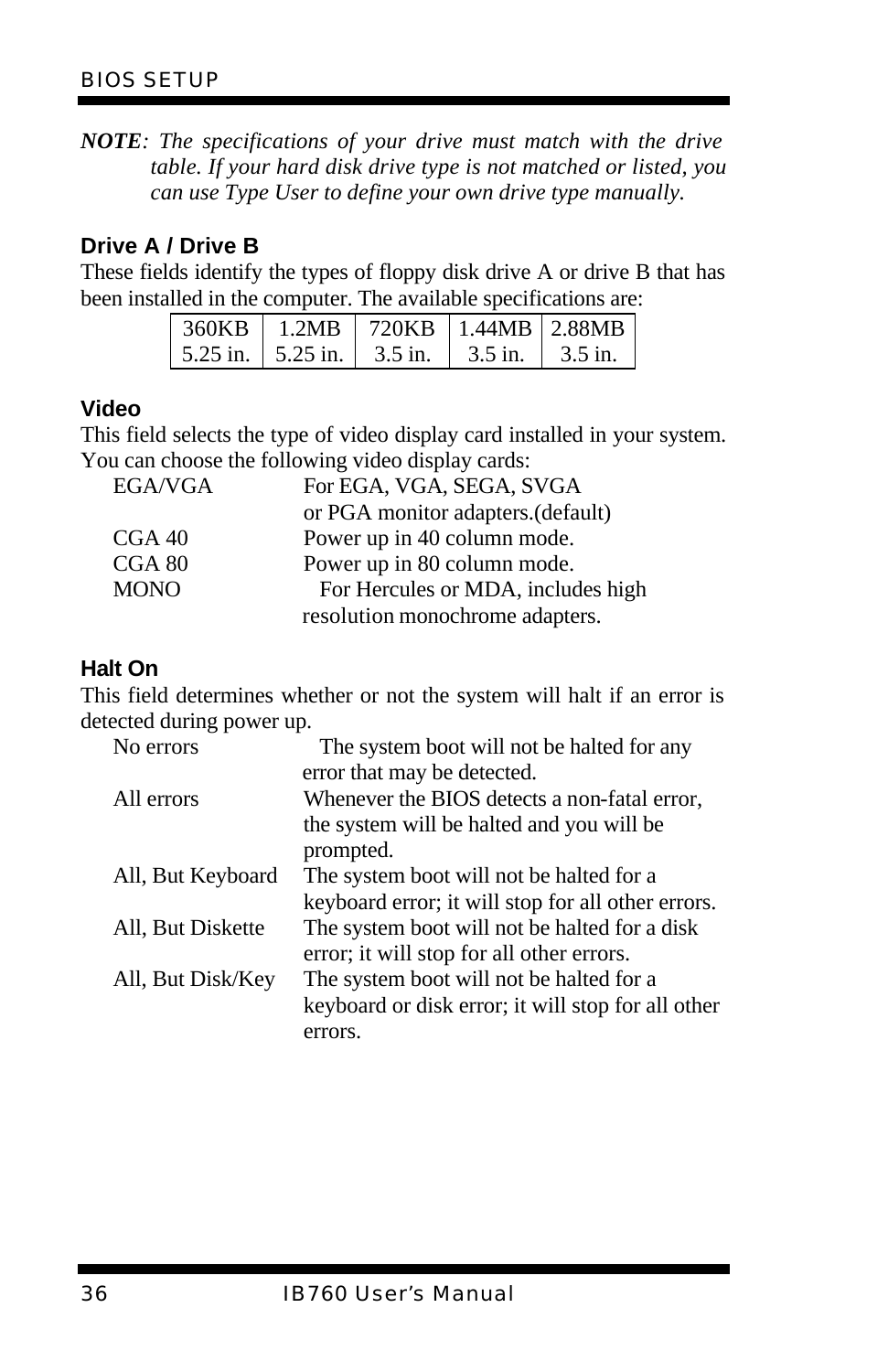## **BIOS Features Setup**

This section allows you to configure and improve your system and allows you to set up some system features according to your preference.

| Virus Warning                 | : Disabled   | Item Help                                                      |
|-------------------------------|--------------|----------------------------------------------------------------|
| CPU Internal Cache            | : Enabled    |                                                                |
| Quick Power On Self Test      | : Enabled    | Menu Level                                                     |
| <b>First Boot Device</b>      | : Floppy     |                                                                |
| Second Boot Device            | $: HDD-0$    | Allows you to choose the                                       |
| <b>Third Boot Device</b>      | : CDROM      | VIRUS warning feature for IDE                                  |
| <b>Boot Other Device</b>      | : Enabled    | Hard Disk boot sector                                          |
| Swap Floppy Drive             | : Disabled   | protection. If this function is<br>enabled and someone attempt |
| Boot Up Numlock Status        | : On         | to write data into this area.                                  |
| <b>Typematic Rate Setting</b> | : Disabled   | BIOS will show a warning                                       |
| Typematic Rate (chars/Sec)    | : 6          | message on screen and alarm                                    |
| Typematic Delay (Msec)        | : 250        | beep.                                                          |
| <b>Security Option</b>        | : Setup      |                                                                |
| OS Select For DRAM>64MB       | : Non- $OS2$ |                                                                |
| Report No FDD For WIN 95      | : No         |                                                                |
| Video BIOS Shadow             | : Enabled    |                                                                |
| C8000-CBFFF Shadow            | : Disabled   |                                                                |
| CC000-CFFFF Shadow            | : Disabled   |                                                                |
| D0000-D3FFF Shadow            | : Disabled   |                                                                |
| D4000-D7FFF Shadow            | : Disabled   |                                                                |
| D8000-DBFFF Shadow            | : Disabled   |                                                                |
| DC000-DFFF Shadow             | : Disabled   |                                                                |
| CPU support CMPXCHG8B         | : Disabled   |                                                                |
| Small Logo (EPA) Show         | : Enabled    |                                                                |

CMOS Setup utility – Copyright © 1984-2001 Award Software Advanced BIOS Features

#### **Virus Warning**

This item protects the boot sector and partition table of your hard disk against accidental modifications. If an attempt is made, the BIOS will halt the system and display a warning message. If this occurs, you can either allow the operation to continue or run an anti-virus program to locate and remove the problem. Note that some diagnostic programs would attempt to access the boot sector table and can cause the virus warning. Disable the Virus Warning feature when this happens.

#### **CPU Internal Cache**

This item allows you to enable (speed up memory access) or disable the cache function. By default, these items are *Enabled*.

#### **Quick Power On Self Test**

This choice speeds up the Power On Self Test (POST) after you power up the system. If it is set to *Enabled*, BIOS will skip some items.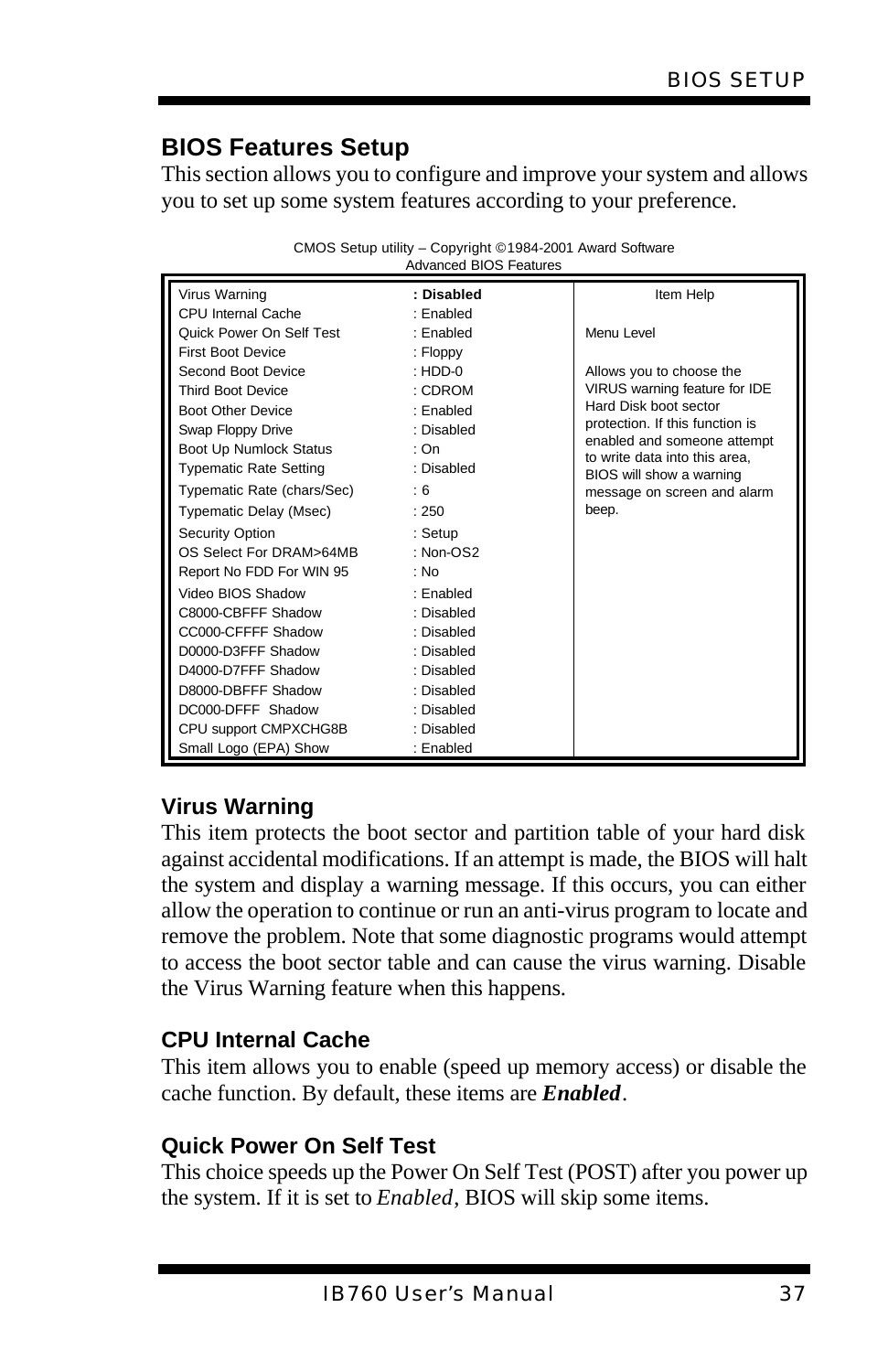#### **First/Second/Third Boot Device, Boot Other Device**

These fields determine the drives that the system searches for an operating system. The default for the boot devices according to sequence are Floppy, HDD-0 and LS120.

#### **Swap Floppy Drive**

This item allows you to determine whether or not to enable the swap Floppy Drive. When enabled, the BIOS swaps floppy drive assignments so that Drive A becomes Drive B, and Drive B becomes Drive A. By default, this field is set to *Disabled.*

#### **Boot Up NumLock Status**

This allows you to activate the NumLock function after you power up the system. By default, the system boots up with *NumLock* On.

#### **Typematic Rate Setting**

When disabled, continually holding down a key on your keyboard will generate only one instance. When enabled, you can set the two typematic controls listed next. By default, this field is set to *Disabled.*

#### **Typematic Rate (Chars/Sec)**

When the typematic rate is enabled, the system registers repeated keystrokes speeds. You can select speed range from 6 to 30 characters per second. By default, this item is set to *6.*

#### **Typematic Delay (Msec)**

When the typematic rate is enabled, this item allows you to set the time interval for displaying the first and second characters. By default, this item is set to *250msec.*

#### **Security Option**

This field allows you to limit access to the System and Setup. The default value is *Setup*. When you select *System,* the system prompts for the User Password every time you boot up. When you select *Setup,* the system always boots up and prompts for the Supervisor Password only when the Setup utility is called up.

#### **OS Select for DRAM > 64MB**

This option allows the system to access greater than 64MB of DRAM memory when used with OS/2 that depends on certain BIOS calls to access memory. The default setting is **NON-OS/2**.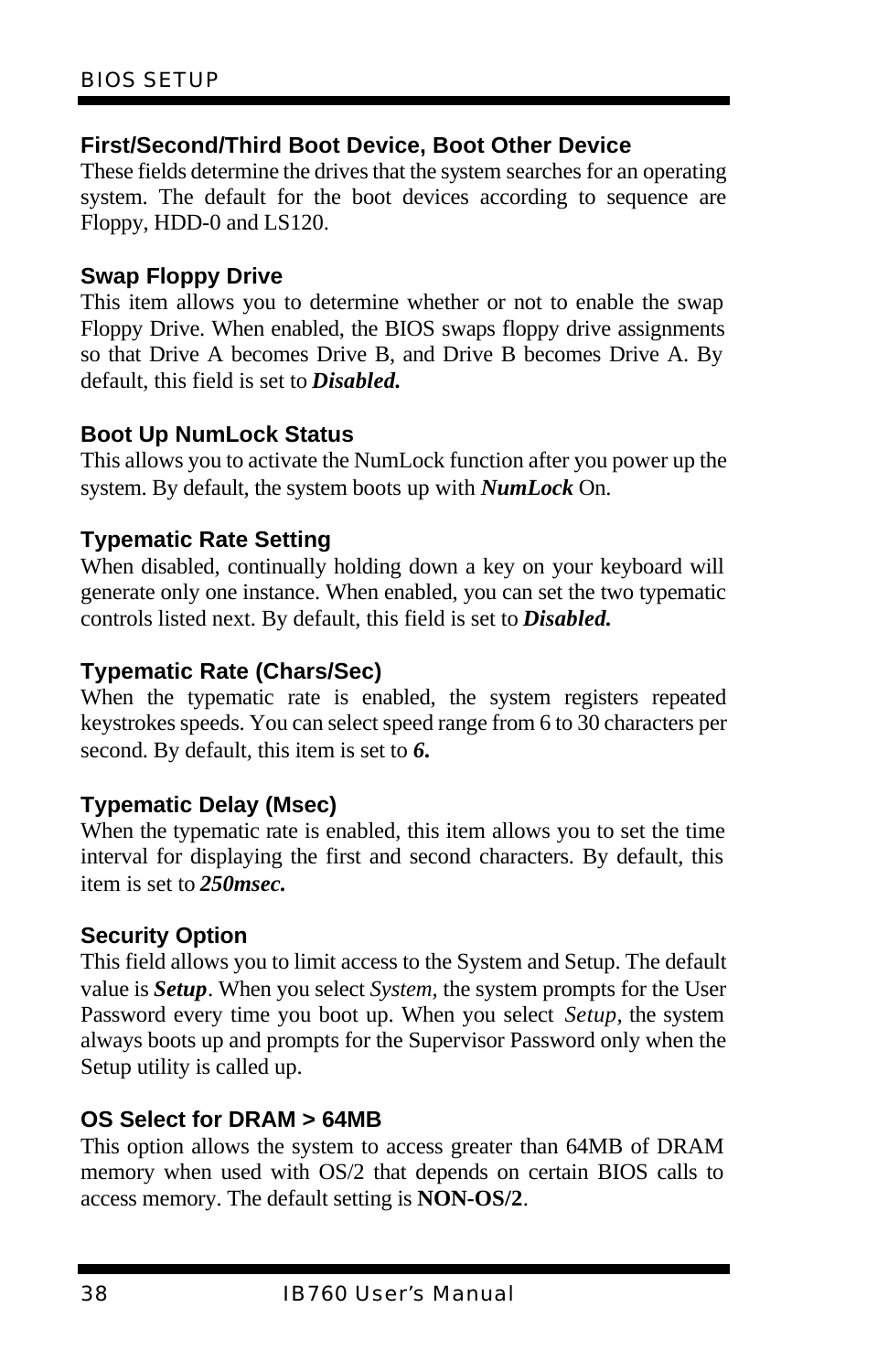#### **Report No FDD for WIN 95**

This option allows Windows 95 to share with other peripherals IRQ6 that is assigned to a floppy disk drive if the drive is not existing. The default setting is *No*.

#### **Video BIOS Shadow**

This item allows you to change the Video BIOS location from ROM to RAM. Video Shadow will increase the video speed.

#### **C8000 - CBFFF Shadow/DC000 - DFFFF Shadow**

Shadowing a ROM reduces the memory available between 640KB to 1024KB. These fields determine whether or not optional ROM will be copied to RAM.

#### **CPU support CMPXCHG8B**

This field is related to Transmeta Crusoe's supporting Windows XP operating system. To support Windows XP, enable this field. For other operating systems, set this field as *Disabled*.

#### **Small Logo (EPA) Show**

This field enables the showing of the EPA logo located at the upper right of the screen during boot up.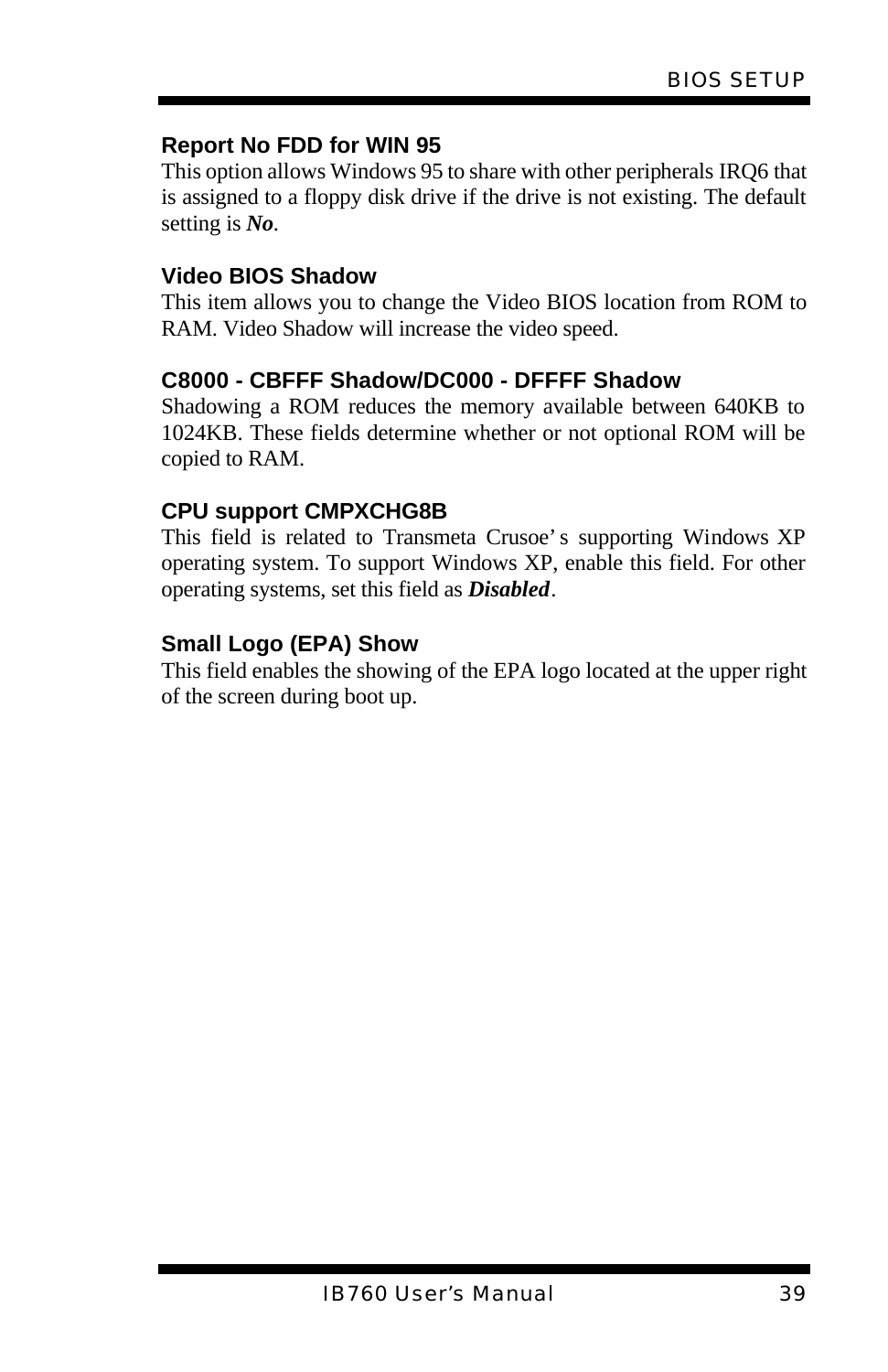## **Integrated Peripherals**

This option allows you to determine your hard disk configuration, mode and port.

|                             | <b>Integrated Peripherals</b> |            |
|-----------------------------|-------------------------------|------------|
| OnChip IDE Channel0         | : Enabled                     | Item Help  |
| OnChip IDE Channel1         | : Enabled                     | Menu Level |
| <b>IDE Prefetch Mode</b>    | : Disabled                    |            |
| Primary Master PIO          | : Auto                        |            |
| Primary Slave PIO           | : Auto                        |            |
| Secondary Master PIO        | : Auto                        |            |
| Secondary Slave PIO         | : Auto                        |            |
| Primary Master UDMA         | : Auto                        |            |
| Primary Slave UDMA          | $:$ Auto                      |            |
| Secondary Master UDMA       | : Auto                        |            |
| Secondary Slave UDMA        | $:$ Auto                      |            |
| OnChip USB                  | : Enabled                     |            |
| <b>USB Keyboard Support</b> | : Disabled                    |            |
| AC97 Audio                  | : Auto                        |            |
| <b>IDE HDD Block Mode</b>   | : Enabled                     |            |
| Onboard FDD Controller      | : Enabled                     |            |
| Onboard Serial Port 1       | : 3F8/IRQ4                    |            |
| Onboard Serial Port 2       | : 2F8/IRQ3                    |            |
| <b>UART 2 Mode</b>          | : Standard                    |            |
| Onboard Parallel Port       | : $378/IRO7$                  |            |
| Onboard Parallel Mode       | : Normal                      |            |
| Onboard Serial Port 3       | : Disabled                    |            |
| Serial Port 3 Use IRO       | : IRQ10                       |            |
| Onboard Serial Port 4       | : Disabled                    |            |
| Serial Port 4 Use IRQ       | : IRQ11                       |            |
| Chip Select Pin             | : 240h                        |            |

CMOS Setup utility – Copyright © 1984-2001 Award Software

#### **OnChip IDE Channel0/1**

These fields enable or disable the first and second IDE channels on board. Each channel supports two IDE devices.

#### **IDE Prefetch Mode**

These field enables/disables the prefetch buffers in the PCI IDE controller. The prefetch buffers are used as a temporary storage place as data is transferred from one location to another.

#### **IDE Primary Master/Slave PIO, Secondary Master/Slave PIO**

The four IDE PIO (Programmed Input/Output) fields let you set a PIO mode (0-4) for each of the four IDE devices that the onboard IDE interface supports. Modes 0 through 4 provide successively increased performance. In Auto mode, the system automatically determines the best mode for each device.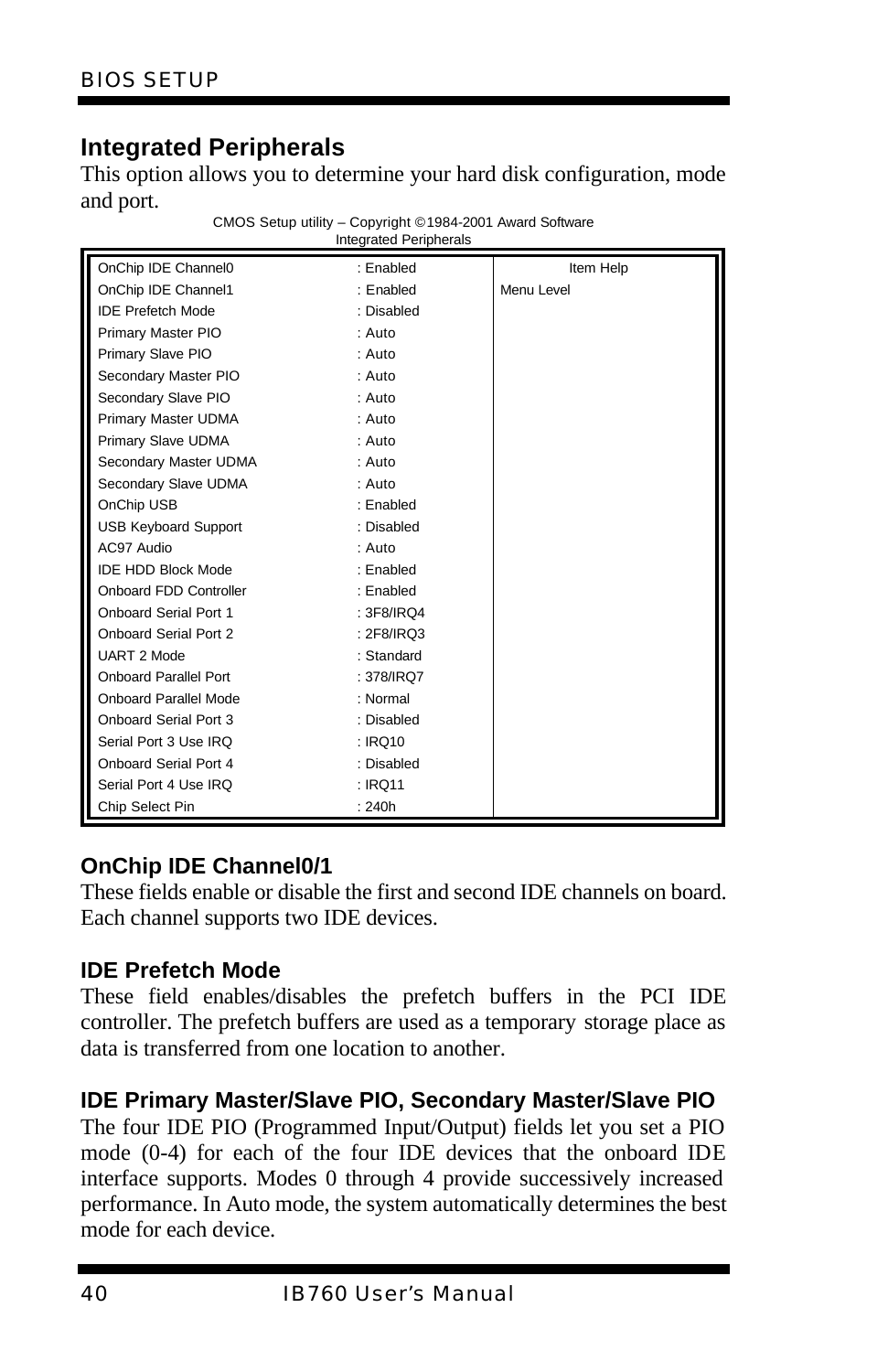#### **IDE Primary and Secondary Master/Slave UDMA**

Ultra DMA/33 implementation is possible only if your IDE hard drive supports it and the operating environment includes a DMA driver (Windows 95 OSR2 or a third-party IDE bus master driver). If your hard drive and your system software both support Ultra DMA/33, select Auto to enable BIOS support.

#### **On-Chip Primary/Secondary PCI IDE**

The integrated peripheral controller contains an IDE interface with support for two IDE channels. Select *Enabled* to activate the channels.

#### **OnChip USB**

This field enables/disables the USB function on board.

#### **USB Keyboard Support**

For the system's USB keyboard to function in DOS operating system, this field must be enabled.

#### **AC97 Audio**

The default setting of *Auto* enables the AC97 audio if it is detected.

#### **Onboard FDD Controller**

This should be enabled if your system has a FDD drive installed.

#### **Onboard Serial/Parallel Port**

These fields allow you to select the onboard serial/parallel port and its address. The default values for these ports are:

Serial Port 1: 3F8H/IRQ4; Serial Port 2: 2F8H/IRQ3; Serial Port 3: 3E8H/IRQ10; Serial Port 4: 2E8H/IRQ11; Parallel Port: 378H/IRQ7

#### **UART 2 Mode**

This item allows you to determine which Infra Red (IR) function of onboard I/O chip. The options are *Standard*, *IrDA*, and *ASKIR*.

#### **Onboard Parallel Mode**

This field allows you to determine parallel port mode function.

Normal Standard Printer Port

EPP Enhanced Parallel Port

ECP Extended Capabilities Port

ECP+EPP Extended Capabilities Port or Enhanced Parallel Port

#### **Chip Select Pin**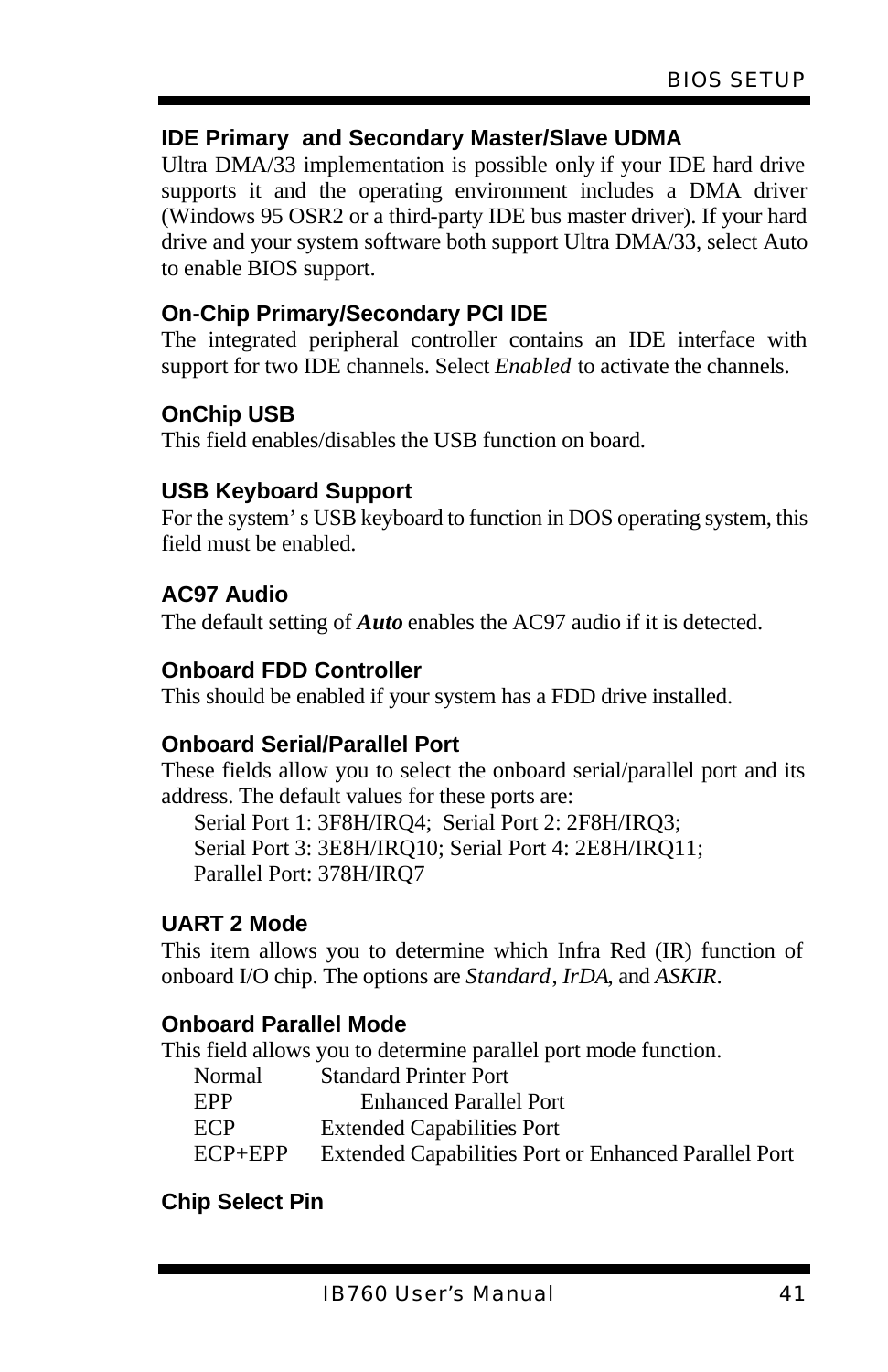This field is related to the Digital I/O function (4 in 4 out). The options are *220h*, *240h*, *260h* and *Disabled*.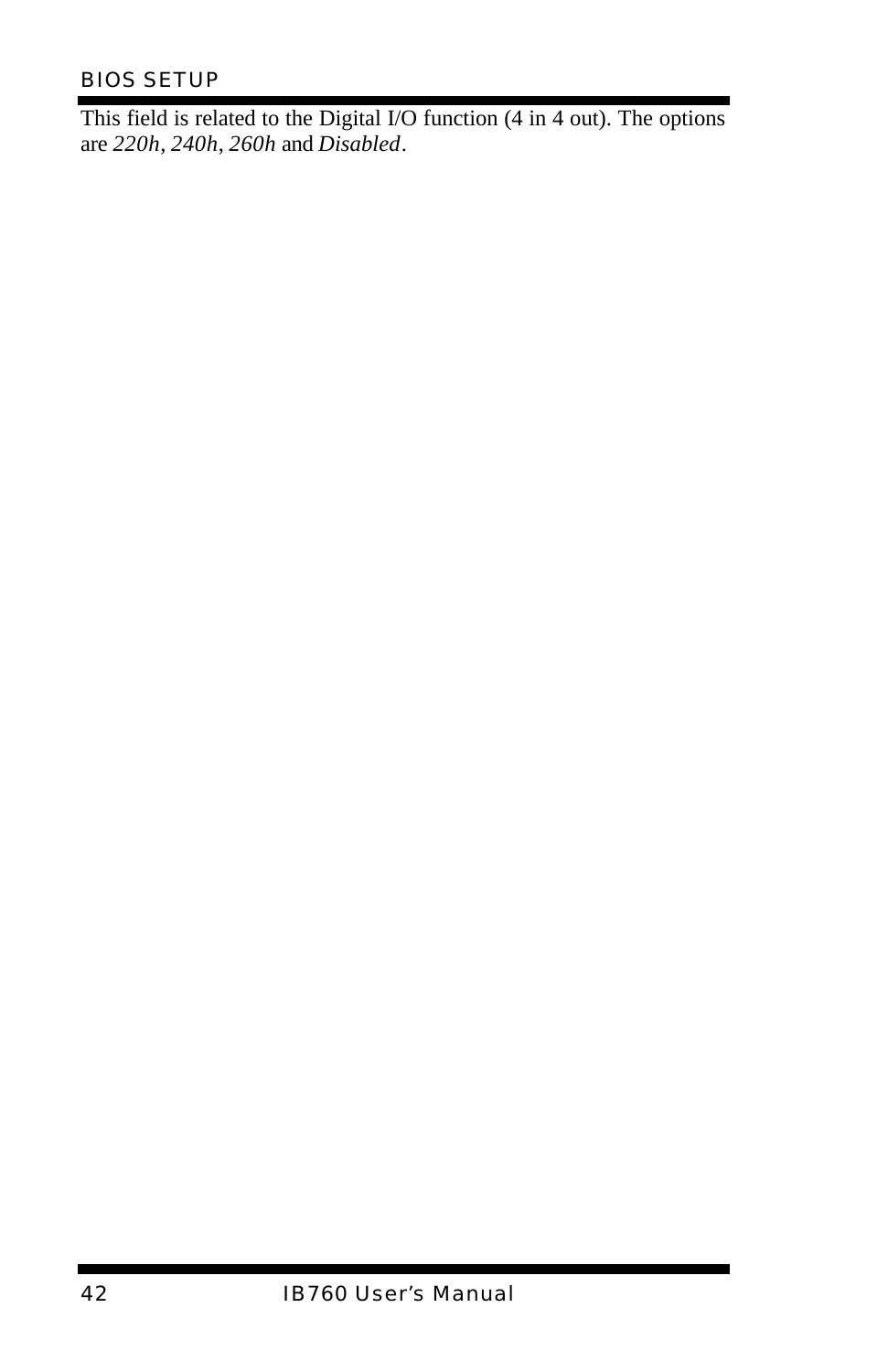## **Power Management Setup**

The Power Management Setup allows you to save energy of your system effectively. It will shut down the hard disk and turn off video display after a period of inactivity.

|                                                                    | L OMA IMENTERITAL OCTOD                        |                         |
|--------------------------------------------------------------------|------------------------------------------------|-------------------------|
| Power Management<br>Video Off Method<br>Standby Mode               | User Define<br><b>DPMS Support</b><br>Disabled | Item Help<br>Menu Level |
| <b>HDD Power Down</b><br>Power-Supply Type<br><b>MODEM Use IRQ</b> | Disabled<br>AT<br>3                            |                         |
| <b>RI</b> Resume<br>RTC Resume                                     | Disabled<br>Disabled                           |                         |
| <b>IRQ Wakeup Events</b>                                           | Press Enter                                    |                         |
| <b>VGA</b><br>LPT & COM<br>HDD & FDD                               | <b>OFF</b><br>LPT/COM<br>ON                    |                         |
| PCI master                                                         | OFF                                            |                         |
|                                                                    |                                                |                         |
|                                                                    |                                                |                         |
|                                                                    |                                                |                         |

| CMOS Setup utility - Copyright ©1984-2001 Award Software |  |
|----------------------------------------------------------|--|
| Power Management Setup                                   |  |

#### **Power Management**

This field allows you to select the type of power saving management modes. The options are as follows:

| Min. Power Saving     | Minimum power management                  |
|-----------------------|-------------------------------------------|
| Max. Power Saving     | Maximum power management.                 |
| User Define (default) | Each of the ranges is from 1 min. to 1hr. |
|                       | Except for HDD Power Down which           |
|                       | ranges from 1 min. to 15 min.             |

#### **Video Off Method**

This field defines the Video Off features. There are three options.

*V/H SYNC + Blank*: blank the screen and turn off vertical and horizontal scanning.

*DPMS*: allows the BIOS to control the video display card if it supports the DPMS feature.

*Blank Screen*: This option only writes blanks to the video buffer.

#### **Standby Mode**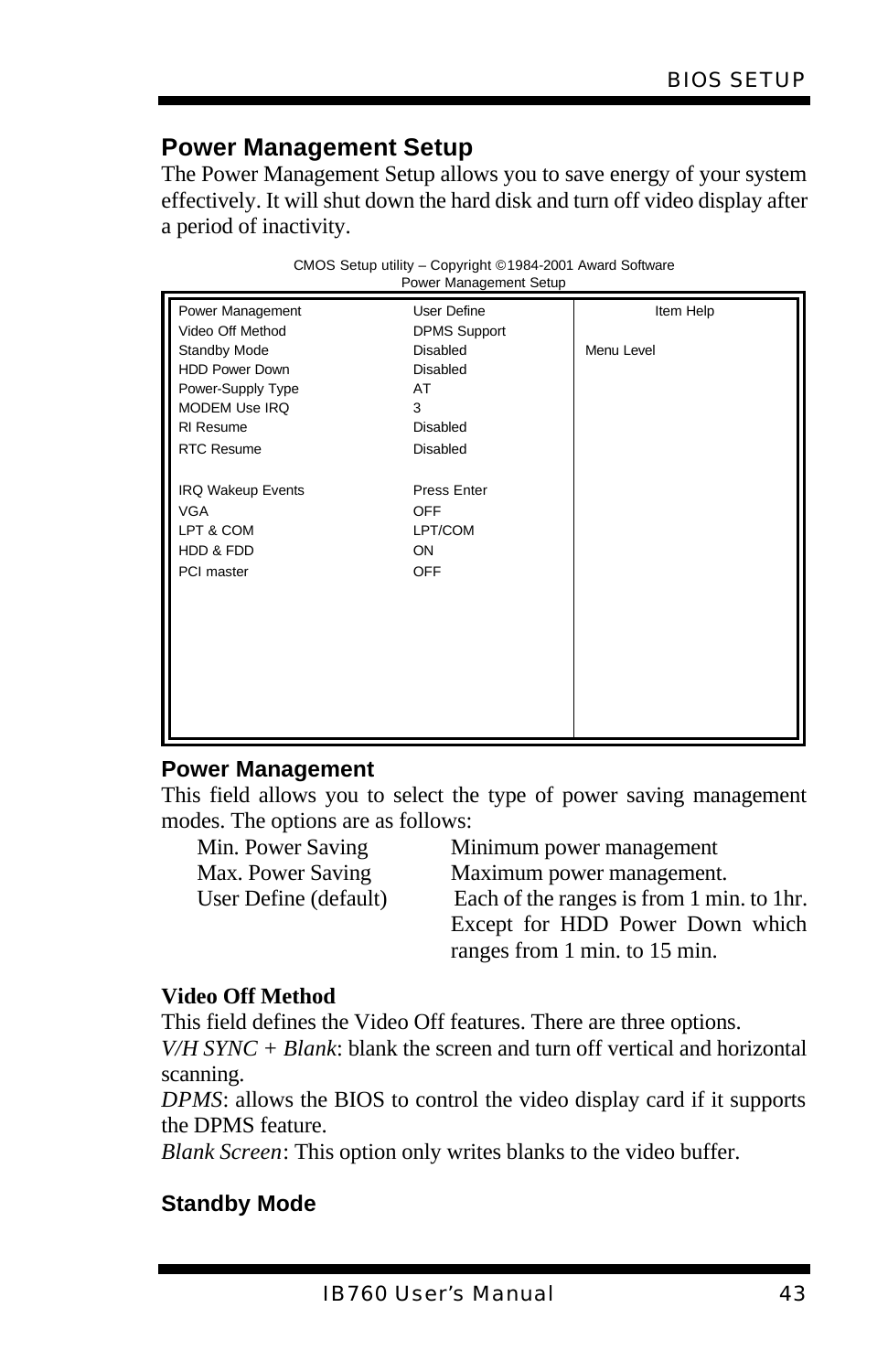After the selected period of system inactivity, the fixed disk drive and the video shut off while all other devices still operate at full speed.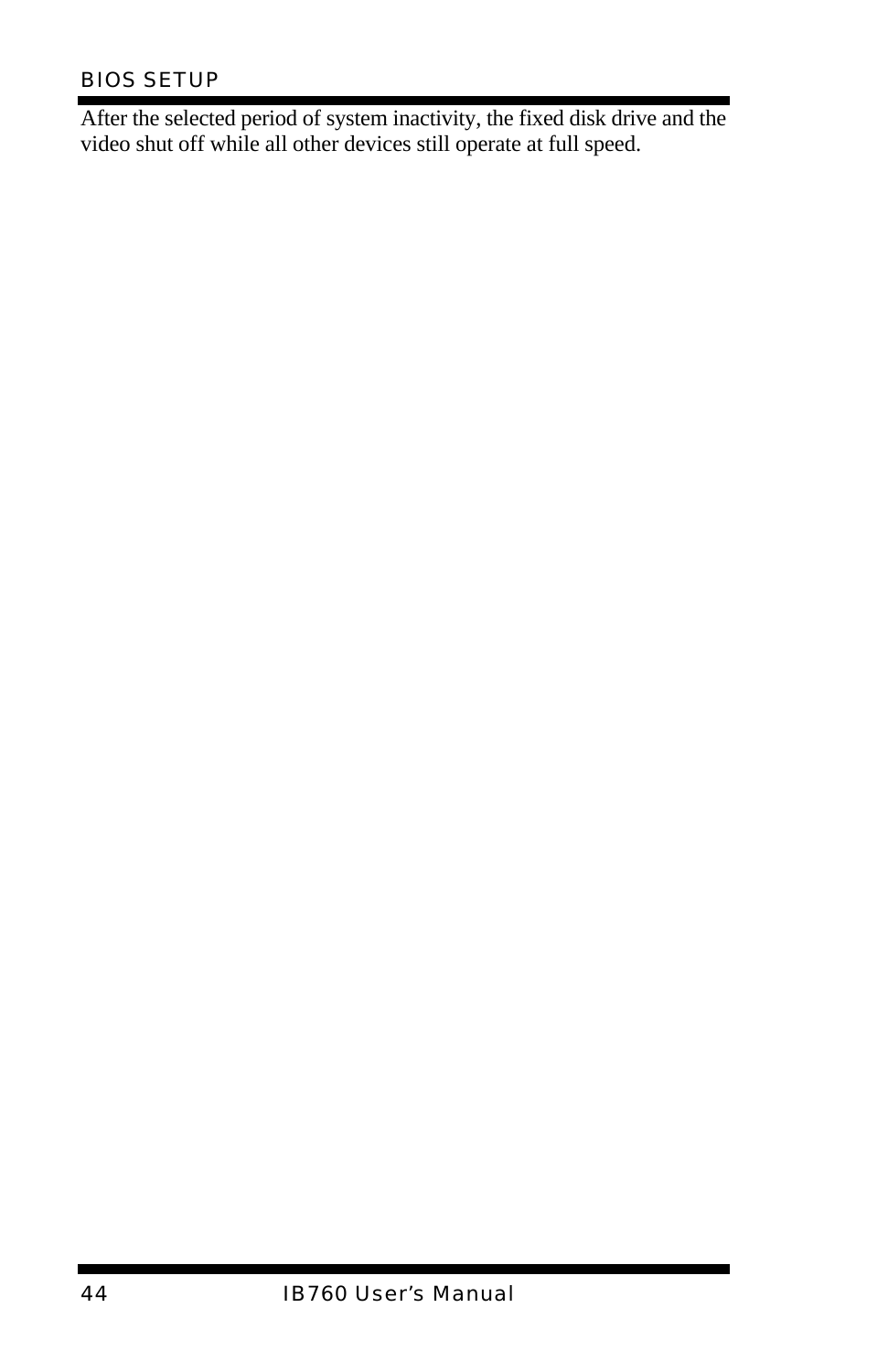#### **HDD Power Down**

When enabled, and after the set time of system inactivity, the hard disk drive will be powered down while all other devices remain active.

### **Power-Supply Type**

This field that power supply type that the system is using. By default, thie field is set to *AT*.

#### **Modem Use IRQ**

The IRQ used by the modem can be set to *NA*, *3*, *4*, *5*, *7*, *9*, *10* and *11*.

#### **RI Resume**

Use this field to allow the system to wake-up from standby mode when an incoming modem ring is detected.

#### **RTC Resume**

This disables/enables the wake function activated by a signal from the Real-Time Clock. When enabled, the user can manually input the time (hh:mm:ss) that the system should awaken from suspend mode.

### **IRQ Wakeup Events**

The VGA, LPT & COM, HDD & FDD, and PCI master are I/O events which can prevent the system from entering a power saving mode or can awaken the system from such a mode. When an I/O device wants to gain the attention of the operating system, it signals this by causing an IRQ to occur. When the operating system is ready to respond to the request, it interrupts itself and performs the service.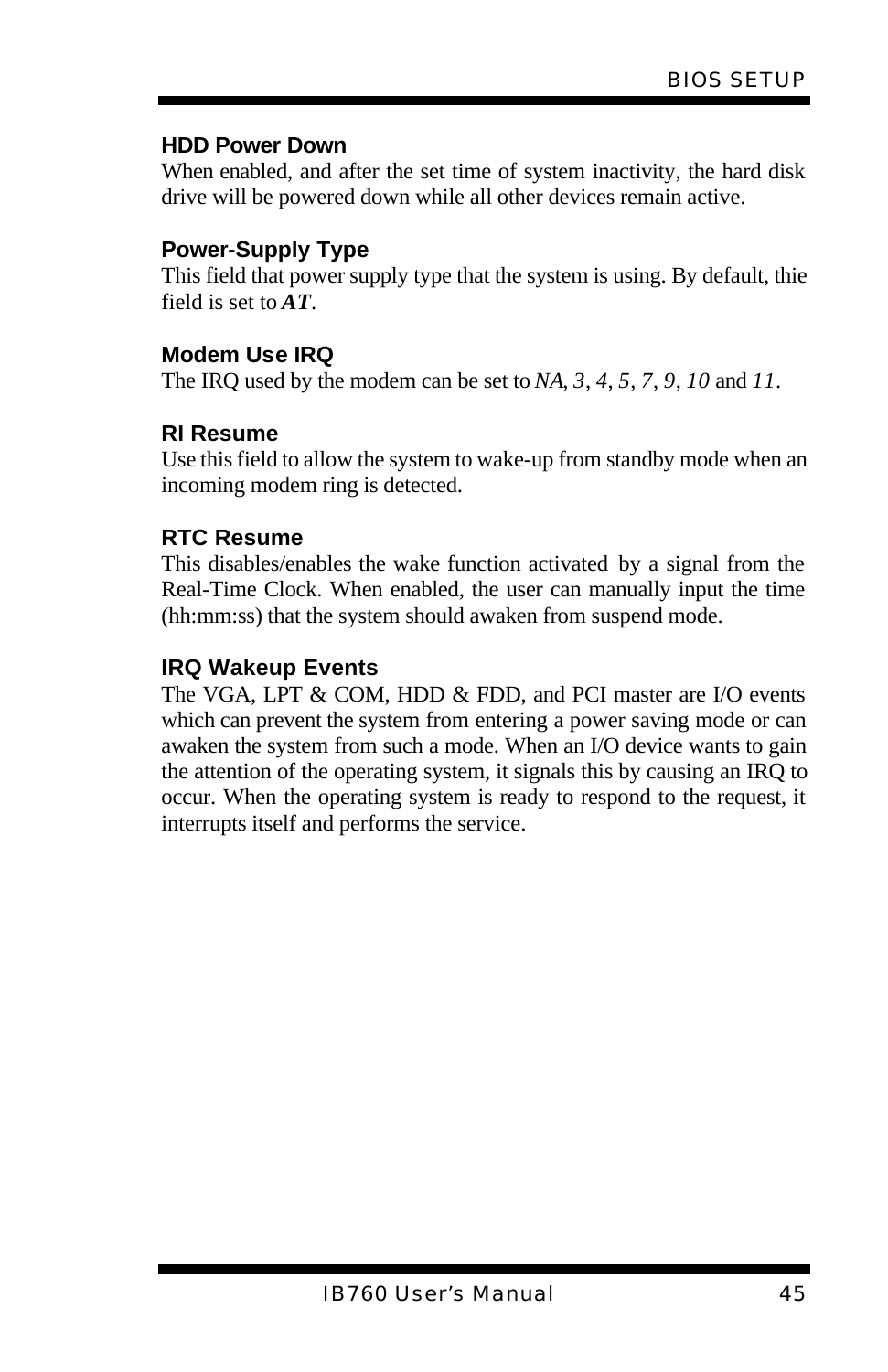## **PNP/PCI Configuration**

This option configures the PCI bus system. All PCI bus systems on the system use INT#, thus all installed PCI cards must be set to this value.

| <b>PNP OS Installed</b>        | N <sub>0</sub> | Item Help                                               |
|--------------------------------|----------------|---------------------------------------------------------|
| Reset Configuration Data       | Disabled       |                                                         |
|                                |                | Menu Level                                              |
| <b>Resources Controlled By</b> | Manual         |                                                         |
| <b>IRQ Resources</b>           | Press Enter    | Select Yes if you are using a                           |
| <b>DMA Resources</b>           | Press Enter    | Plug and Play capable<br>operating system. Select No if |
| PCI/VGA Palette Snoop          | Disabled       | you need the BIOS to configure<br>non-boot devices.     |
|                                |                |                                                         |
|                                |                |                                                         |
|                                |                |                                                         |
|                                |                |                                                         |

CMOS Setup utility – Copyright © 1984-2001 Award Software PnP/PCI Configurations

#### **PNP OS Installed**

Select *Yes* if the system operating environment is Plug-and-Play aware (e.g., Windows 95). The options: Yes and No.

#### **Reset Configuration Data**

Normally, you leave this field Disabled. Select Enabled to reset Extended System Configuration Data (ESCD) when you exit Setup if you have installed a new add-on and the system reconfiguration has caused such a serious conflict that the operating system cannot boot. The options: Enabled and Disabled.

#### **Resources Controlled by**

The Award Plug and Play BIOS can automatically configure all the boot and Plug and Play-compatible devices. If you select Auto, all the interrupt request (IRQ) and DMA assignment fields disappear, as the BIOS automatically assign them. The options: Auto and Manual.

#### **PCI/VGA Palette Snoop**

Enabling this item informs the PCI VGA card to keep silent (and to prevent conflict) when palette register is updated (i.e., accepts data without responding any communication signals). This is useful only when two display cards use the same palette address and plugged in the PCI bus at the same time (such as MPEQ or Video capture). In such case, PCI VGA is silent while MPEQ/Video capture is set to function normally.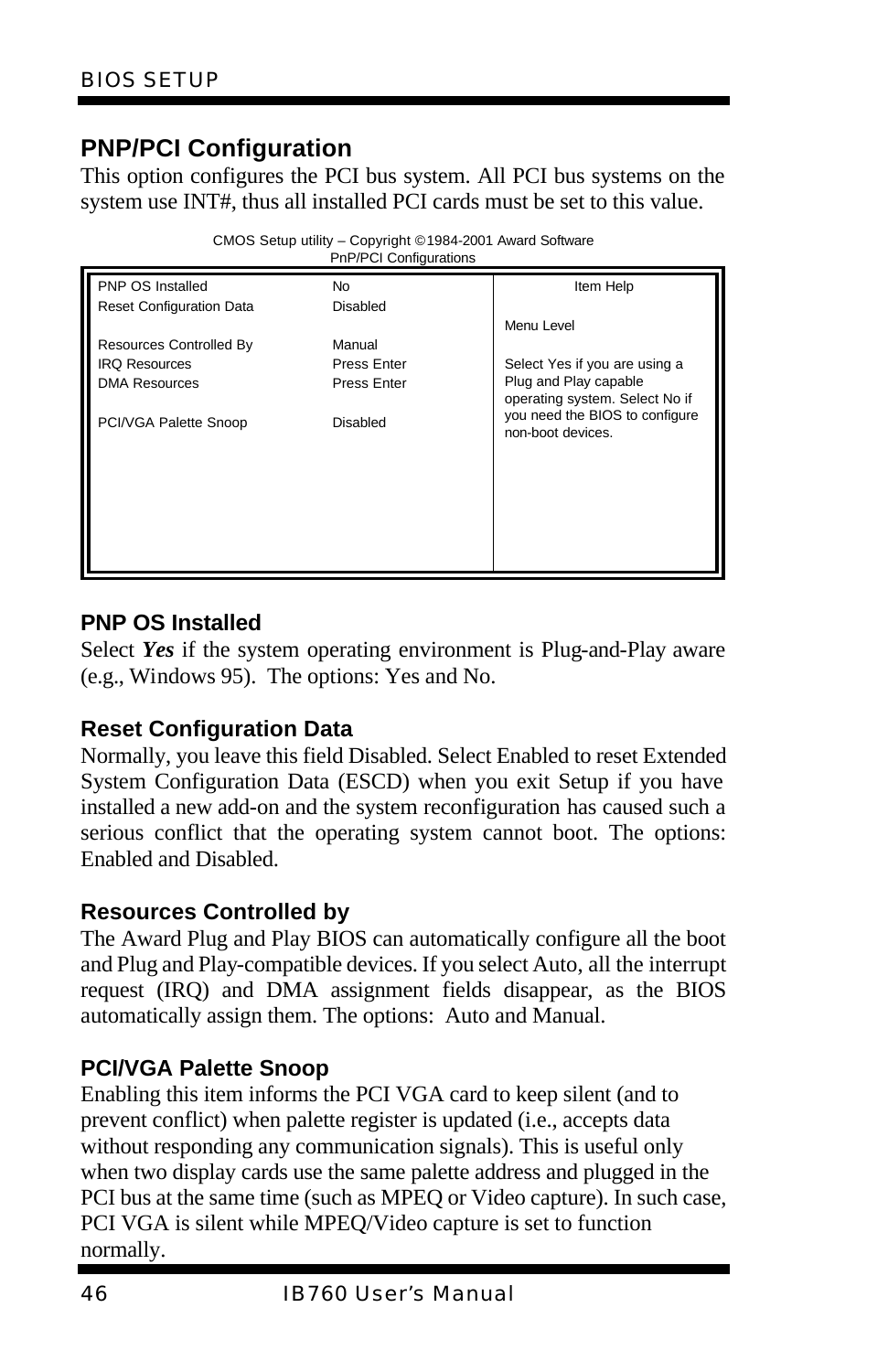## **PC Health Status**

This option configures the PCI bus system. All PCI bus systems on the system use INT#, thus all installed PCI cards must be set to this value.

| <b>Current CPU Temperature</b><br><b>Current System Temperature</b> | 48°C/118°F<br>41°C/105°F | Item Help  |
|---------------------------------------------------------------------|--------------------------|------------|
| Current CPUFan Speed                                                | 0 RPM                    | Menu Level |
| Current Chassis Fan Speed                                           | 0 RPM                    |            |
| Vcore                                                               | 1.33V                    |            |
| 2.5V                                                                | 2.53V                    |            |
| 3.3V                                                                | 3.39V                    |            |
| 5V                                                                  | 5.10V                    |            |
| 12V                                                                 | 11.82V                   |            |
|                                                                     |                          |            |
|                                                                     |                          |            |
|                                                                     |                          |            |
|                                                                     |                          |            |
|                                                                     |                          |            |

| CMOS Setup utility - Copyright ©1984-2001 Award Software |  |
|----------------------------------------------------------|--|
| <b>PC Health Status</b>                                  |  |

#### **Current CPU/System Temperature**

These read-only fields reflect the functions of the hardware thermal sensor that monitors the CPU/system temperatures.

#### **Current CPU Fan / Chassis Fan Speed**

These read-only fields show the current speeds in RPM for the CPU and chassis fans as monitored by the hardware monitoring function.

#### **Vcore/2.5V/3.3V/5.V/12V**

These read-only fields show the current voltages in the voltage regulators and power supply as monitored by the hardware monitoring function.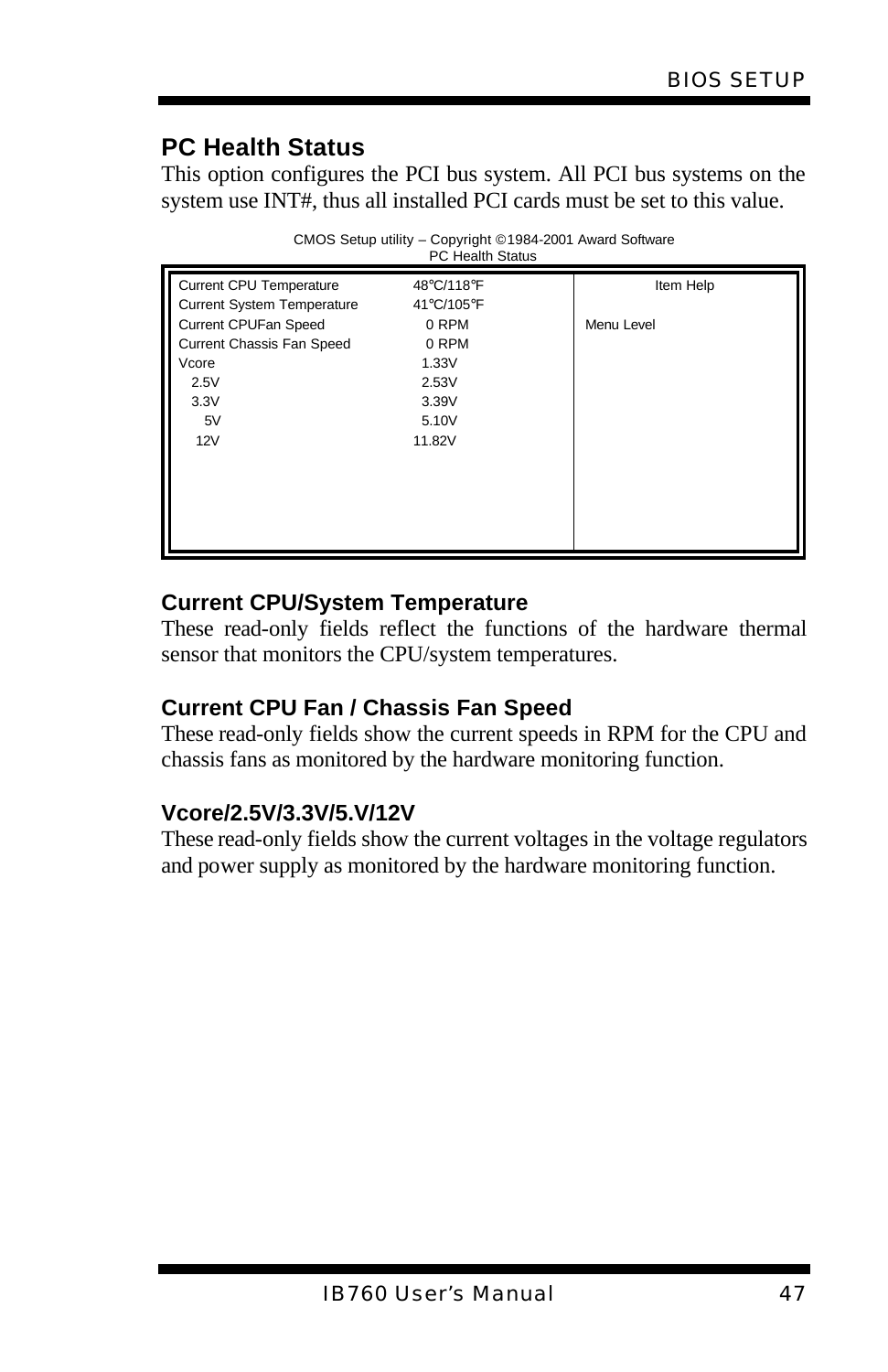#### **Load Fail-Safe Defaults**

This option allows you to load the troubleshooting default values permanently stored in the BIOS ROM. These default settings are non-optimal and disable all high-performance features.

#### **Load Optimized Defaults**

This option allows you to load the default values to your system configuration. These default settings are optimal and enable all high performance features.

#### **Supervisor / User Password**

These two options set the system password. *Supervisor Password* sets a password that will be used to protect the system and Setup utility. *User Password* sets a password that will be used exclusively on the system. To specify a password, highlight the type you want and press <Enter>. The **Enter Password:** message prompts on the screen. Type the password, up to eight characters in length, and press <Enter>. The system confirms your password by asking you to type it again. After setting a password, the screen automatically returns to the main screen.

To disable a password, just press the <Enter> key when you are prompted to enter the password. A message will confirm the password to be disabled. Once the password is disabled, the system will boot and you can enter Setup freely.

#### **Save & Exit Setup**

This option allows you to determine whether or not to accept the modifications. If you type "Y", you will quit the setup utility and save all changes into the CMOS memory. If you type "N", you will return to Setup utility.

#### **Exit Without Saving**

Select this option to exit the Setup utility without saving the changes you have made in this session. Typing "Y" will quit the Setup utility without saving the modifications. Typing "N" will return you to Setup utility.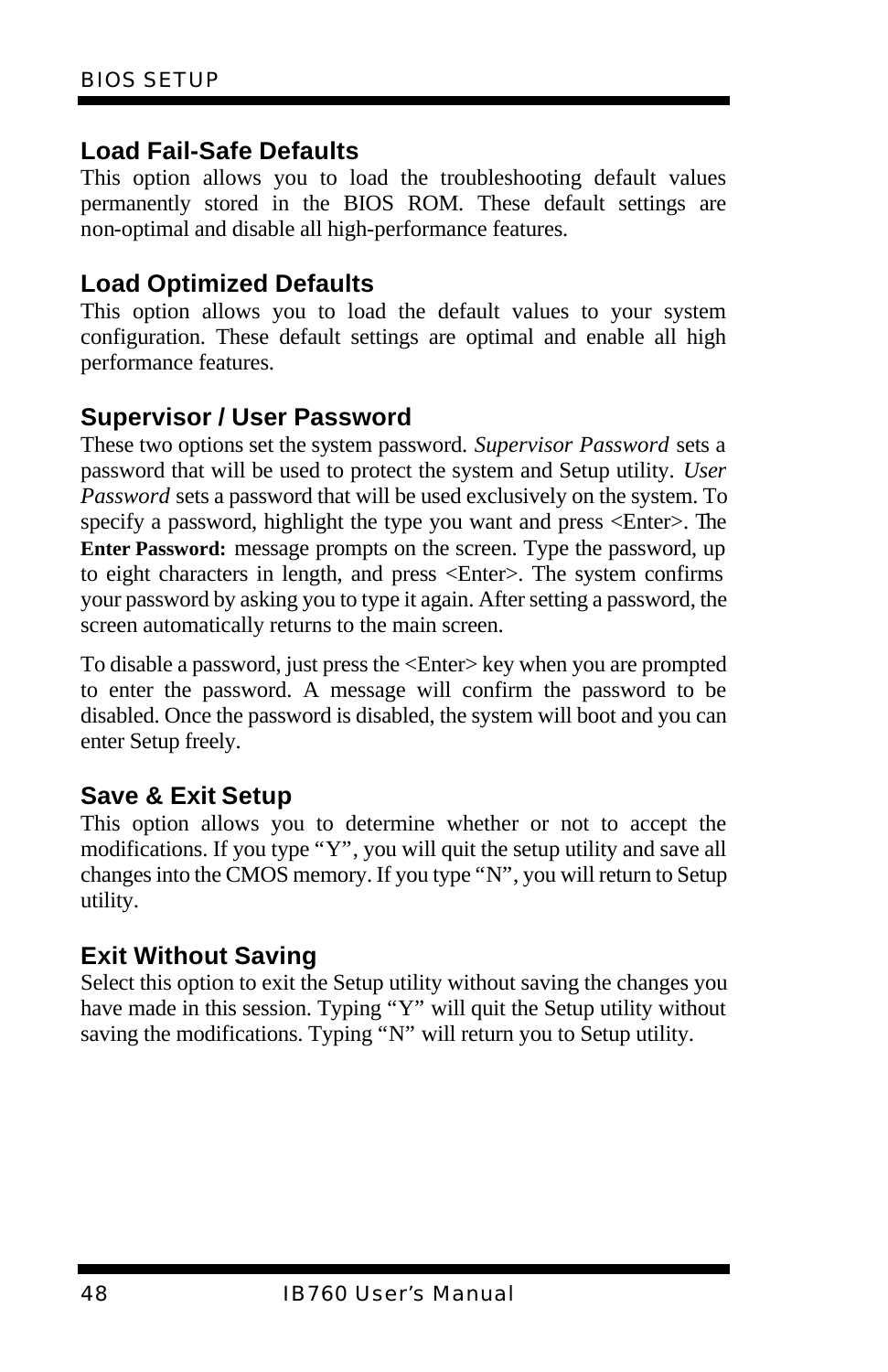# **LAN Drivers Installation**

This section describes LAN features and driver installation of the onboard Realtek RTL8139C Ethernet controller.

## **Introduction**

Realtek RTL8139C is a 32-bit 10/100MBps Ethernet controller for PCI local bus-compliant PCs. It supports bus mastering architecture, and auto-negotiation feature which make it possible to combine one common type of Ethernet cabling – an RJ-45 connector for twisted-pair cabling that can be used for both 10Mbps and 100Mbps connection. Extensive driver support for commonly used network operating systems is also provided.

## **Features**

- Conforms to the Ethernet IEEE 802.3u standard
- l Compatible with PCI Local Bus Revision 2.1 specification
- l IEEE 802.3u Auto-Negotiation for automatic speed selection
- Supports Full-Duplex/Half-Duplex Operation
- Provides 32-bit bus mastering data transfer
- Supports 10Mbps and 100Mbps operation in a single port

The following section describes the installation driver procedure for Windows 98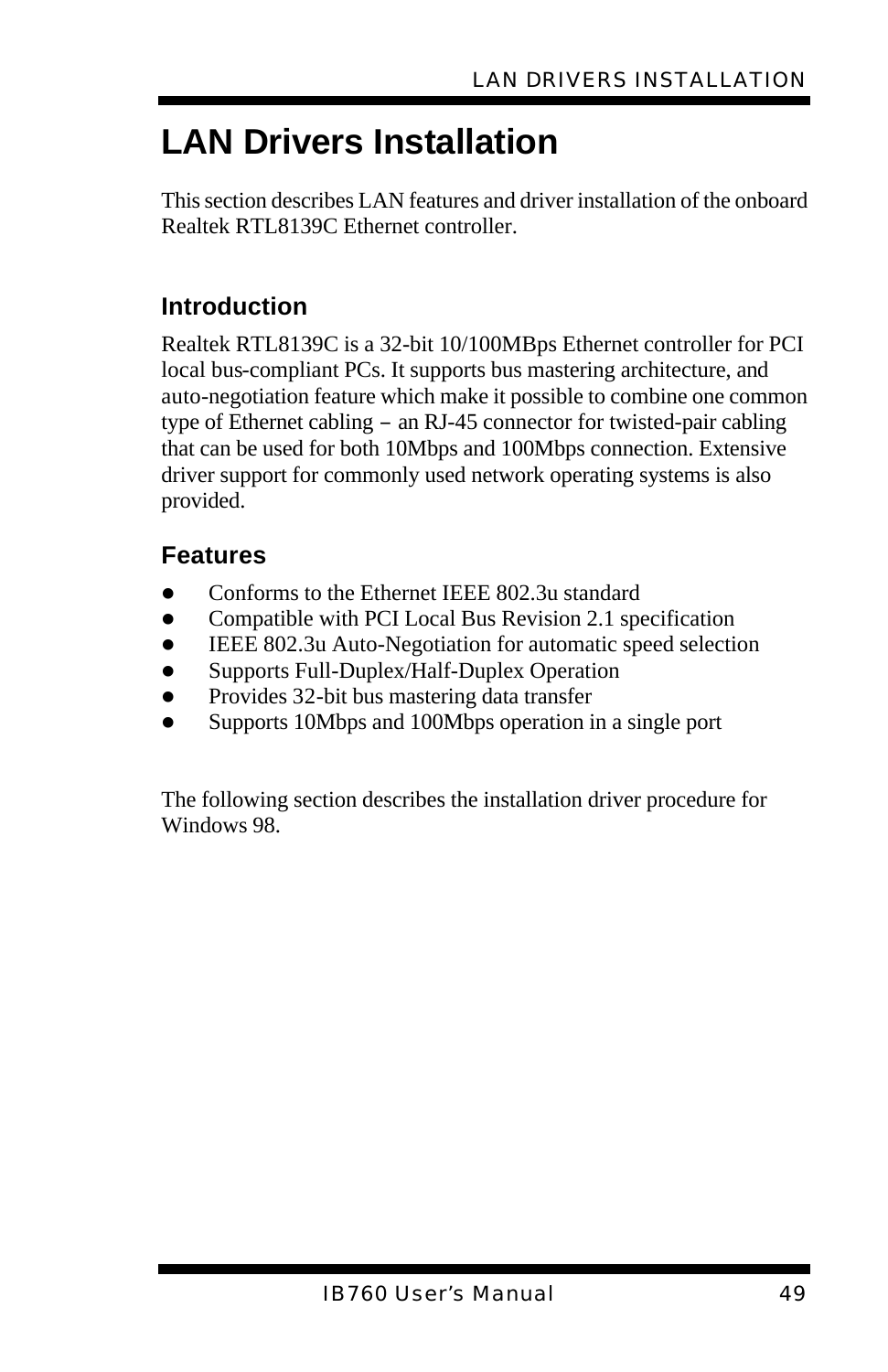## **Installing LAN Drivers for Windows 98**

This section describes the procedure to install Windows 98 drivers for Realtek RTL8139C PCI Fast Ethernet controller.

1. Under Windows 98, click **Start**, then **Settings**, then **Control Panel**. Double click **System Properties**. Under System Properties, click **Device Manager**, then **Other Properties**. Remove the two **PCI Ethernet Controller** and click **Refresh**.

| F View devices by type       |                                          | C. Men devices by connection |       |
|------------------------------|------------------------------------------|------------------------------|-------|
| Corres Au                    |                                          |                              |       |
| <b>CDROM</b>                 |                                          |                              |       |
| Disk drives                  |                                          |                              |       |
| Display eductors             |                                          |                              |       |
| Floppy disk controllers      |                                          |                              |       |
| Had disk controllers         |                                          |                              |       |
| P& Keyboard                  |                                          |                              |       |
| <b>Matakana</b>              |                                          |                              |       |
| To Moure<br>Notwork adapters |                                          |                              |       |
| Other devices                |                                          |                              |       |
|                              | <sup>2</sup> FD Etheshet Controller      |                              |       |
|                              | <b>C</b> FCI Ethernet Controller         |                              |       |
| Porto ICBM & LPTI            |                                          |                              |       |
|                              | Sound, video and game controllers:       |                              |       |
| System devices               |                                          |                              |       |
|                              | hele in court Plantich Reservation flows |                              |       |
|                              | <b>Reliesh</b>                           | Remove                       | Pint. |
| Properties                   |                                          |                              |       |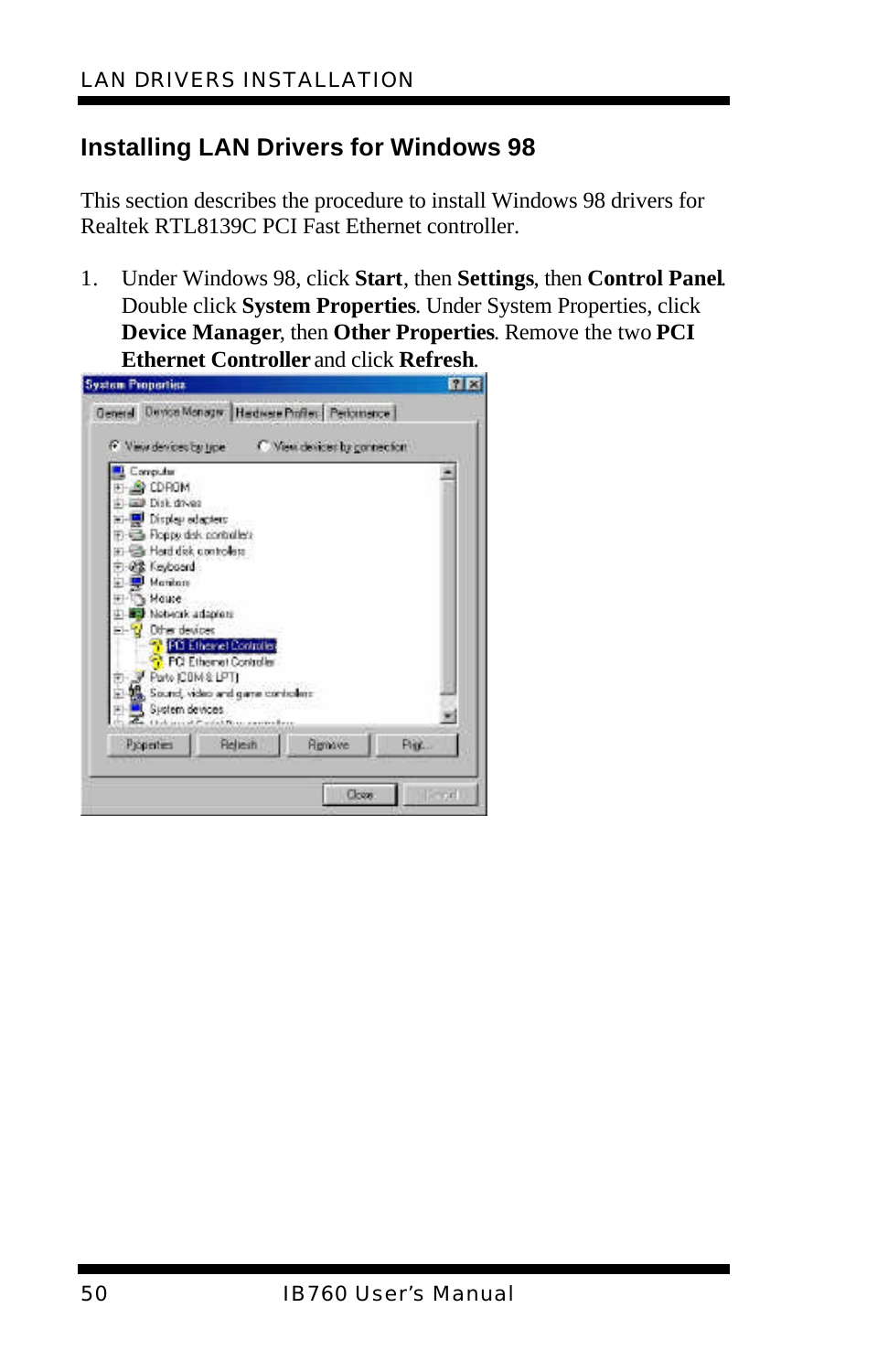2. Windows will start to search for the new drivers for the Ethernet controllers. In the Add New Hardware Wizard, click **Next**.

| This winerd seerches for new threes for<br><b>PCI Ethewell Cardioller</b>                            |
|------------------------------------------------------------------------------------------------------|
| A design diverse a software program that riches a<br>Francisco device work. The contract of the con- |
|                                                                                                      |
|                                                                                                      |

3. Now, select **Search for the best driver for your device, (Recommended)**, and click **Next**.

| What do you want Windows to do?<br>C. Search for the best driver for your device.<br><b>Flecontrended</b><br>Display a tel of all the drivers in a specific-<br>location as you can saled the down you want |
|-------------------------------------------------------------------------------------------------------------------------------------------------------------------------------------------------------------|
|                                                                                                                                                                                                             |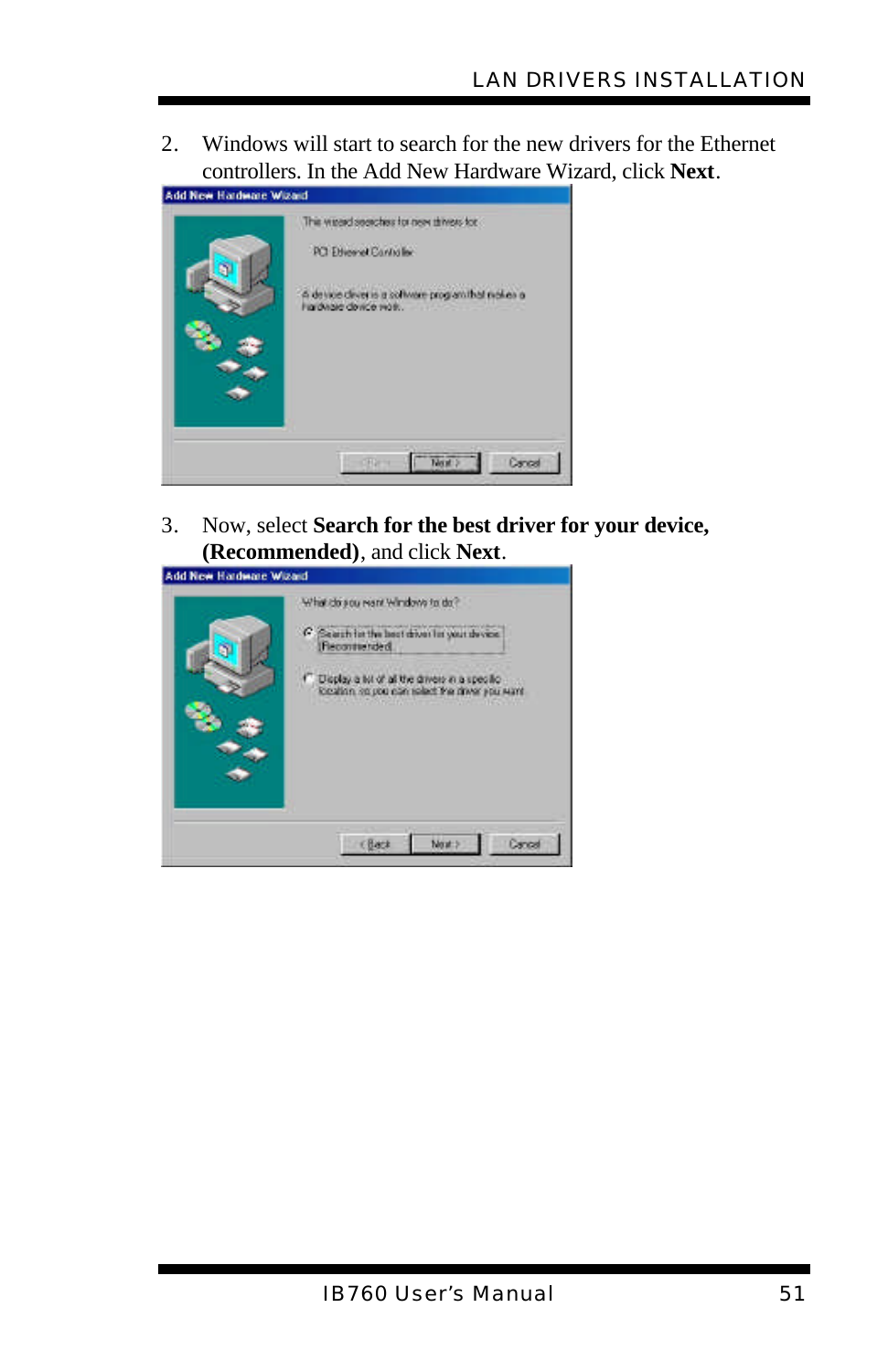4. Select **Specify a location:** and specify the path of the drivers. Assuming that the drivers are in diskettes, the path would be A:\RTL8139C\Win98. But if your drivers come in a CD disc, the path would be (assuming d: is your CDROM drive) d:\LAN\RTL8139X\WIN98 . After entering the path, click **Next**. Click **Next** to start the driver search.



5. When the driver location has been verified, click **Next** to start the driver installation.



6. After file copying is done, click **Finish** and restart the computer when prompted.

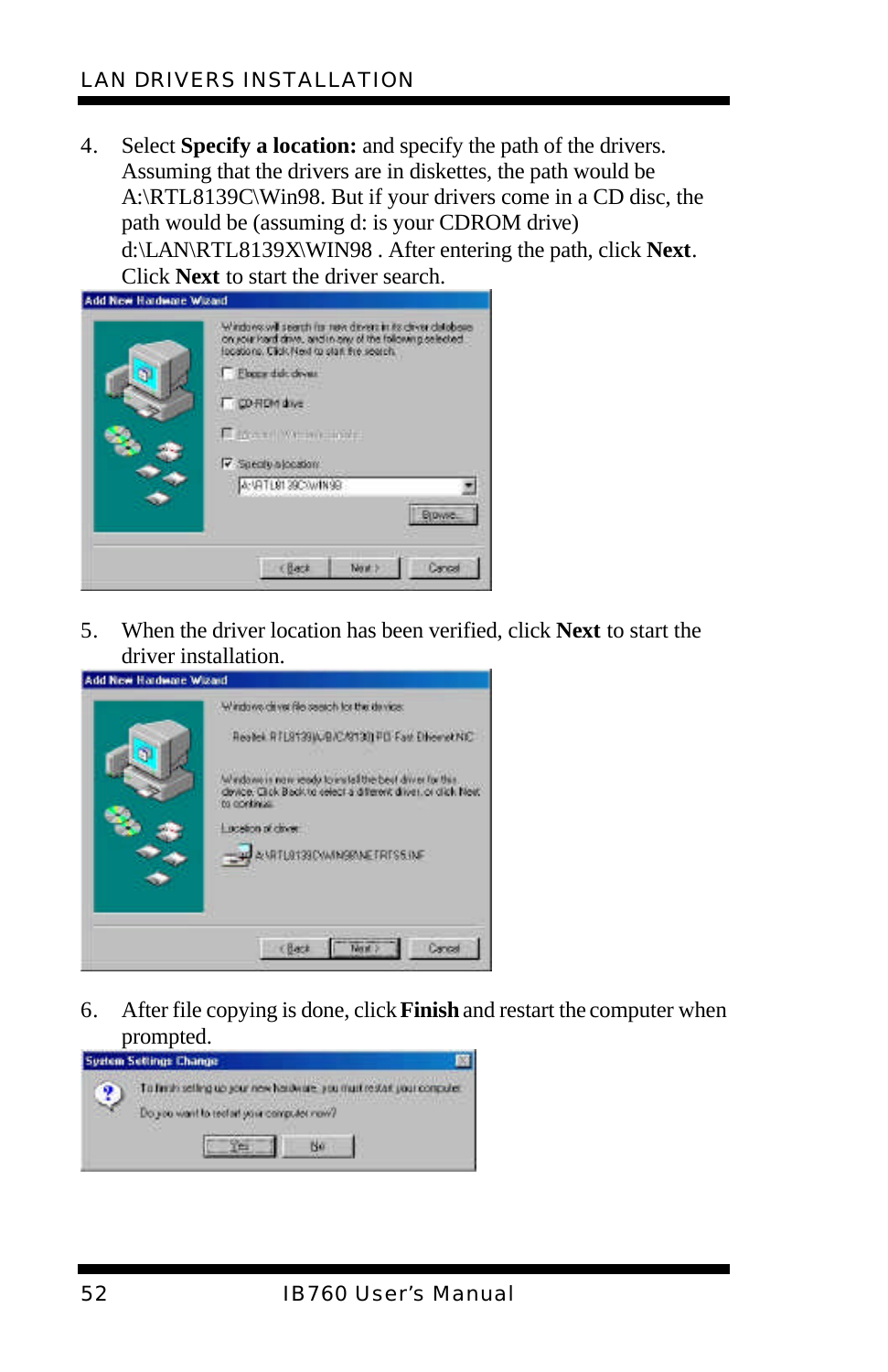## **VGA Drivers Installation**

## **Driver Installation for Windows 95**

- 1. Under the Windows 95 environment, click Start  $\rightarrow$  Settings  $\rightarrow$ Control Panel  $\rightarrow$  Display  $\rightarrow$  Settings  $\rightarrow$  Advanced Properties  $\rightarrow$ Change  $\rightarrow$  Have disk.
- 2. Enter the path location as "d:\vga\sm721\win95", assuming Drive D: is your CDROM drive. Click OK.
- 3. Close all tasks and restart the computer for changes to take effect.

## **Driver Installation for Windows 98SE**

- 1. Under the Windows 98SE environment, click Start  $\rightarrow$  Settings  $\rightarrow$ Control Panel
- 2. Double click Display  $\rightarrow$  Settings  $\rightarrow$  Advanced  $\rightarrow$  Adapter  $\rightarrow$ Change  $\rightarrow$  Next.
- 3. Select "Search for a better driver than the one your device is using now. (Recommended)," then click Next.
- 4. Select "Specify a location."
- 5. Enter the path location as "d:\vga\sm721\win98," and click Next.
- 6. Click Next  $\rightarrow$  Finish. Click Yes to restart the computer and for changes to take effect.

## **Driver Installation for Windows ME**

- 1. Under the Windows ME environment, click Start  $\rightarrow$  Settings  $\rightarrow$ Control Panel  $\rightarrow$  Display  $\rightarrow$  Settings  $\rightarrow$  Advanced.
- 2. Select "Specify a location."
- 3. Enter the path location as "d:\vga\sm721\winme", assuming Drive D: is your CDROM drive. Click Next.
- 4. Select "The update driver (Recommended) Silicon Motion Lynx3DM", then click Next.
- 5. Click Next  $\rightarrow$  Finish.
- 6. Click Yes to restart the computer and for changes to take effect.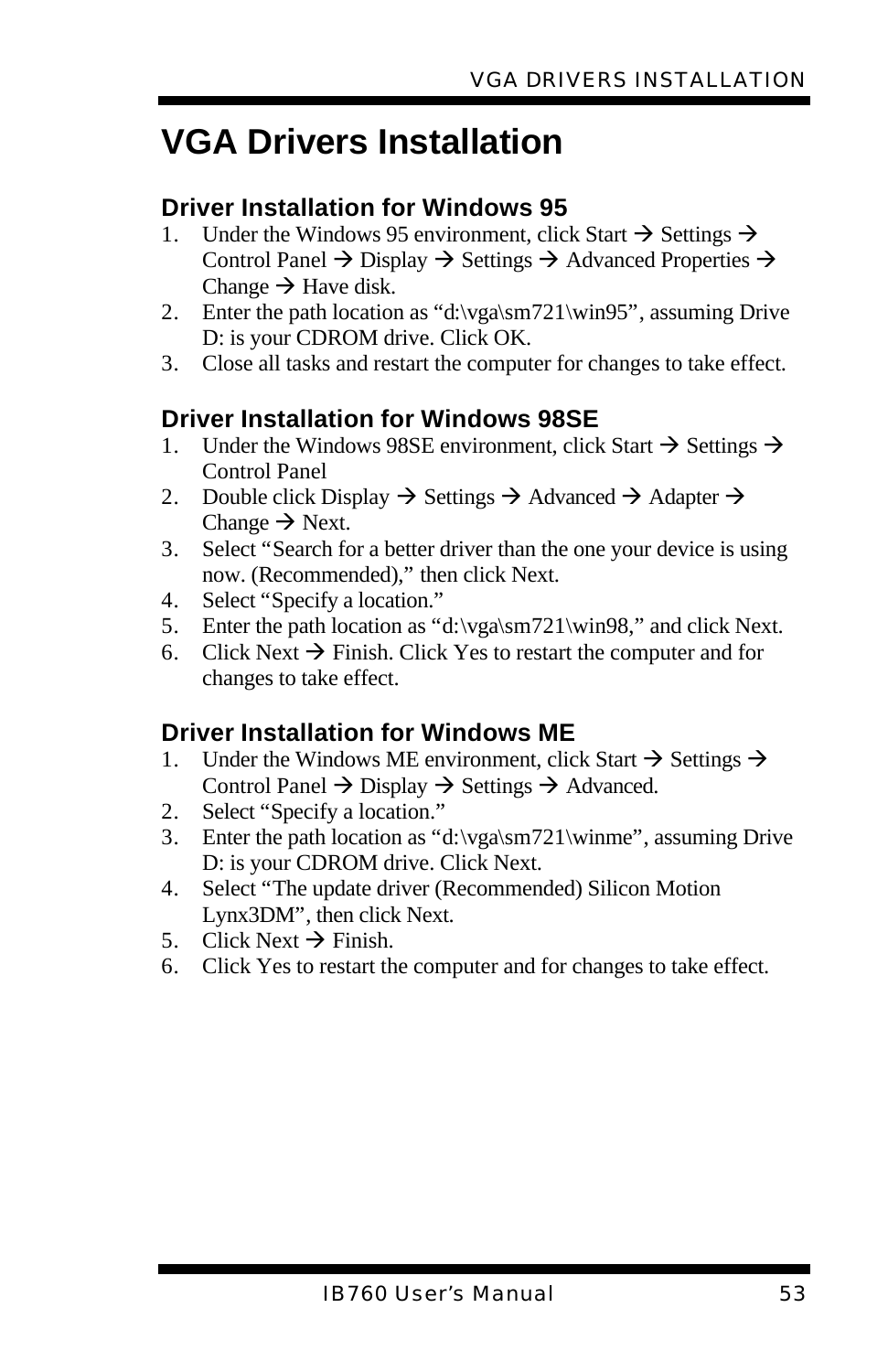### **Driver Installation for Windows 2000**

- 1. Under the Windows 2000 environment, click Start  $\rightarrow$  Settings  $\rightarrow$ Control Panel. Double click System  $\rightarrow$  Hardware  $\rightarrow$  Device Manager  $\rightarrow$  Other devices.
- 2. Double click "Video Controller (VGA Compatible)."
- 3. Click Driver  $\rightarrow$  Update Driver  $\rightarrow$  Next.
- 4. Select "Display a list of the known drivers for this device so that I can choose a specific driver," then click Next.
- 5. Select "Specify a location," then click Next.
- 6. Enter the path location as "d:\vga\sm721\win2000," and click OK.
- 7. Click Next  $\rightarrow$  Finish. Close all tasks and restart the computer for changes to take effect.

## **Driver Installation for Windows NT 4.0**

- 1. Under the Windows NT environment, click Start  $\rightarrow$  Settings  $\rightarrow$ Control Panel
- 2. Double click Display  $\rightarrow$  Settings  $\rightarrow$  Type  $\rightarrow$  Change  $\rightarrow$  Have Disk.
- 3. Enter the path location as "d:\vga\sm721\winnt40," then click OK  $\rightarrow$  OK  $\rightarrow$  Yes  $\rightarrow$  OK.
- 4. Close all tasks and restart the computer for changes to take effect.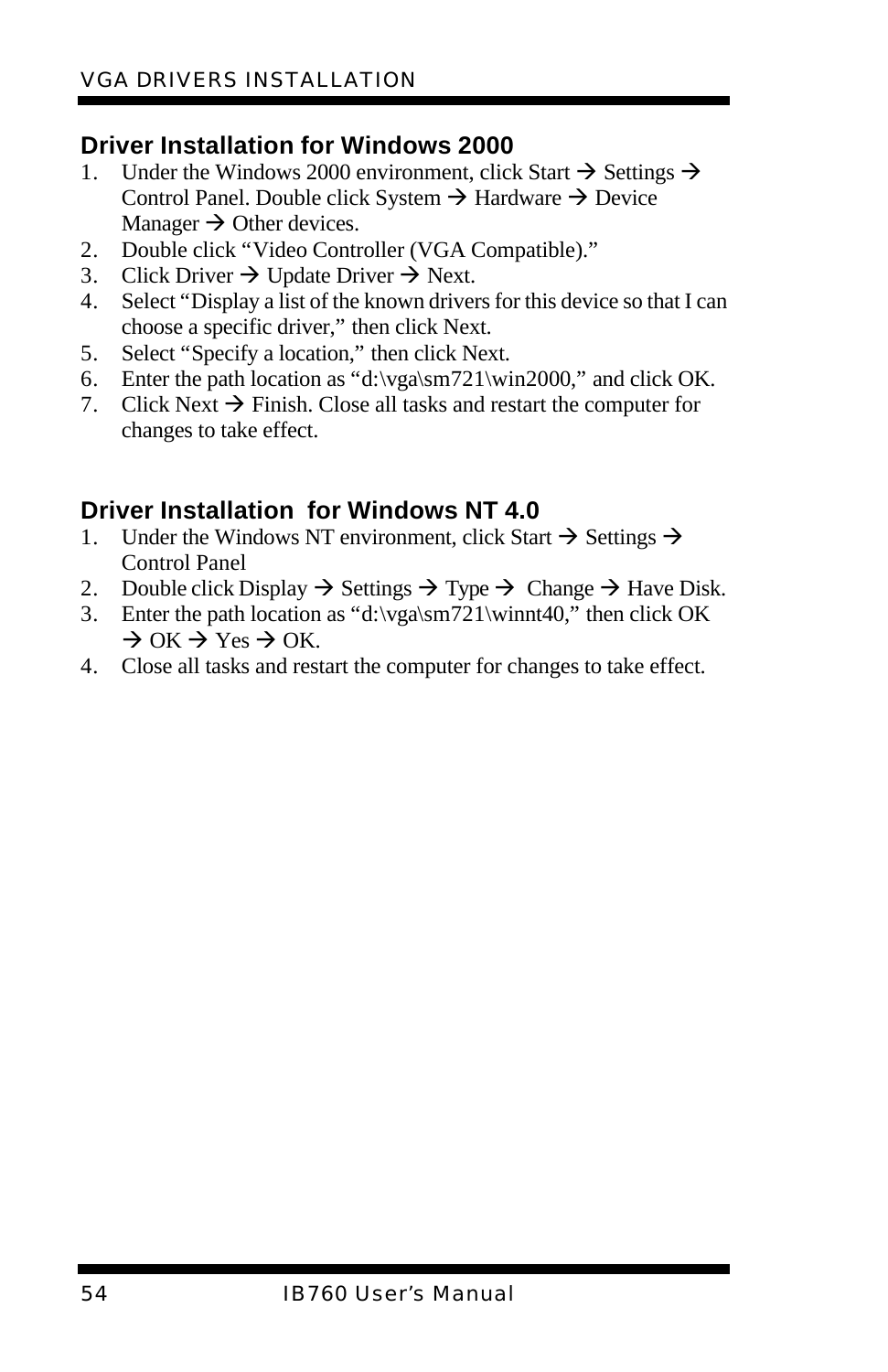## **Audio Drivers Installation**

This chapter describes the VIA 686A audio driver installation process for Windows 98SE and Windows NT. Follow the installation steps below to finish the audio driver installation.

## **Windows 98SE Audio Driver Installation**

1. Insert the driver CD disc to the CD-ROM drive. The CD-ROM autoruns and displays the selections available. Click on **VIA Chips Driver** and the following window appears. Click **VIA 686A PCI Multimedia Audio Driver**.



2. When the **Welcome** screen appears, click **Next** to proceed with the audio driver installation.

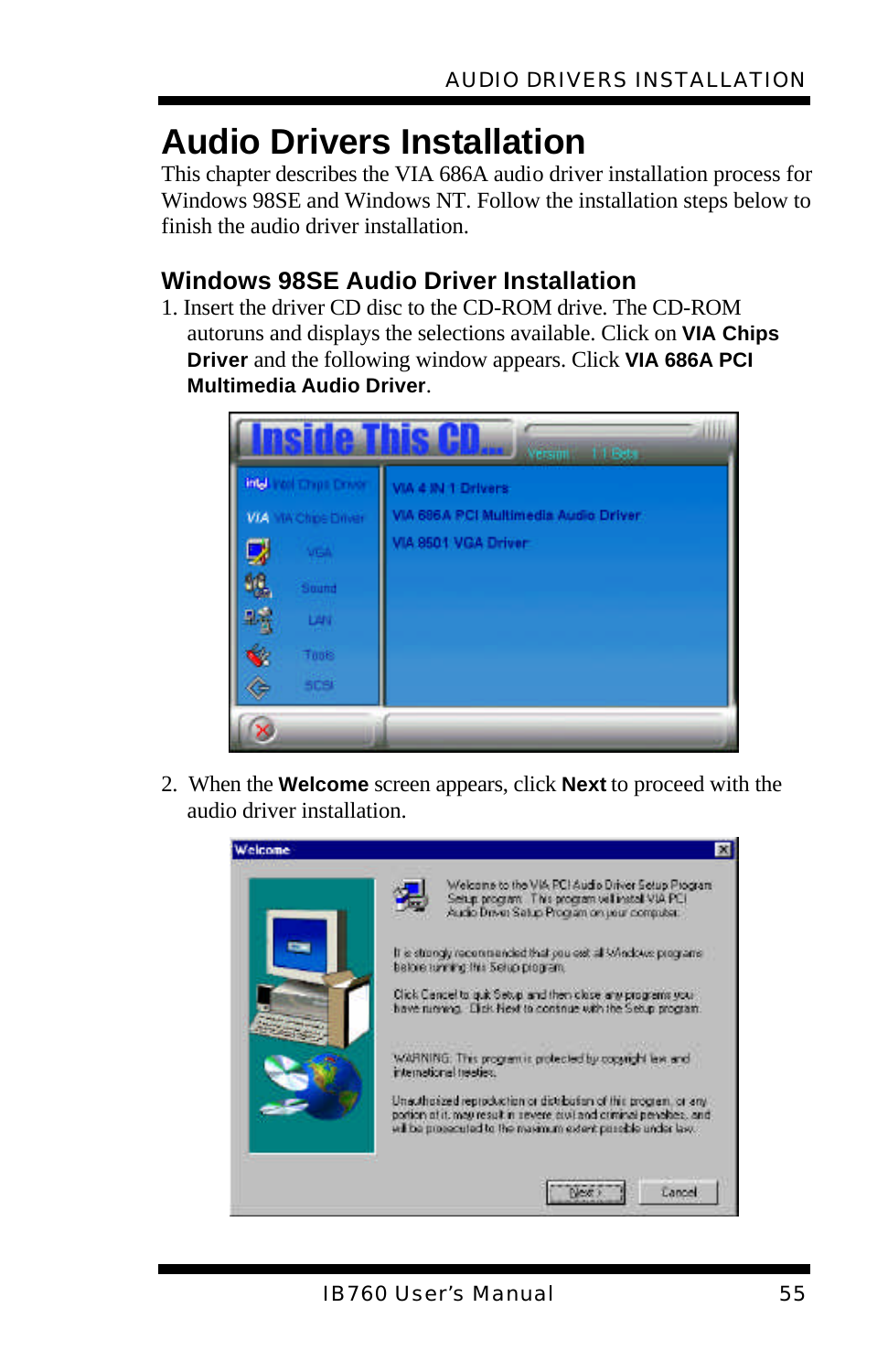3. The **Select Components** window will appear. Click **Next** to install the audio driver.

| <b>Select Components</b> |           |                                       |         | 図      |
|--------------------------|-----------|---------------------------------------|---------|--------|
| ٠                        | G Instal  | Install or Flemove the Audio Driver ? |         |        |
|                          | C. Remove |                                       |         |        |
|                          |           |                                       |         |        |
|                          |           |                                       |         |        |
|                          |           | : Back                                | Next is | Cancel |

4. After the necessary files are copied, click **Finish**.

| Beiche you can use the program, you must restait Windows or                                                                                  |
|----------------------------------------------------------------------------------------------------------------------------------------------|
| you compute.                                                                                                                                 |
| (Fighter, I want to restart my computer now.<br>C No. I will restart my computer later.                                                      |
| CONTRACTOR AND ACTIVITIES WITH A REPORT OF THE CONTRACTOR<br>Bemaye any disks from their drives, and then olick Finish to<br>complete selup. |

- 5. When Windows restarts, the new hardware wizard window will appear. The wizard searches for the drivers for VIA PCI Audio Controller (WDM). Click **Next** to continue.
- 6. In the next window, select **Search for the best driver for your device (Recommended).** Click **Next**.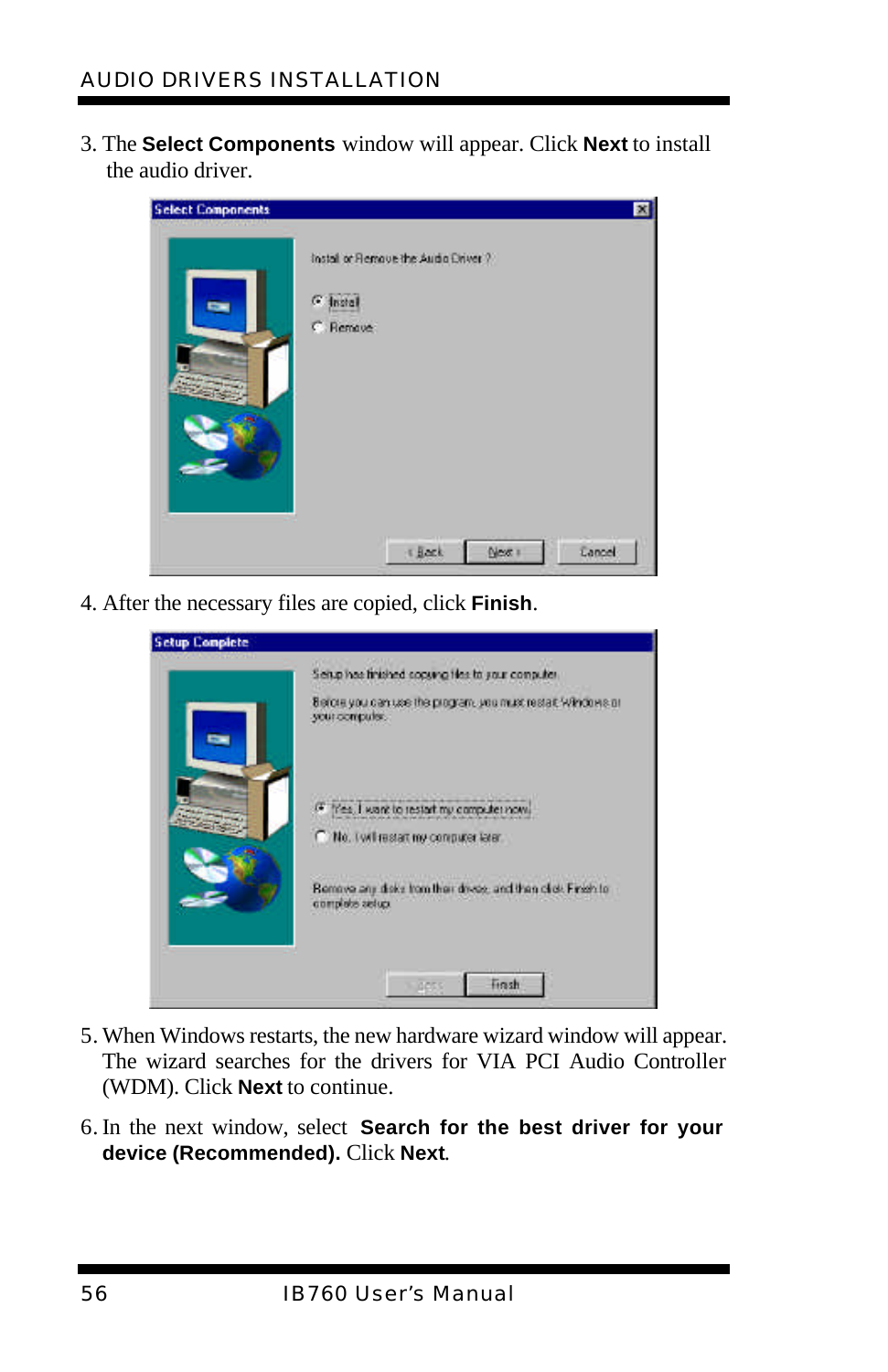- 7. Now, select **Specify a location,** then key in location path as **d:\via\via686A\win98\win98se**, assuming that D: is your CDROM drive and the driver CD is in the CDROM. Now, click **Next**  $\rightarrow$  **Next**.
- 8. When prompted to insert the Windows 98SE CD, do so accordingly and click **OK**. When the screen appears with a message **can't find viaudio.dat**, insert the driver CD into the CDROM and key in the file path as **d:\via\via686a\win98\win98se** and click **Finish**.
- 9. Restart your computer when prompted for changes to take effect.

## **Windows NT 4.0 Audio Driver Installation**

**IMPORTANT**: You should install the Windows NT 4.0 Service Pack 4 or higher first before installing the VIA 686A PCI multimedia audio device drivers. If you don't have Windows NT 4.0 Service Pack 4 or higher, please contact your software vendor or download it from Microsoft's web site.

1 . 1. Insert the driver CD disc to the CD-ROM drive. The CD-ROM autoruns and displays the selections available. Click on VIA Chips Driver and the following window appears. Click VIA 686A PCI Multimedia Audio Driver.

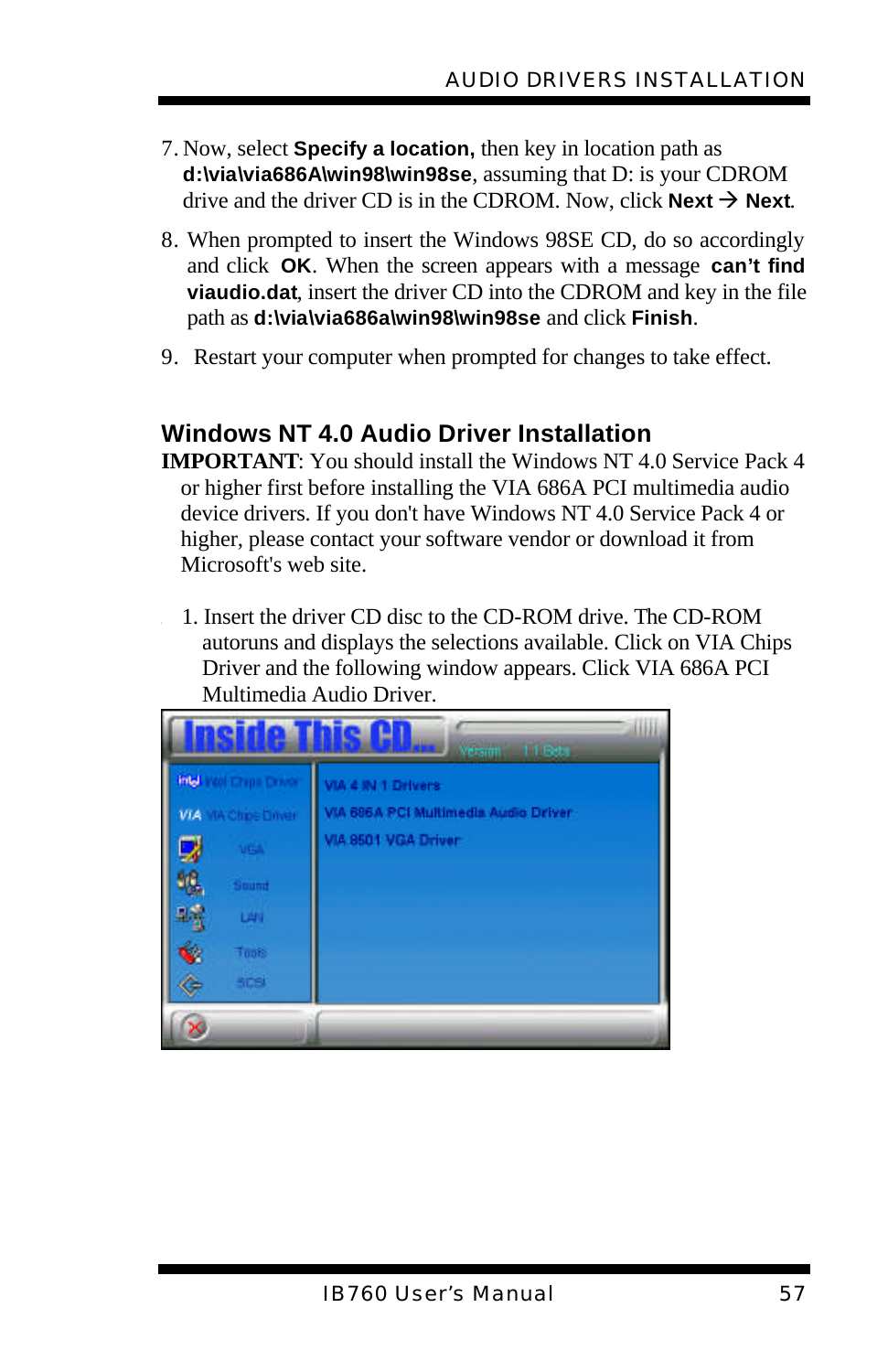2. When the Welcome screen appears, click Next to proceed with the audio driver installation.



3. The Select Components window will appear. Click Next to install the audio driver.



4. After the necessary files are copied, click Finish. Restart your computer when prompted for changes to take effect.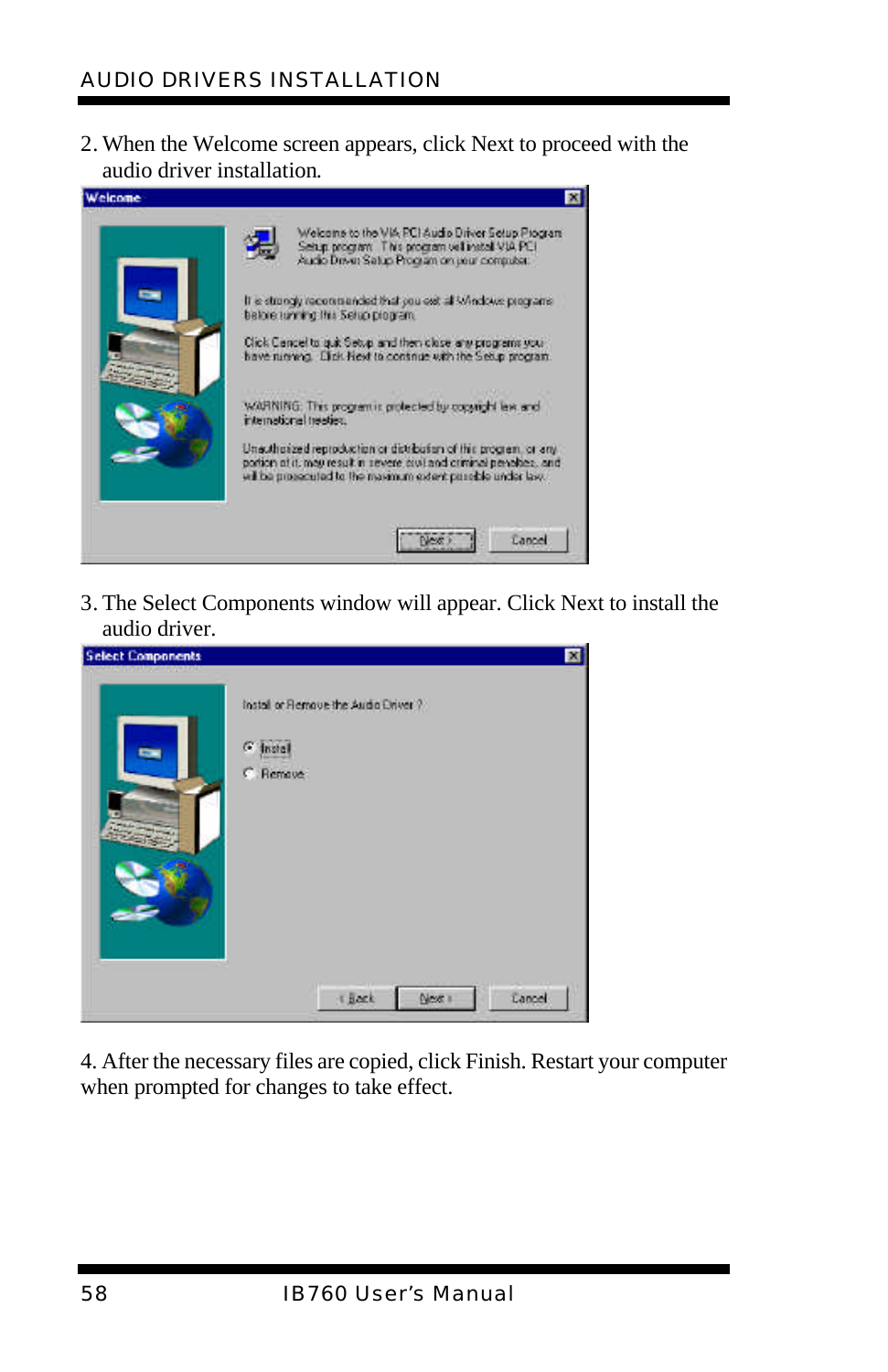# **Appendix**

**A. Post Codes**

**B. Interrupt Request Lines (IRQ)**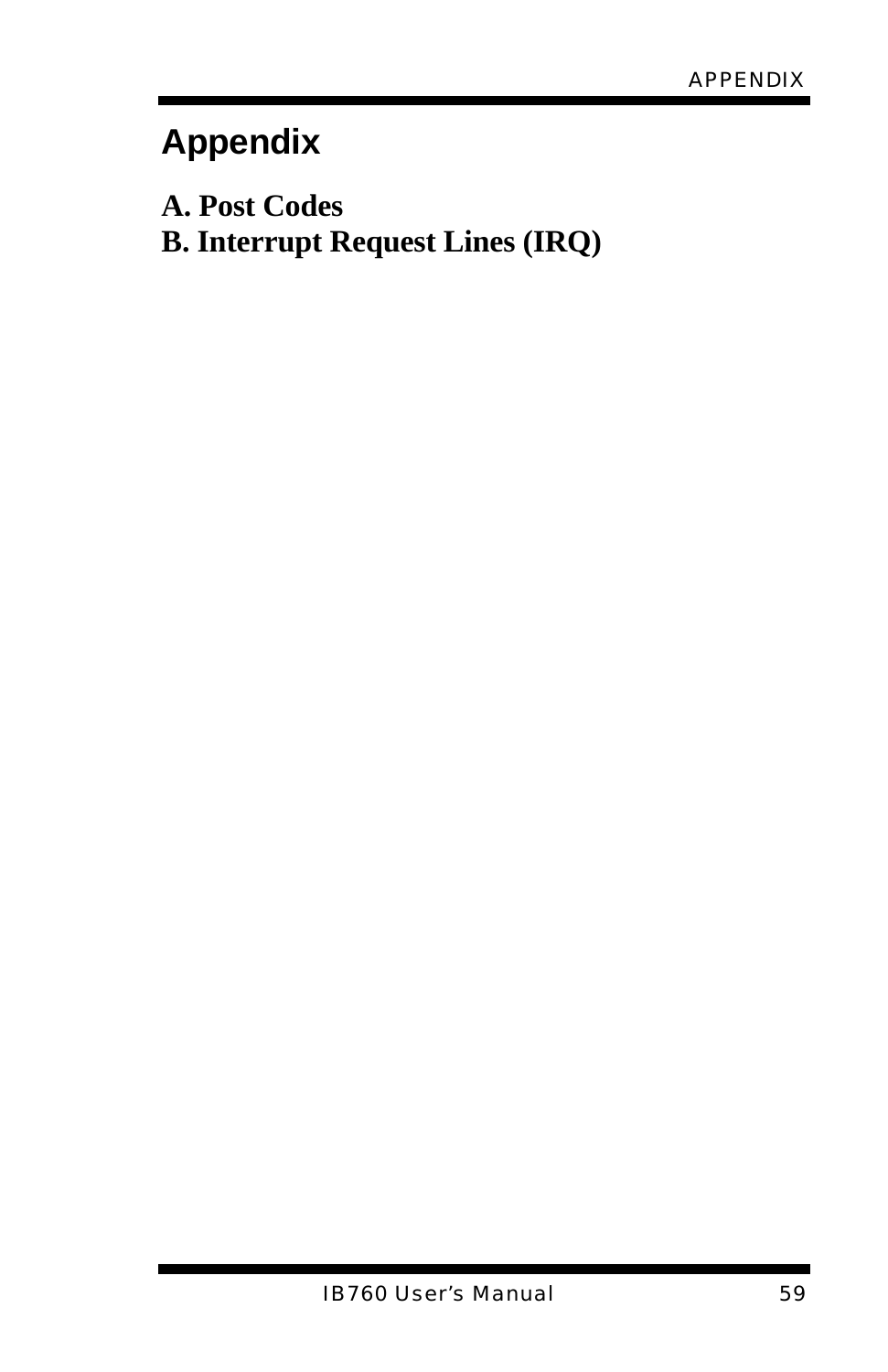## **A. POST Codes**

POST (Power On Self Test) codes are to determine problems during boot up. Below are the codes for your reference.

| POST (hex)      | <b>Description</b>                                                      |
|-----------------|-------------------------------------------------------------------------|
| CFh             | Test CMOS R/W functionality.                                            |
| C <sub>0</sub>  | Early chipset initialization:                                           |
|                 | -Disable shadow RAM                                                     |
|                 | -Disable L2 cache (socket 7 or below)                                   |
|                 | -Program basic chipset registers                                        |
| C1h             | Detect memory                                                           |
|                 | -Auto-detection of DRAM size, type and ECC.                             |
|                 | -Auto-detection of L2 cache (socket 7 or below)                         |
| C3h             | Expand compressed BIOS code to DRAM                                     |
| C5h             | Call chipset hook to copy BIOS back to E000 & F000 shadow               |
|                 | RAM.                                                                    |
| 01h             | Expand the Xgroup codes locating in physical address 1000:0             |
| 03h             | Initial Superio_Early_Init switch.                                      |
| 04h             | Reserved                                                                |
| 05h             | 1. Blank out screen                                                     |
|                 | 2. Clear CMOS error flag                                                |
| 06h             | Reserved                                                                |
| 07h             | 1. Clear 8042 interface                                                 |
|                 | 2. Initialize 8042 self-test                                            |
| 08h             | 1. Test special keyboard controller for Winbond 977 series Super        |
|                 | I/O chips.                                                              |
|                 | 2. Enable keyboard interface.                                           |
| 09h             | Reserved                                                                |
| 0Ah             | 1. Disable PS/2 mouse interface (optional).                             |
|                 | 2. Auto detect ports for keyboard $\&$ mouse followed by a port $\&$    |
|                 | interface swap (optional).                                              |
|                 | 3. Reset keyboard for Winbond 977 series Super I/O chips.               |
| 0Eh             | Test F000h segment shadow to see whether it is R/W-able or not. If      |
|                 | test fails, keep beeping the speaker.                                   |
| 10 <sub>h</sub> | Auto detect flash type to load appropriate flash R/W codes into the run |
|                 | time area in F000 for ESCD & DMI support.                               |
| 12h             | Use walking 1's algorithm to check out interface in CMOS                |
|                 | circuitry. Also set real-time clock power status, and then check for    |
|                 | override.                                                               |
| 14h             | Program chipset default values into chipset. Chipset default            |
|                 | values are MODBINable by OEM customers.                                 |
| 16h             | Initial Early_Init_Onboard_Generator switch.                            |
| 18h             | Detect CPU information including brand, SMI type (Cyrix or              |
|                 | Intel) and CPU level (586 or 686).                                      |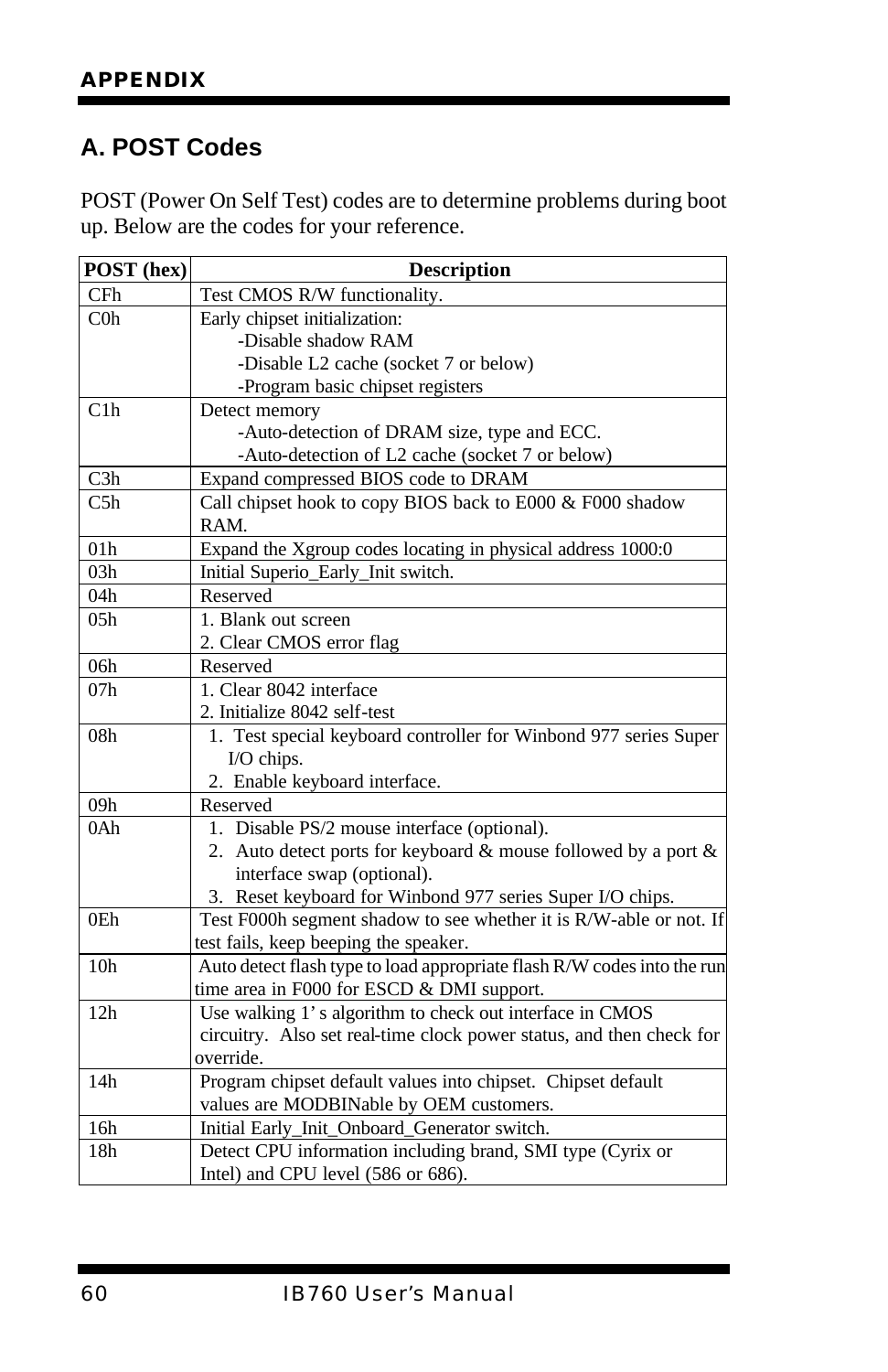| POST (hex)      | <b>Description</b>                                                  |
|-----------------|---------------------------------------------------------------------|
| 1 <sub>Bh</sub> | Initial interrupts vector table. If no special specified, all H/W   |
|                 | interrupts are directed to SPURIOUS_INT_HDLR & S/W                  |
|                 | interrupts to SPURIOUS_soft_HDLR.                                   |
| 1Dh             | Initial EARLY_PM_INIT switch.                                       |
| 1Fh             | Load keyboard matrix (notebook platform)                            |
| 21h             | HPM initialization (notebook platform)                              |
| 23h             | 1. Check validity of RTC value:                                     |
|                 | e.g. a value of 5Ah is an invalid value for RTC minute.             |
|                 | 2. Load CMOS settings into BIOS stack. If CMOS checksum fails,      |
|                 | use default value instead.                                          |
|                 | 3. Prepare BIOS resource map for PCI & PnP use. If ESCD is          |
|                 | valid, take into consideration of the ESCD's legacy information.    |
|                 | 4. Onboard clock generator initialization. Disable respective clock |
|                 | resource to empty PCI & DIMM slots.                                 |
|                 | 5. Early PCI initialization:                                        |
|                 | -Enumerate PCI bus number                                           |
|                 | -Assign memory & I/O resource                                       |
|                 | -Search for a valid VGA device & VGA BIOS, and put it               |
|                 | into C000:0.                                                        |
| 27h             | Initialize INT 09 buffer                                            |
| 29h             | 1. Program CPU internal MTRR (P6 & PII) for 0-640K memory           |
|                 | address.                                                            |
|                 | 2. Initialize the APIC for Pentium class CPU.                       |
|                 | 3. Program early chipset according to CMOS setup. Example:          |
|                 | onboard IDE controller.                                             |
|                 | 4. Measure CPU speed.                                               |
|                 | 5. Invoke video BIOS.                                               |
| 2Dh             | 1. Initialize multi-language                                        |
|                 | 2. Put information on screen display, including Award title, CPU    |
|                 | type, CPU speed                                                     |
| 33h             | Reset keyboard except Winbond 977 series Super I/O chips.           |
| 3Ch             | <b>Test 8254</b>                                                    |
| 3Eh             | Test 8259 interrupt mask bits for channel 1.                        |
| 40h             | Test 8259 interrupt mask bits for channel 2.                        |
| 43h             | Test 8259 functionality.                                            |
| 47h             | Initialize EISA slot                                                |
| 49h             | 1. Calculate total memory by testing the last double word of each   |
|                 | 64K page.                                                           |
|                 | 2. Program writes allocation for AMD K5 CPU.                        |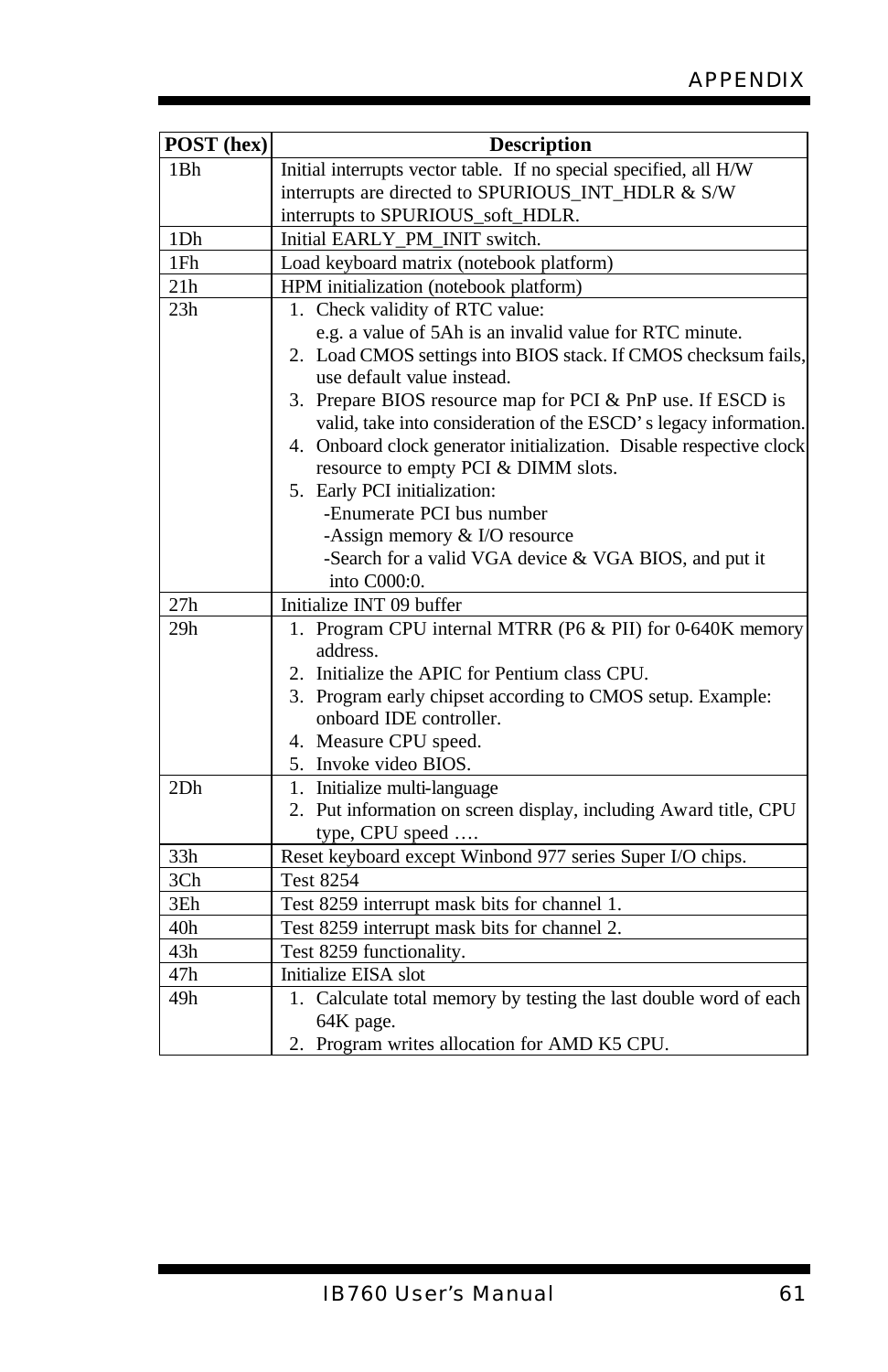| POST (hex)      | <b>Description</b>                                                    |
|-----------------|-----------------------------------------------------------------------|
| 4Eh             | 1. Program MTRR of M1 CPU                                             |
|                 | 2. Initialize L2 cache for P6 class CPU & program CPU with proper     |
|                 | cacheable range.                                                      |
|                 | 3. Initialize the APIC for P6 class CPU.                              |
|                 | 4. On MP platform, adjust the cacheable range to smaller one in       |
|                 | case the cacheable ranges between each CPU are not identical.         |
| 50h             | <b>Initialize USB</b>                                                 |
| 52h             | Test all memory (clear all extended memory to 0)                      |
| 55h             | Display number of processors (multi-processor platform)               |
| 57h             | 1. Display PnP logo                                                   |
|                 | 2. Early ISA PnP initialization                                       |
|                 | -Assign CSN to every ISA PnP device.                                  |
| 59h             | Initialize the combined Trend Anti-Virus code.                        |
| 5 <sub>Bh</sub> | (Optional Feature)                                                    |
|                 | Show message for entering AWDFLASH.EXE from FDD (optional)            |
| 5Dh             | 1. Initialize Init_Onboard_Super_IO switch.                           |
|                 | 2. Initialize Init_Onbaord_AUDIO switch.                              |
| 60h             | Okay to enter Setup utility; i.e. not until this POST stage can users |
|                 | enter the CMOS setup utility.                                         |
| 65h             | Initialize PS/2 Mouse                                                 |
| 67h             | Prepare memory size information for function call:                    |
|                 | INT 15h ax=E820h                                                      |
| 69h             | Turn on L2 cache                                                      |
| 6 <sub>Bh</sub> | Program chipset registers according to items described in Setup &     |
|                 | Auto-configuration table.                                             |
| 6 <sub>Dh</sub> | 1. Assign resources to all ISA PnP devices.                           |
|                 | 2. Auto assign ports to onboard COM ports if the corresponding        |
|                 | item in Setup is set to "AUTO".                                       |
| 6Fh             | 1. Initialize floppy controller                                       |
|                 | 2. Set up floppy related fields in 40:hardware.                       |
| 73h             | (Optional Feature)                                                    |
|                 | Enter AWDFLASH.EXE if:                                                |
|                 | -AWDFLASH is found in floppy drive.                                   |
|                 | $-ALT + F2$ is pressed                                                |
| 75h             | Detect & install all IDE devices: HDD, LS120, ZIP, CDROM              |
| 77h             | Detect serial ports & parallel ports.                                 |
| 7Ah             | Detect & install co-processor                                         |

٠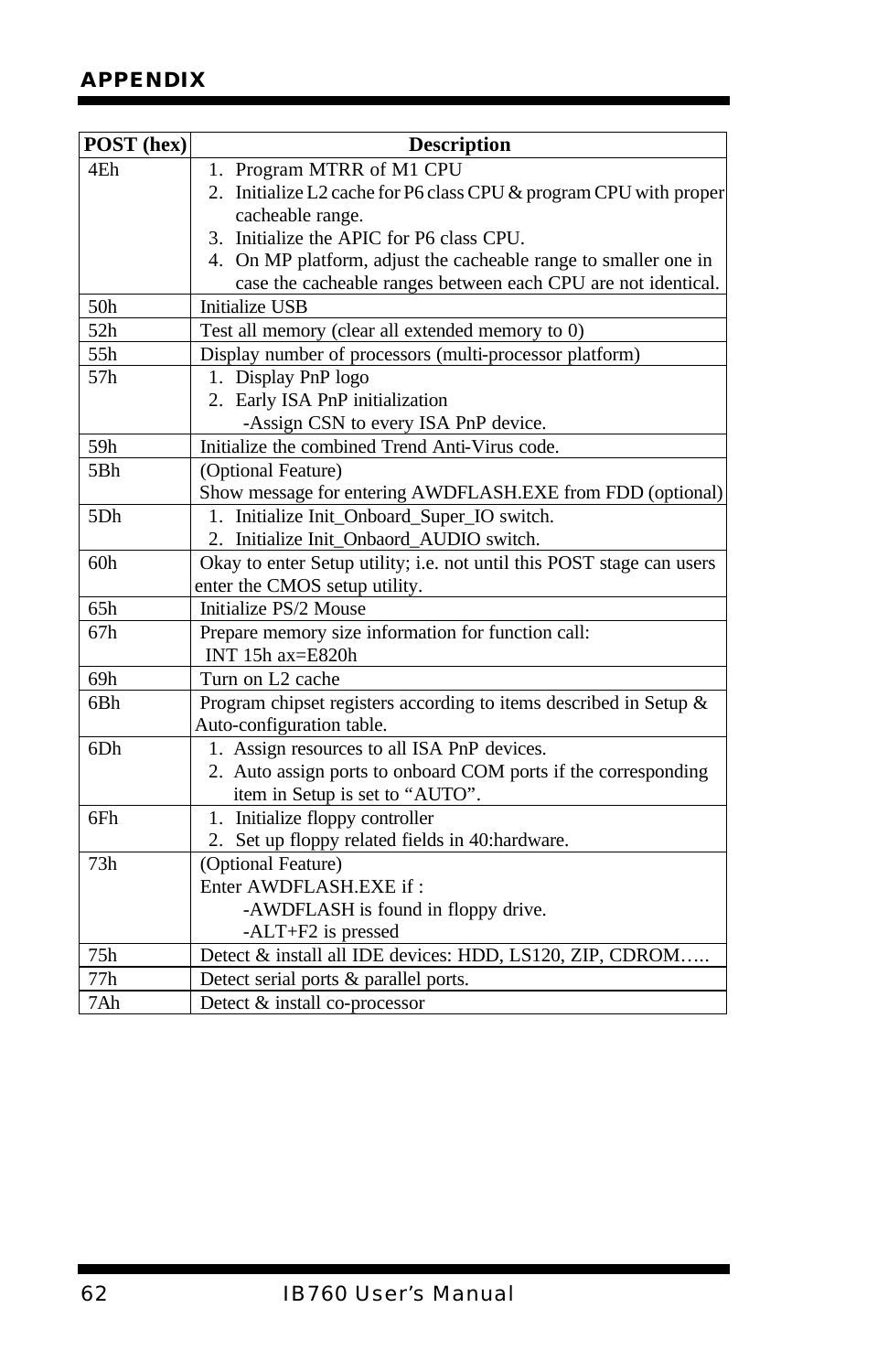| POST (hex) | <b>Description</b>                                                   |
|------------|----------------------------------------------------------------------|
| 7Fh        | 1. Switch back to text mode if full screen logo is supported.        |
|            | -If errors occur, report errors $\&$ wait for keys                   |
|            | -If no errors occur or F1 key is pressed to continue:                |
|            | *Clear EPA or customization logo.                                    |
| 82h        | 1. Call chipset power management hook.                               |
|            | 2. Recover the text fond used by EPA logo (not for full screen logo) |
|            | 3. If password is set, ask for password.                             |
| 83h        | Save all data in stack back to CMOS                                  |
| 84h        | Initialize ISA PnP boot devices                                      |
| 85h        | 1. USB final Initialization                                          |
|            | 2. NET PC: Build SYSID structure                                     |
|            | 3. Switch screen back to text mode                                   |
|            | 4. Set up ACPI table at top of memory.                               |
|            | 5. Invoke ISA adapter ROMs                                           |
|            | 6. Assign IRQs to PCI devices                                        |
|            | 7. Initialize APM                                                    |
|            | 8. Clear noise of IRQs.                                              |
| 93h        | Read HDD boot sector information for Trend Anti-Virus code           |
| 94h        | 1. Enable L2 cache                                                   |
|            | 2. Program boot up speed                                             |
|            | 3. Chipset final initialization.                                     |
|            | 4. Power management final initialization                             |
|            | 5. Clear screen & display summary table                              |
|            | 6. Program K6 write allocation                                       |
|            | 7. Program P6 class write combining                                  |
| 95h        | 1. Program daylight saving                                           |
|            | 2. Update keyboard LED & typematic rate                              |
| 96h        | 1. Build MP table                                                    |
|            | 2. Build & update ESCD                                               |
|            | 3. Set CMOS century to 20h or 19h                                    |
|            | 4. Load CMOS time into DOS timer tick                                |
|            | 5. Build MSIRQ routing table.                                        |
| FFh        | Boot attempt (INT 19h)                                               |